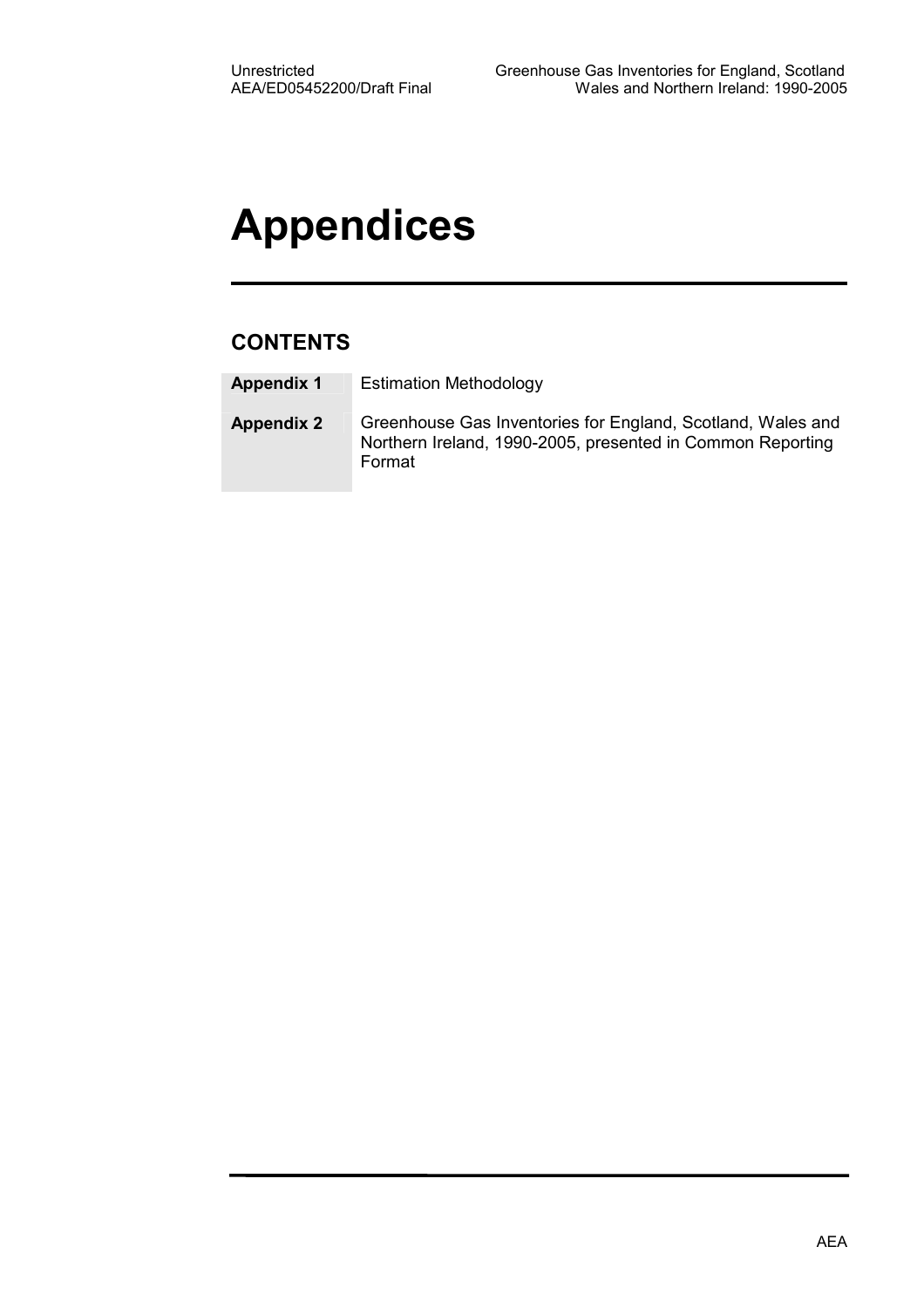# Appendix 1 Estimation Methodology

## **CONTENTS**

|       | 1.1 Introduction                                                  | 3              |
|-------|-------------------------------------------------------------------|----------------|
| 1.1.1 | <b>Reporting Format</b>                                           | 3              |
| 1.1.2 | General Approach                                                  | 3              |
| 1.2   | <b>Energy Industries</b>                                          | $\overline{7}$ |
| 1.2.1 | <b>Electricity Production</b>                                     | $\overline{7}$ |
| 1.2.2 | Petroleum Refining                                                | $\overline{7}$ |
|       | 1.2.3 Manufacture of Solid Fuels                                  | 10             |
| 1.2.4 | <b>Other Energy Industries</b>                                    | 10             |
| 1.3   | <b>Manufacturing Industries and Construction</b>                  | 11             |
| 1.3.1 | Iron and Steel                                                    | 11             |
| 1.3.2 | Other Industry                                                    | 11             |
| 1.4   | <b>Transport</b>                                                  | 15             |
| 1.4.1 | Aviation and Navigation                                           | 15             |
|       | 1.4.2 Road Transportation                                         | 15             |
|       | 1.4.3 Development of the Estimation Methodology of Road Transport |                |
|       | $CO2$ Emissions in the UK                                         | 26             |
| 1.4.4 | Railways                                                          | 33             |
| 1.5   | <b>Other Sectors</b>                                              | 33             |
| 1.5.1 | <b>Commercial &amp; Institutional</b>                             | 33             |
|       | 1.5.2 Residential                                                 | 36             |
| 1.5.3 | Agriculture, Forestry & Fisheries                                 | 36             |
| 1.6   | <b>Military</b>                                                   | 36             |
| 1.7   | <b>Fugitive Emissions from Fuels</b>                              | 37             |
| 1.7.1 | <b>Coal Mining</b>                                                | 37             |
| 1.7.2 | Solid Fuels Transformation                                        | 37             |
| 1.7.3 | Oil and Natural Gas                                               | 37             |
| 1.8   | <b>Industrial Processes</b>                                       | 41             |
| 1.8.1 | <b>Minerals Industries</b>                                        | 41             |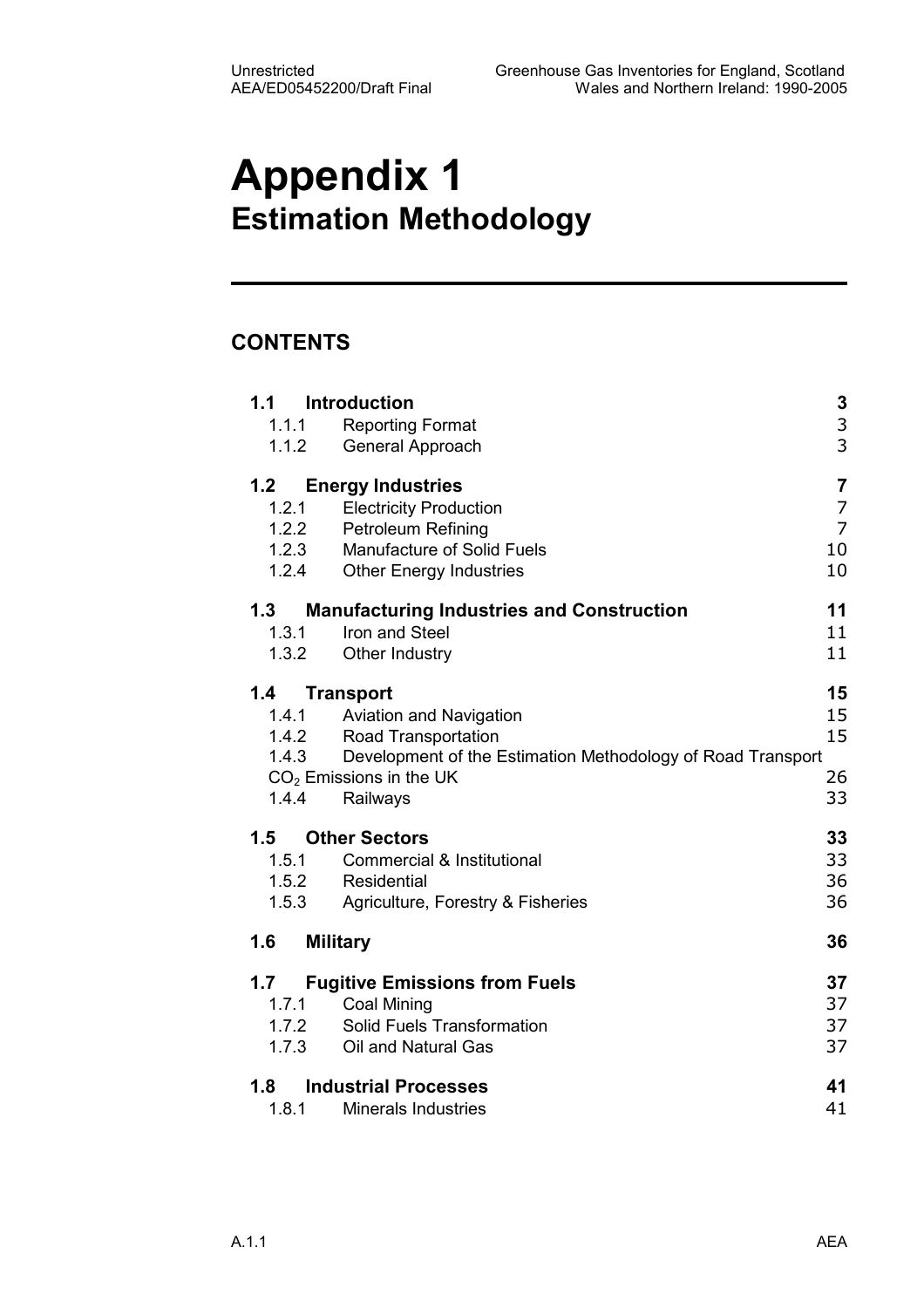| Unrestricted |                                                    | Greenhouse Gas Inventories for England, Scotland |
|--------------|----------------------------------------------------|--------------------------------------------------|
|              | AEA/ED05452200/Draft Final                         | Wales and Northern Ireland: 1990-2005            |
| 1.8.2        | <b>Chemical Production</b>                         | 41                                               |
| 1.8.3        | <b>Metal Production</b>                            | 47                                               |
| 1.8.4        | Use of Halocarbons and SF6                         | 47                                               |
| 1.9          | <b>Agriculture</b>                                 | 48                                               |
|              | 1.10 Land Use, Land Use Change & Forestry (LULUCF) | 50                                               |
| 1.10.1       | 5A Forest Land                                     | 50                                               |
| 1.10.2       | 5B Cropland                                        | 52                                               |
|              | <b>Cropland remaining Cropland</b>                 | 52                                               |
|              | Land converted to Cropland                         | 52                                               |
| 1.10.3       | 5C Grassland                                       | 53                                               |
|              | <b>Grassland remaining Grassland</b>               | 53                                               |
|              | Land converted to Grassland                        | 54                                               |
| 1.10.4       | 5D Wetlands                                        | 54                                               |
|              | 1.10.5 5E Settlements                              | 55                                               |
|              | 1.10.6 5F Other Land                               | 55                                               |
| 1.10.7       | <b>5G Other Activities</b>                         | 55                                               |
| 1.11 Waste   |                                                    | 55                                               |
| 1.11.1       | Solid Waste Disposal on Land                       | 55                                               |
|              | 1.11.2 Waste Water Handling                        | 56                                               |
| 1.11.3       | Waste Incineration                                 | 56                                               |
|              | <b>1.12 Uncertainties</b>                          | 57                                               |
| 1.12.1       | Introduction                                       | 57                                               |
| 1.12.2       | <b>DA GHGI Uncertainty Estimation</b>              | 57                                               |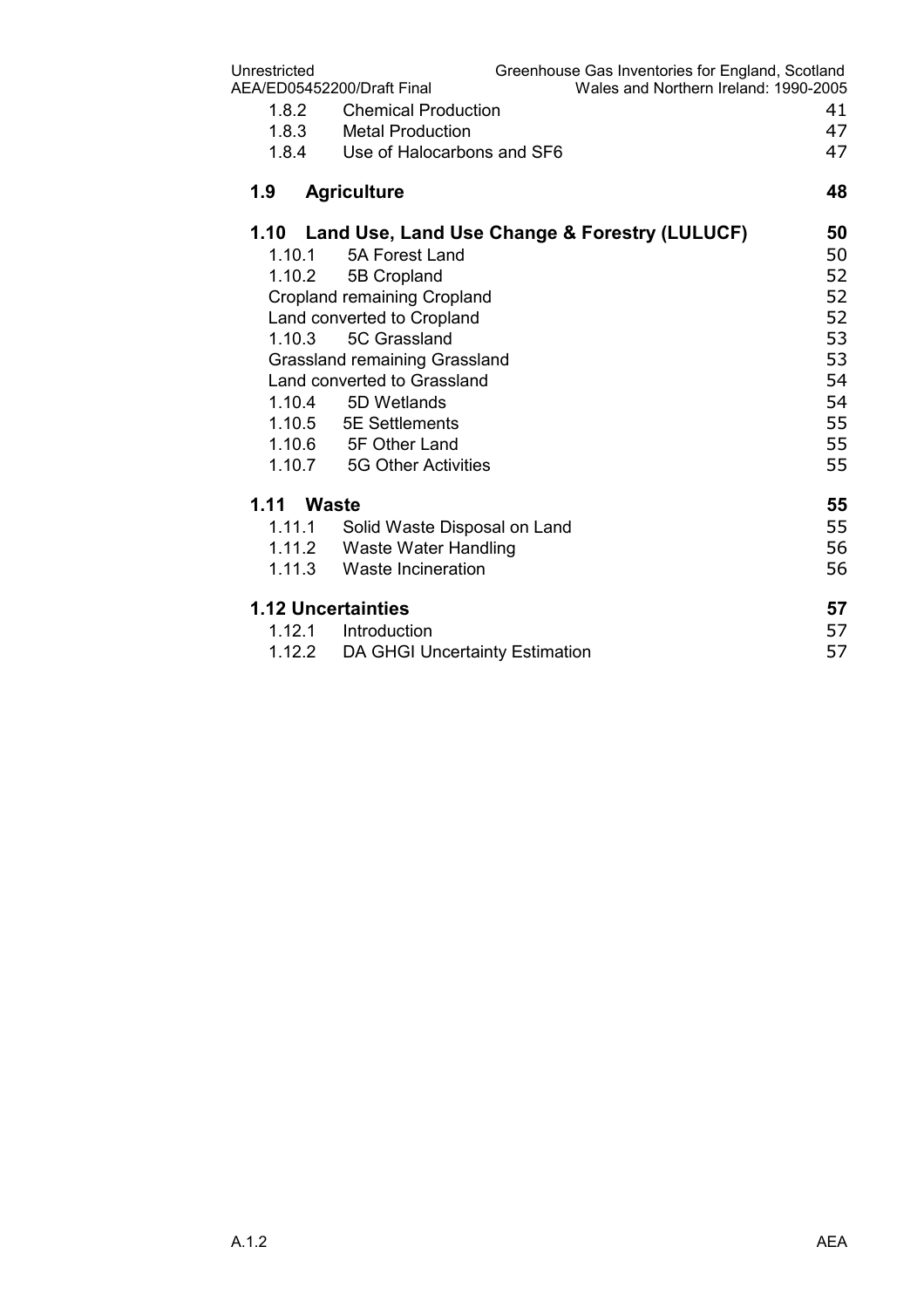## 1.1 INTRODUCTION

The UK Greenhouse Gas Inventory compiles national estimates of greenhouse gas emissions for submission to the UN Framework Convention on Climate Change under the requirements of the Kyoto Protocol. The most recent version of the inventory, published in April 2007, presents UK greenhouse gas emission estimates for the period 1990 to 2005 (Baggott et al, 2007).

This report presents separate inventories of greenhouse gas emissions for England, Scotland, Wales and Northern Ireland for the years 1990, 1995 and 1998 to 2005 that are consistent with the 1990 to 2005 UK Greenhouse Gas Inventory.

The six direct greenhouse gases are considered:

- carbon dioxide  $(CO<sub>2</sub>)$
- methane  $(CH_4)$
- nitrous oxide  $(N_2O)$
- hydrofluorocarbons (HFCs)
- perfluorocarbons (PFCs)
- sulphur hexafluoride  $(SF_6)$ .

#### 1.1.1 Reporting Format

Emissions are reported according to the Sectoral Tables in the IPCC Common Reporting Format with some modifications.

Where it is not possible to allocate emissions from certain sources to any one constituent country of the United Kingdom, such emissions are calculated and reported as "Unallocated". This only applies to emissions from the offshore oil and gas industry and domestic aircraft emissions from the UK Crown Dependencies. Emissions from domestic and military aviation and shipping, which were previously unallocated, have now been allocated to the country from which the aircraft or shipping movements originated.

The UK Inventory also reports emissions from international marine and aviation bunkers separately, as required by the Intergovernmental Panel on Climate Change (IPCC). These emissions have not been allocated within the inventories for the constituent countries of the UK.

#### 1.1.2 General Approach

The UK Inventory is based on UK statistics for activities producing greenhouse gas emissions. These include fuel consumption, industrial production, agriculture and land use change and forestry. In principle, it would be ideal to obtain a complete set of equivalent statistics for each constituent country to compile each inventory.

Such a set of statistics is not available for all sources and for all constituent countries and hence it is necessary to disaggregate UK emissions into the four constituent countries by an estimation procedure. For most sources in the UK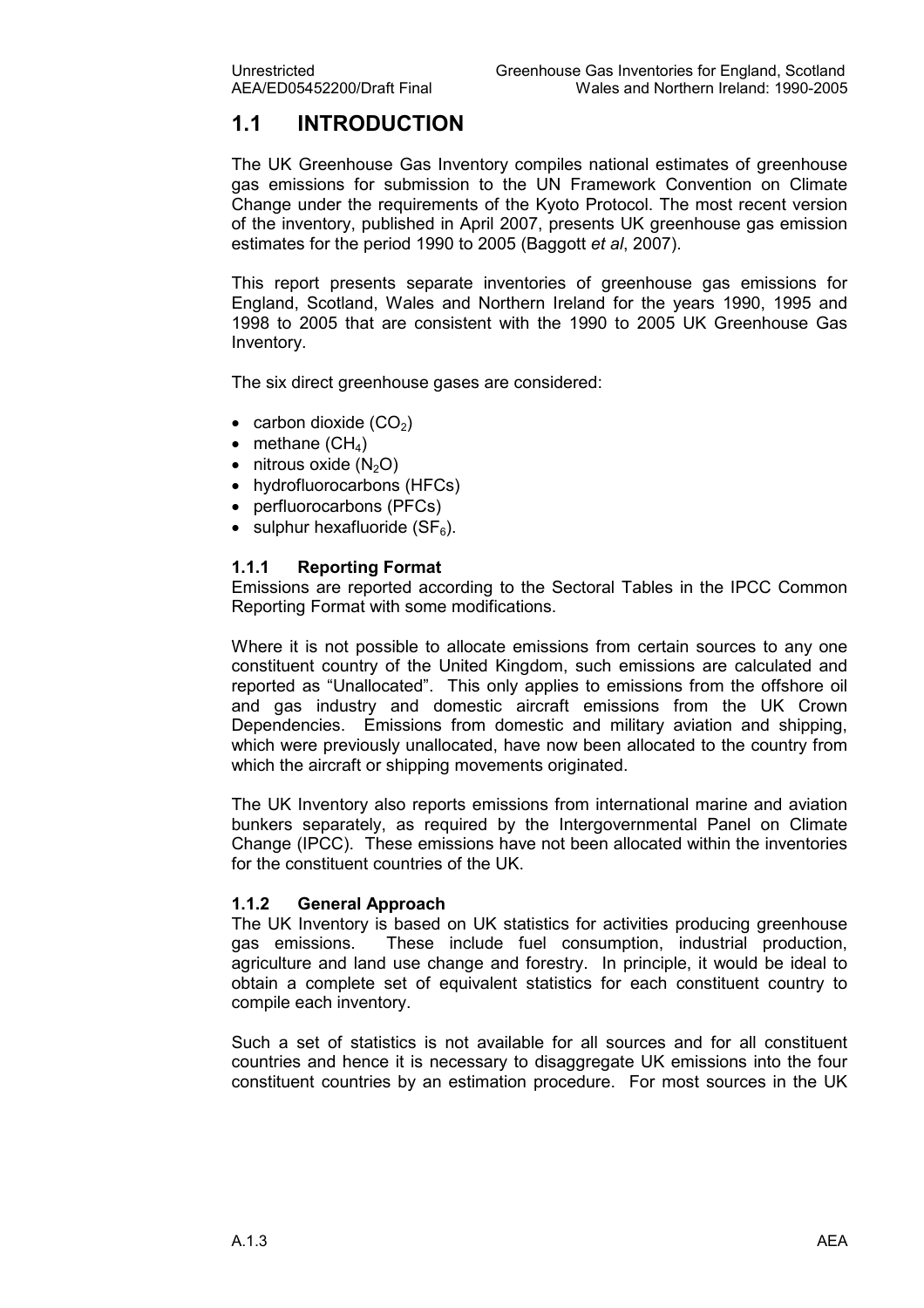Inventory, the emission of a pollutant from a source is calculated from the general equation

$$
E = Ae
$$
 [Equation 1]

where

| =   | Emission of pollutant (tonnes)                   |
|-----|--------------------------------------------------|
| $=$ | Activity (unit activity)                         |
| $=$ | Emission Factor (tonnes pollutant/unit activity) |

The activity unit may be fuel combustion (tonnes), or production of product (tonnes) or numbers of animals.

A modified equation is used for the regional inventories:

$$
E_{i} = \frac{d_{i} Ae}{\sum_{j=1}^{5} d_{j}}
$$
 [Equation 2]

where

- Ei Emission (in tonnes) from either England (1), Scotland (2), Wales (3), Northern Ireland (4) or "Unallocated" (5)
- $d_i$  = A driver representing the contribution of the region to UK emissions

i =  $1, 2, 3, 4, 5$ 

The driver,  $d_i$  can be any one of:

- 1. The value of the activity data for the region. [For example, consumption of specific fuels or industrial production figures for the region.
- 2. The fraction of the UK activity in the region.
- 3. The value of a surrogate activity data statistic in the region. Where the required activity is unavailable on a regional basis, a surrogate value may be used. [For example, employment statistics or manufacturing output of a specific product, used as a surrogate for consumption data of a given fuel.]
- 4. In cases where the emissions are derived from a complex model, the driver will be the actual emission for the region calculated from the model.

The modified equation [2] ensures that the sum of the emissions from England, Scotland, Wales and Northern Ireland, plus any "unallocated" (e.g. offshore) emissions, equals the total UK emission reported within the national inventory.

Where the driver is fuel consumption, then the sum of the drivers should add up to the UK consumption. However, in practice this may not be the case if the data is taken from different sources or may be based on the financial rather than the calendar year. The estimation procedure removes such discrepancies.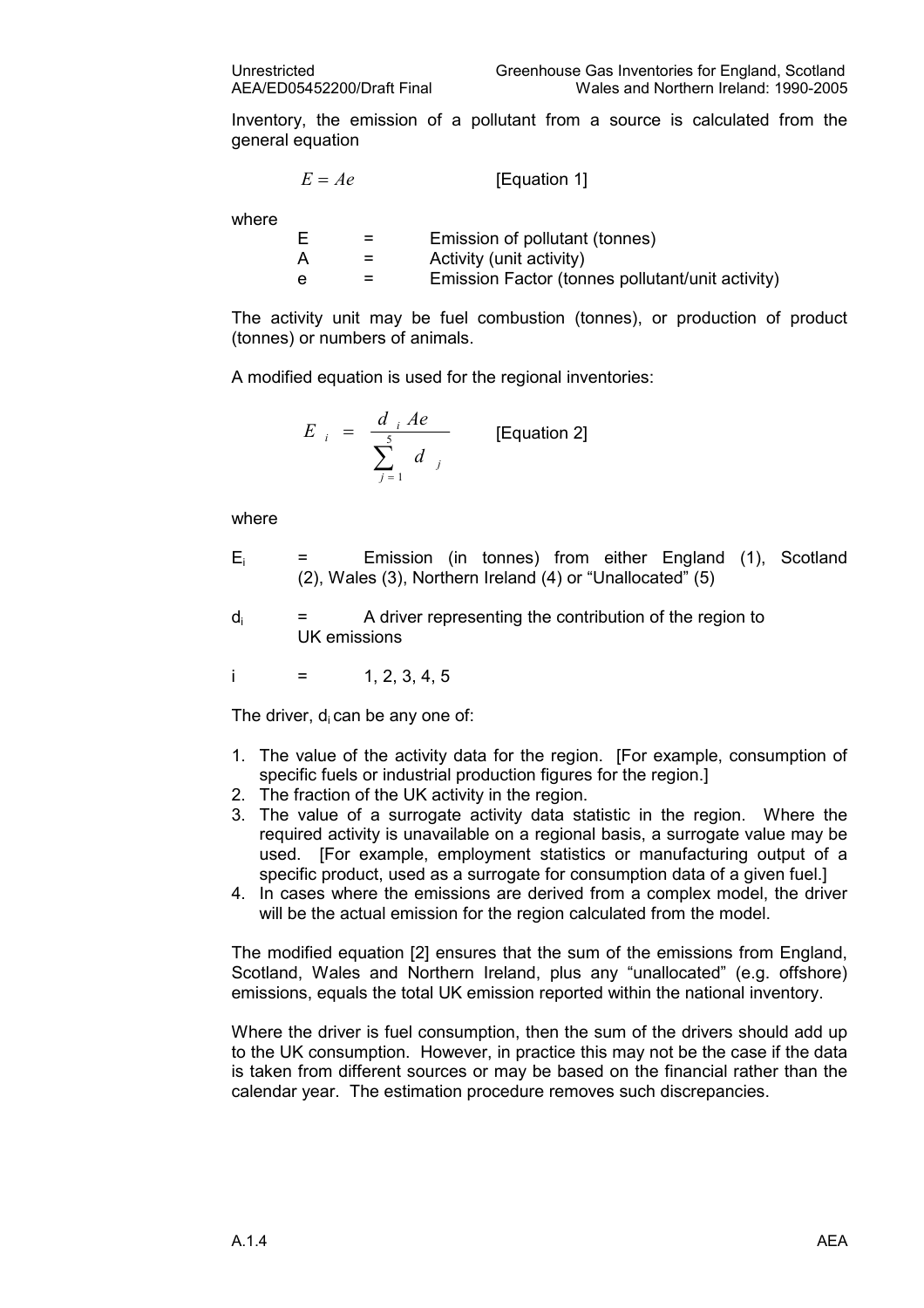Thus the compilation of the greenhouse gas inventories for the constituent countries of the UK reduces to the estimation of a set of drivers, each appropriate to emissions from a specific source. In compiling the 2005 inventories, 133 drivers have been calculated.

Subsequent sections discuss the estimation of the drivers for each source category. Most of the detailed discussion is concentrated on the more complex categories, whilst simpler sources are summarised in Tables A1.1 to A1.10. The IPCC classification is used throughout (IPCC, 1997a), and the following section provides a description of the abbreviations used throughout the Appendix 1 discussion.

#### 1.1.3 Improvements to DA Inventory Datasets

In the derivation of the 1990-2005 DA GHGI datasets, the AEA Energy & Environment inventory team have aimed to improve disaggregation methodologies and data sources for many GHG emission source sectors, including:

- $\triangleright$  Methane emissions from closed coal mines
- $\triangleright$  Peat consumption data
- $\triangleright$  DTI regional energy statistics for solid and liquid fuels used in domestic, commercial, public administration and small-scale industrial sectors
- Domestic aircraft emissions
- $\triangleright$  Road transport (Northern Ireland)

For further details regarding improvements & revisions to DA inventory data, see Chapter 7 of the main report.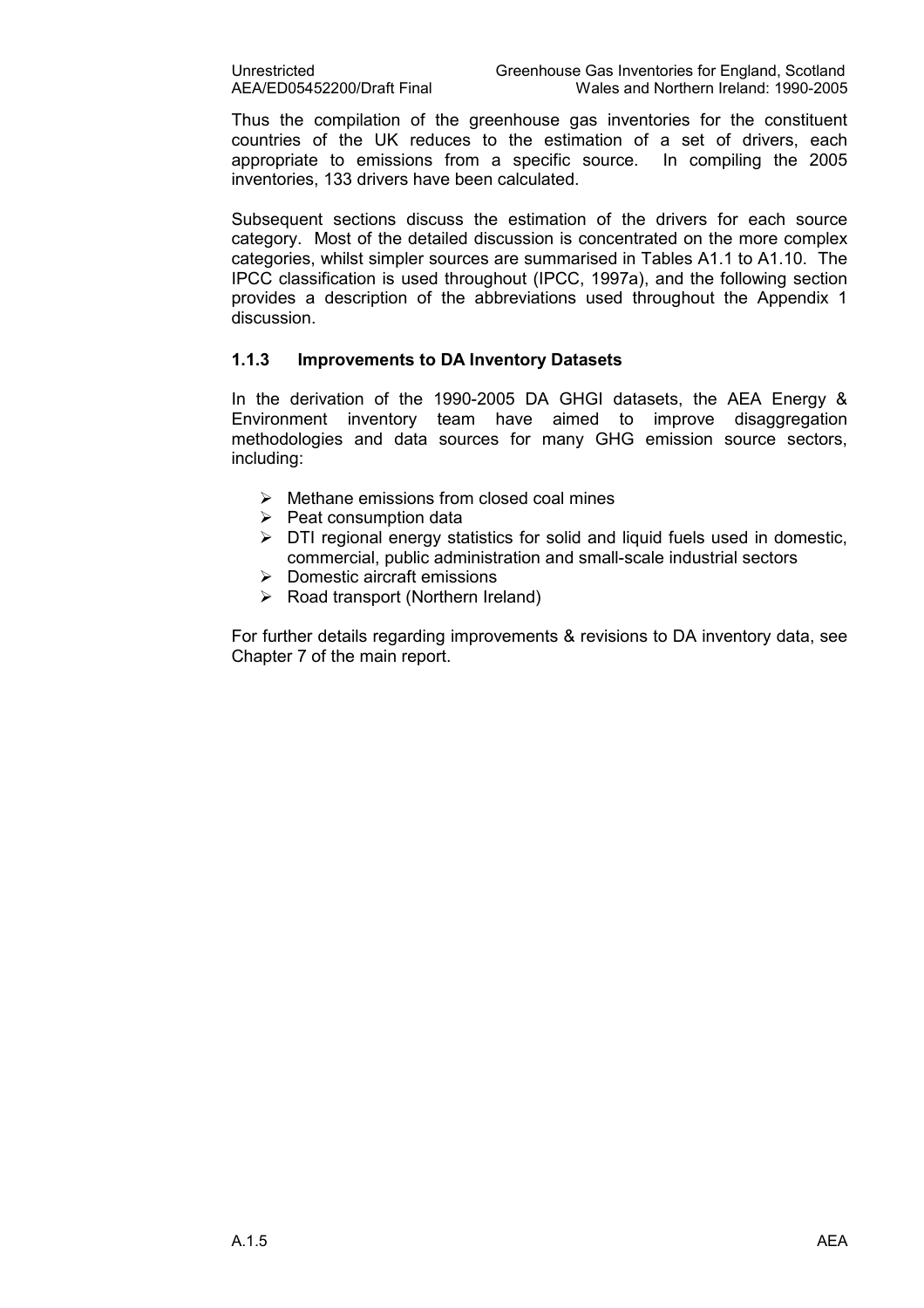### Summary of Abbreviations used in Tables A1.1 to A1.10

| <b>AEAT</b>     | <b>AEA Technology plc</b>                                  |
|-----------------|------------------------------------------------------------|
| <b>BCA</b>      | <b>British Cement Association</b>                          |
| <b>BGlass</b>   | <b>British Glass</b>                                       |
| CA              | <b>Coal Authority</b>                                      |
| CAA             | <b>Civil Aviation Authority</b>                            |
| <b>DAs</b>      | <b>Devolved Administrations</b>                            |
| <b>DTI/BERR</b> | Department of Trade and Industry / Department for Business |
|                 | Enterprise & Regulatory Reform                             |
| DETR/           | Department of Environment, Transport & the Regions /       |
| <b>DEFRA</b>    | Department for Environment, Food and Rural Affairs         |
| <b>DTLR</b>     | Department for Local Government, Transport and the Regions |
| E               | England                                                    |
| EA              | The Environment Agency of England & Wales                  |
| <b>EAF</b>      | <b>Electric Arc Furnace</b>                                |
| EM              | <b>Enviros March previously MCG</b>                        |
| <b>EPER</b>     | European Pollutant Emissions Register (refers to SEPA's    |
|                 | inventory of emissions from regulated industries)          |
| <b>EUETS</b>    | <b>EU Emission Trading Scheme</b>                          |
| <b>IPCC</b>     | Intergovernmental Panel on Climate Change                  |
| <b>ISR</b>      | Inventory of Statutory Releases (NI DoE)                   |
| <b>ISSB</b>     | Iron and Steel Statistics Bureau                           |
| <b>LPG</b>      | Liquefied petroleum gas                                    |
| <b>LRC</b>      | <b>London Research Centre</b>                              |
| <b>MAFF</b>     | Ministry of Agriculture, Fisheries and Food (now DEFRA)    |
| <b>MCG</b>      | March Consulting Group (now EM)                            |
| <b>MSW</b>      | <b>Municipal Solid Waste</b>                               |
| <b>NA</b>       | Not Available                                              |
| <b>NAEI</b>     | National Atmospheric Emissions Inventory                   |
| NI DoE          | Northern Ireland Department of Environment                 |
| <b>NIO</b>      | Northern Ireland Office                                    |
| <b>NO</b>       | Not occurring                                              |
| <b>ONS</b>      | <b>Office for National Statistics</b>                      |
| <b>OPG</b>      | Other petroleum gas                                        |
| PI              | <b>Pollution Inventory</b>                                 |
| S               | Scotland                                                   |
| <b>SEPA</b>     | The Scottish Environmental Protection Agency               |
| <b>SSF</b>      | Solid smokeless fuel                                       |
| <b>SPRU</b>     | <b>Science Policy Research Unit</b>                        |
| <b>UKOOA</b>    | <b>UK Offshore Operators Association</b>                   |
| <b>UKPIA</b>    | United Kingdom Petroleum Industry Association              |
| <b>WO</b>       | <b>Welsh Office</b>                                        |
| WS              | <b>Welsh Statistics</b>                                    |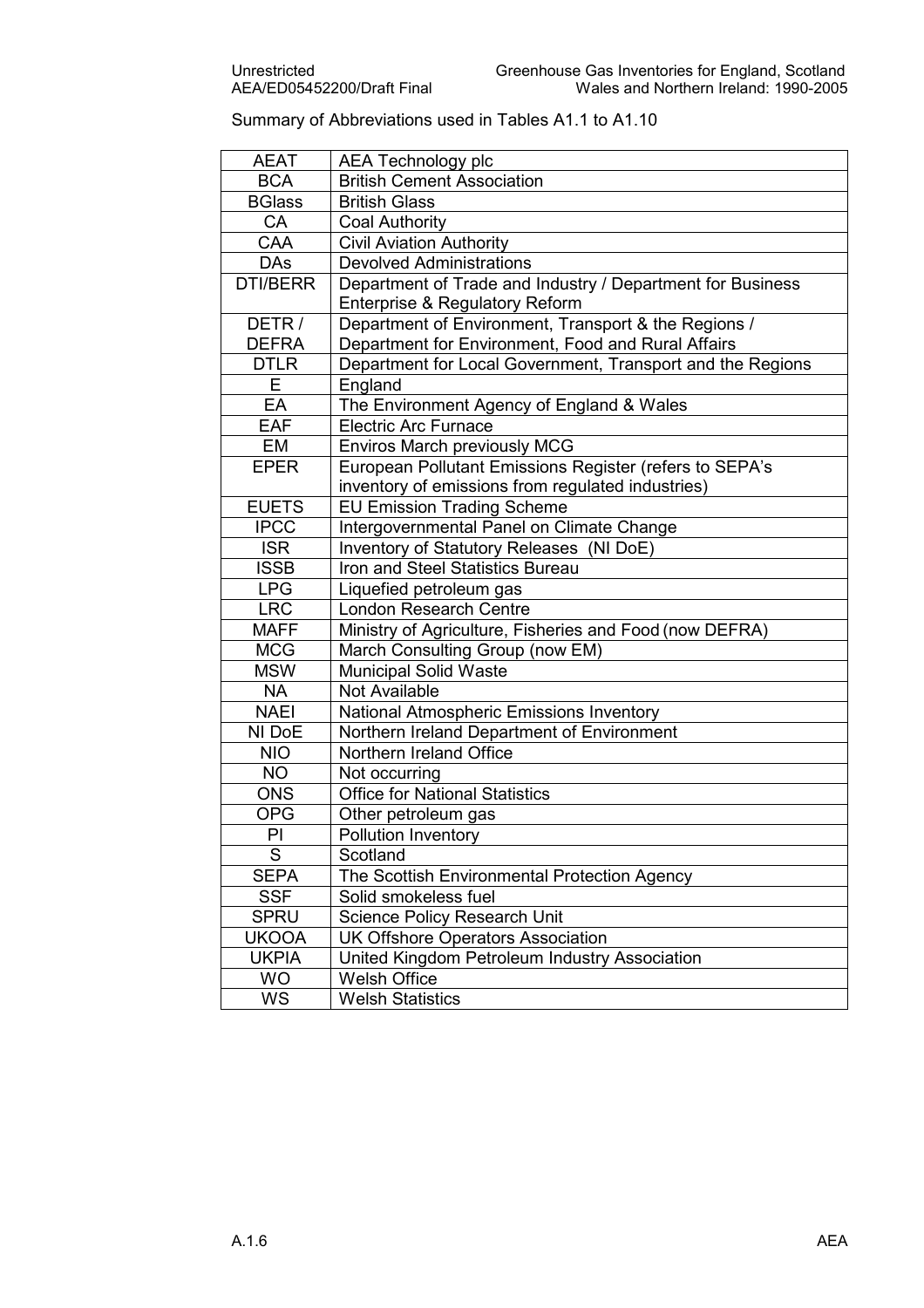## 1.2 ENERGY INDUSTRIES

The drivers used for the energy industries are summarised in Table A1.2. This shows the base sources used in the National Atmospheric Emissions Inventory (NAEI) database, which correspond to the IPCC sources. The activity data used in the UK Inventory are shown together with the drivers used in the inventories for the constituent countries for 1990, 1995 and 1998 to 2005. The derivation of drivers sometimes differs between years depending on data availability.

#### 1.2.1 Electricity Production

Emissions are based on fuel consumption data provided by the major power generators in Great Britain and the Northern Ireland Office for 1990 to 1999. These include Scottish Power (2004), Scottish and Southern Energy (2004), Innogy (2004), PowerTech (2004), AES Drax (2004). From 2000 onwards, emissions data reported in the Pollution Inventory (Environment Agency, 2006) the Scottish Pollution Release Inventory (SEPA, 2006) and the Inventory of Statutory Releases (Northern Ireland Department of Environment, 2006) has been used rather than the fuel consumption data. For emissions in 2005, fuel use and emissions data reported within the EUETS have also been used, mainly as a verification of the  $CO<sub>2</sub>$  emissions data reported under IPPC.

Emissions from plant generating electricity from municipal solid waste combustion are less certain for pre-1999, but all the plant are known to be in England for 1990-98 and so the emissions will correspond to the UK emissions. Since 1999, two plants have been commissioned in Scotland, at Lerwick and Dundee and emissions estimations are based on emissions data reported to the EA and SEPA.

A small number of plants generate heat rather than electricity and these are categorised as 1A4a commercial and institutional. Some generating plant burn poultry litter, or meat and bone meal, and these are all located in England. The distribution of landfill gas and sewage gas generation is assumed to correspond to the distribution of landfill sites and sewage treatment plant (see Waste, Section 1.11).

#### 1.2.2 Petroleum Refining

UKPIA have provided a site-by-site breakdown of UK refining emissions for 1997 and 1999 – 2005 (UKPIA: 2006), and have advised that refinery throughput did not vary significantly between 1990 and 1997. The  $CO<sub>2</sub>$  emissions data are used as a surrogate for all fuel consumption. Emissions for 1998 are based on  $CO<sub>2</sub>$ emissions reported in the Pollution Inventory (EA: 1999a).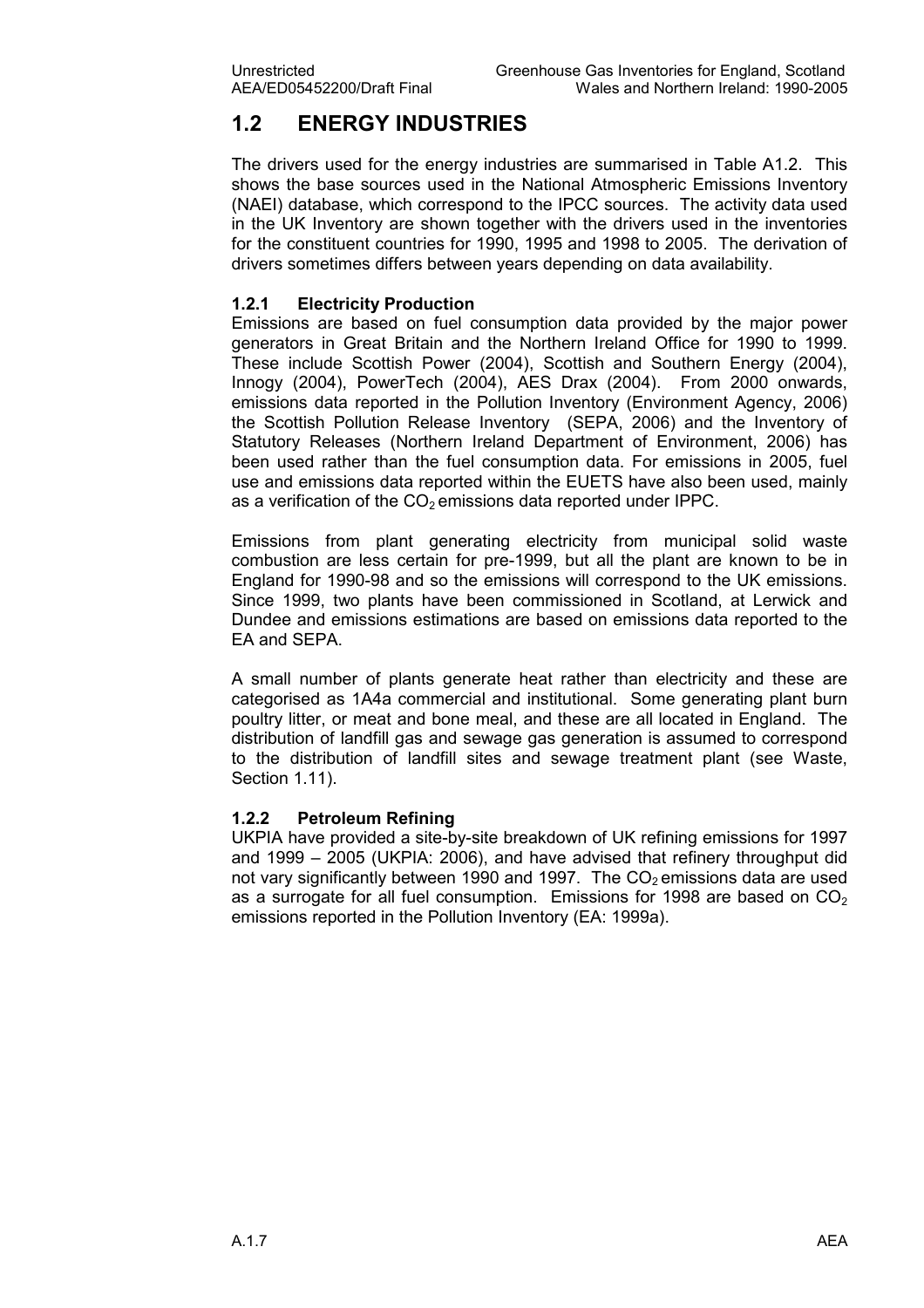| <b>IPCC Category</b>  | <b>NAEI Sources</b>           | <b>Activity: Fuel</b><br><b>Consumption</b>  | 1990                                                         |
|-----------------------|-------------------------------|----------------------------------------------|--------------------------------------------------------------|
| Electricity           | <b>Power Stations</b>         | Coal, oil, natural gas                       | <b>Consumption data from Power Generators</b>                |
| Production            |                               | Unrefined natural gas                        | NO.                                                          |
|                       |                               | Sewage gas                                   | Sewage methane recovered                                     |
|                       |                               | Landfill gas                                 | As landfill methane                                          |
|                       |                               | Orimulsion, MSW, poultry<br>litter and tyres | All plant in England                                         |
| Petroleum<br>Refining | <b>Refineries</b>             | All fuels                                    | UKPIA CO <sub>2</sub> emission estimates for pre-1997        |
| Manufacture of        | <b>Coke Production</b>        | <b>Colliery Methane</b>                      | All such plant assumed to be in England.                     |
| Solid Fuels           |                               | Coke Oven gas, natural gas                   | Coal feed to coke ovens, ISSB, WS, DTI                       |
|                       |                               | Coke                                         | Coke breeze consumption, ISSB                                |
|                       |                               | <b>Blast Furnace gas</b>                     | Coke consumed in blast furnaces, ISSB                        |
|                       | <b>SSF Production</b>         | All fuels                                    | Coal feed to SSF plant, DTI, WS                              |
| Other Energy          | Collieries                    | All other fuels                              | Deep mined coal production, data from British Coal Authority |
| <b>Industries</b>     |                               | Coke oven gas                                | All such plant assumed to be in England.                     |
|                       | <b>Gas Production</b>         | Colliery methane                             | Deep mined coal production, data from British Coal Authority |
|                       |                               | Other fuels                                  | Arrivals of natural gas, DTI                                 |
|                       | Offshore Own Gas              | Unrefined natural gas, LPG,                  | Extrapolated from 1995 on oil and gas arrivals, DTI          |
|                       | Use / Gas Separation<br>Plant | <b>OPG</b>                                   |                                                              |
|                       | Nuclear Fuel Prod.            | natural gas                                  | All plant in England.                                        |

## Table A1.2a Energy Industries (Base Year - 1990)<sup>1</sup>

 $1$  See Section 1.1.3 for abbreviations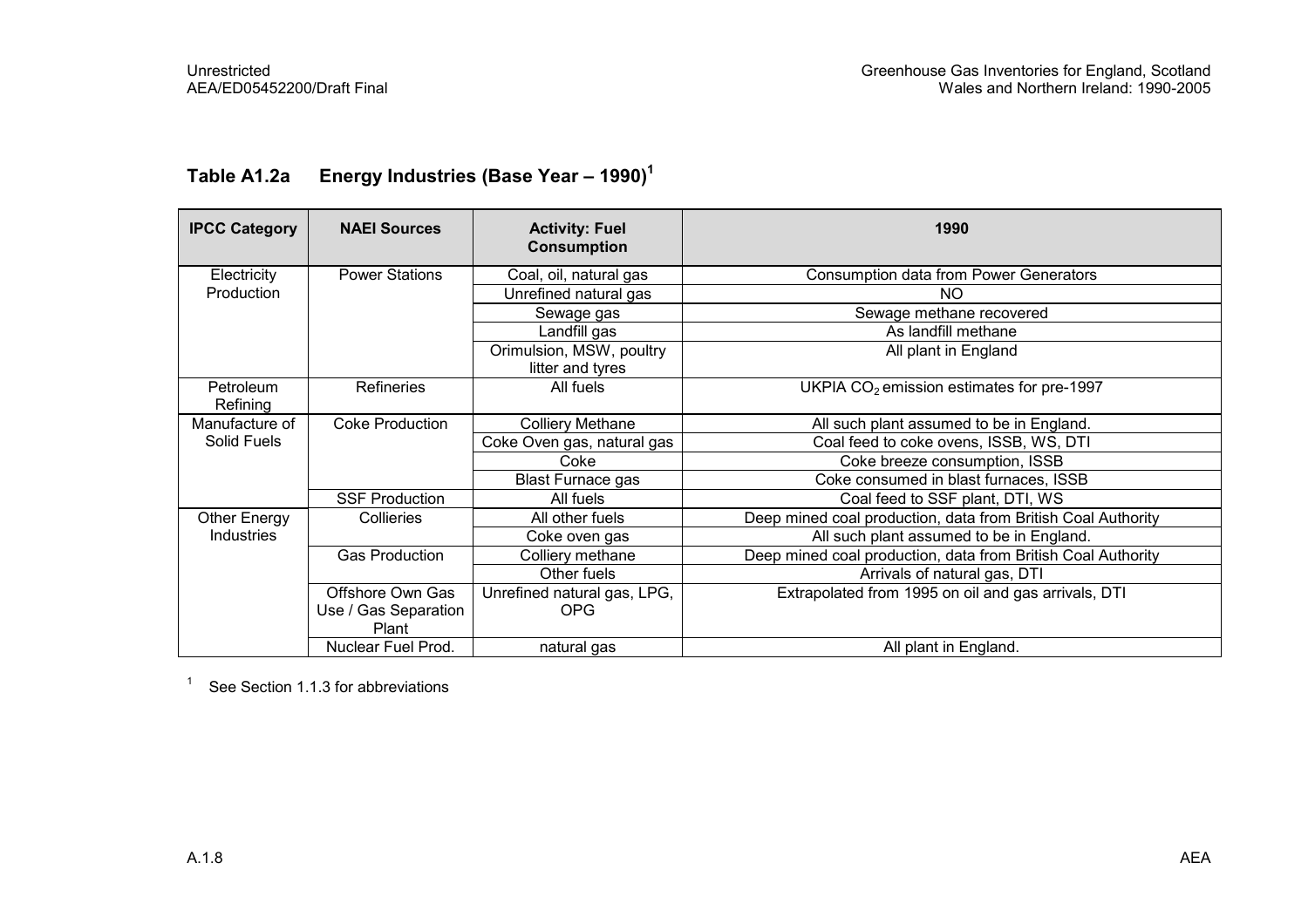| <b>IPCC Category</b>      | <b>NAEI Sources</b>    | <b>Activity: Fuel</b><br><b>Consumption</b> | <b>Data Sources / Comments</b>                                                                                  |
|---------------------------|------------------------|---------------------------------------------|-----------------------------------------------------------------------------------------------------------------|
|                           |                        |                                             |                                                                                                                 |
| Electricity<br>Production | <b>Power Stations</b>  | Coal, oil, natural gas                      | Consumption data from Power Generators,<br>plus EUETS, PI, EPER & ISR data from 2000 onwards                    |
|                           |                        | Unrefined natural gas                       | Some power facilities have used this fuel since 1995. Data<br>provided by plant operators.                      |
|                           |                        | Sewage gas                                  | Sewage methane recovered                                                                                        |
|                           |                        | Landfill gas                                | As landfill methane                                                                                             |
|                           |                        | Orimulsion, MSW, poultry<br>litter          | From 1999, Some MSW plant now also in Scotland.                                                                 |
| Petroleum<br>Refining     | <b>Refineries</b>      | All fuels                                   | UKPIA $CO2$ emission estimates for pre-1997. PI $CO2$ emission<br>estimates for 1998. UKPIA data for 1999-2005. |
| Manufacture of            | <b>Coke Production</b> | <b>Colliery Methane</b>                     | All such plant assumed to be in England.                                                                        |
| Solid Fuels               |                        | Coke oven gas, natural gas                  | Coal feed to coke ovens, ISSB, WS, DTI and (since 1999) PI data.                                                |
|                           |                        | Coke                                        | Coke breeze consumption, ISSB.                                                                                  |
|                           |                        | <b>Blast Furnace gas</b>                    | Coke Consumed in Blast Furnaces, ISSB.                                                                          |
|                           | <b>SSF Production</b>  | All fuels                                   | Coal feed to SSF plant, DTI, WS.                                                                                |
| <b>Other Energy</b>       | Collieries             | All other fuels                             | Deep mined coal production, data from British Coal Authority.                                                   |
| Industries                |                        | Coke oven gas                               | (1995 – current) No such plant operating.                                                                       |
|                           | <b>Gas Production</b>  | Colliery methane                            | Deep mined coal production, data from British Coal Authority.                                                   |
|                           |                        | Other fuels                                 | Arrivals of natural gas, DTI                                                                                    |
|                           | Offshore Own Gas       | Unrefined natural gas, LPG,                 | $(1995 - current)$ UKOOA EEMS CO <sub>2</sub> estimates for terminals, DTI                                      |
|                           | Use / Gas Sepn.        | OPG                                         | activity data.                                                                                                  |
|                           | Nuclear Fuel Prod.     | natural gas                                 | (1995 - current) Data not available.                                                                            |

## Table A1.2b Energy Industries (1995; 1998 to 2005)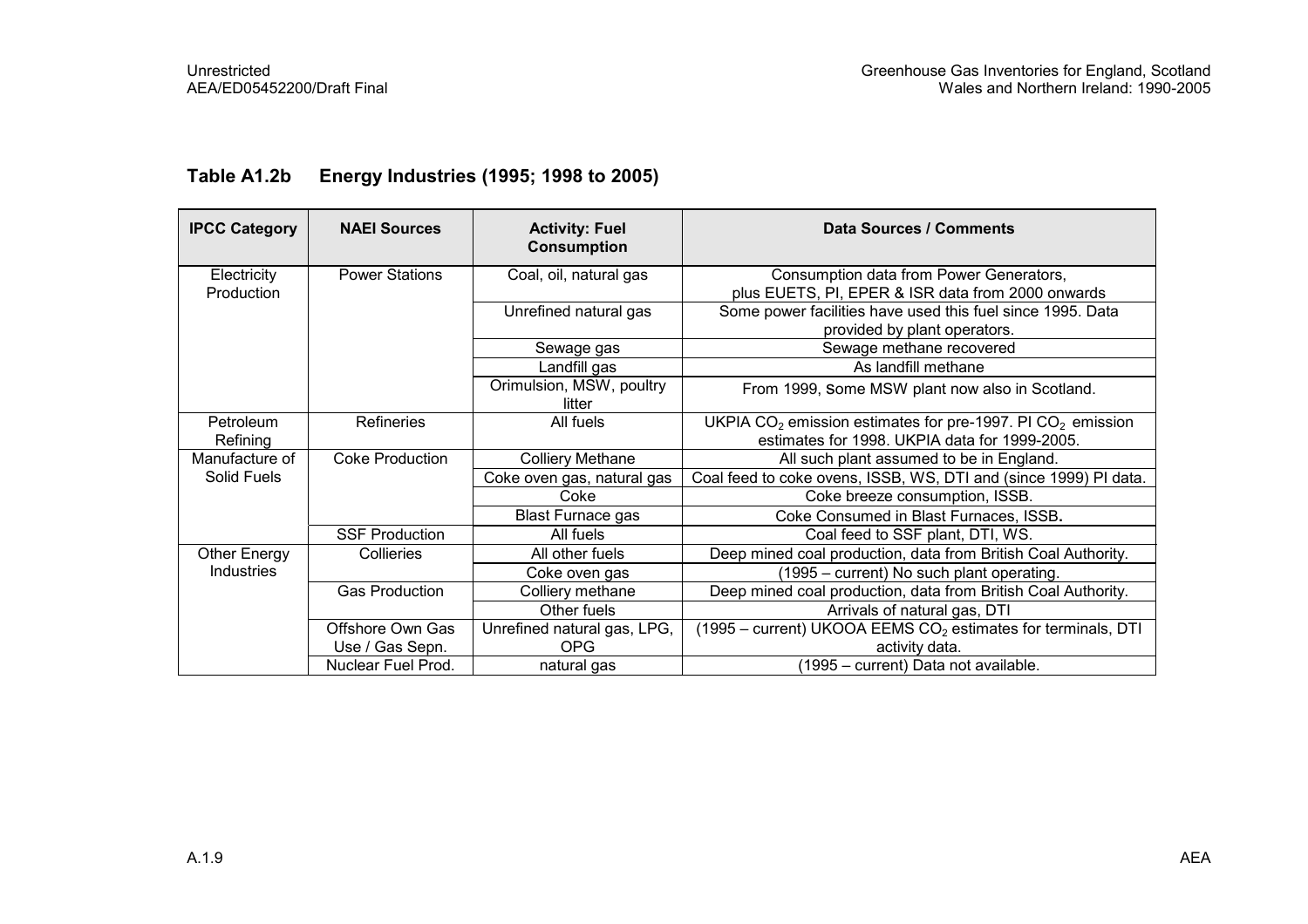#### 1.2.3 Manufacture of Solid Fuels

This category comprises the production of coke and solid smokeless fuel (SSF). Regional data on coke ovens in the iron and steel industry are reported in detail by ISSB (2007). Two coke ovens in England and Wales are not attached to an integrated iron and steel facility, and the consumption of coal by these ovens is estimated from WO (1998) and UK data (DTI: 1991, 2000-2006). The Welsh statistics are only available to 1993, so this data is used as an estimate of the Welsh non-iron and steel coking coal consumption in 1995. For 1998 to 2005, the non-iron and steel coking coal consumption data is apportioned between England and Wales using  $CO<sub>2</sub>$  emissions for the particular sites reported in the Pollution Inventory and EUETS (EA: 2006).

The generic driver for coke oven fuel consumption is the consumption of coking coal, which is in effect the regional capacity of coke ovens. This driver is also used for natural gas consumption and coke oven gas consumption. Some coke ovens use blast furnace gas as fuel and the availability depends on blast furnace gas capacity (see Industrial Processes). Small amounts of colliery methane are consumed in the manufacture of solid fuels and this was judged to occur entirely in England where coking occurs in close proximity to deep mining. Small amounts of coke breeze are also used, and this has been disaggregated using data on other coke consumption from ISSB.

The estimation of emissions from SSF production is rather uncertain, as limited fuel use data are available from processes across the UK. Moreover, many of these are the new briquetting processes rather than coking processes and produce negligible emissions. For SSF plant operating in England and Wales, it is possible to estimate regional consumption using UK data (DTI: 1991, 2000- 2006) and Welsh data (WO: 1998). Welsh data for 1995 has been estimated, whilst all SSF coking plant still operating since 1998 are known to be in England. Thus the driver used is coal consumed by SSF plant.

#### 1.2.4 Other Energy Industries

This category consists of a number of small emissions from collieries, the gas industry, the nuclear fuel industry and a large emission from offshore natural gas use. In the DA inventories, emissions from oil and gas terminals are based on data provided by UKOOA (1999, 2002-2006). Installation-specific data are only available for post-1995. Emissions for 1990 are extrapolated based on 1995 UKOOA data and the arrivals of crude oil and natural gas in Scotland and England (DTI, 1991; 1996). The category of "gas separation plant" is assumed to be a subset of the gas used in oil and gas terminals and is treated in the same way as "offshore own gas use", with emissions allocated based on the UKOOA data on gas consumption in terminals. A driver is estimated for the category of "gas production" based on the arrivals of natural gas in England and Scotland (DTI: 1991, 1996, 2000-2006). Other sources are minor and are covered in Table A1.2.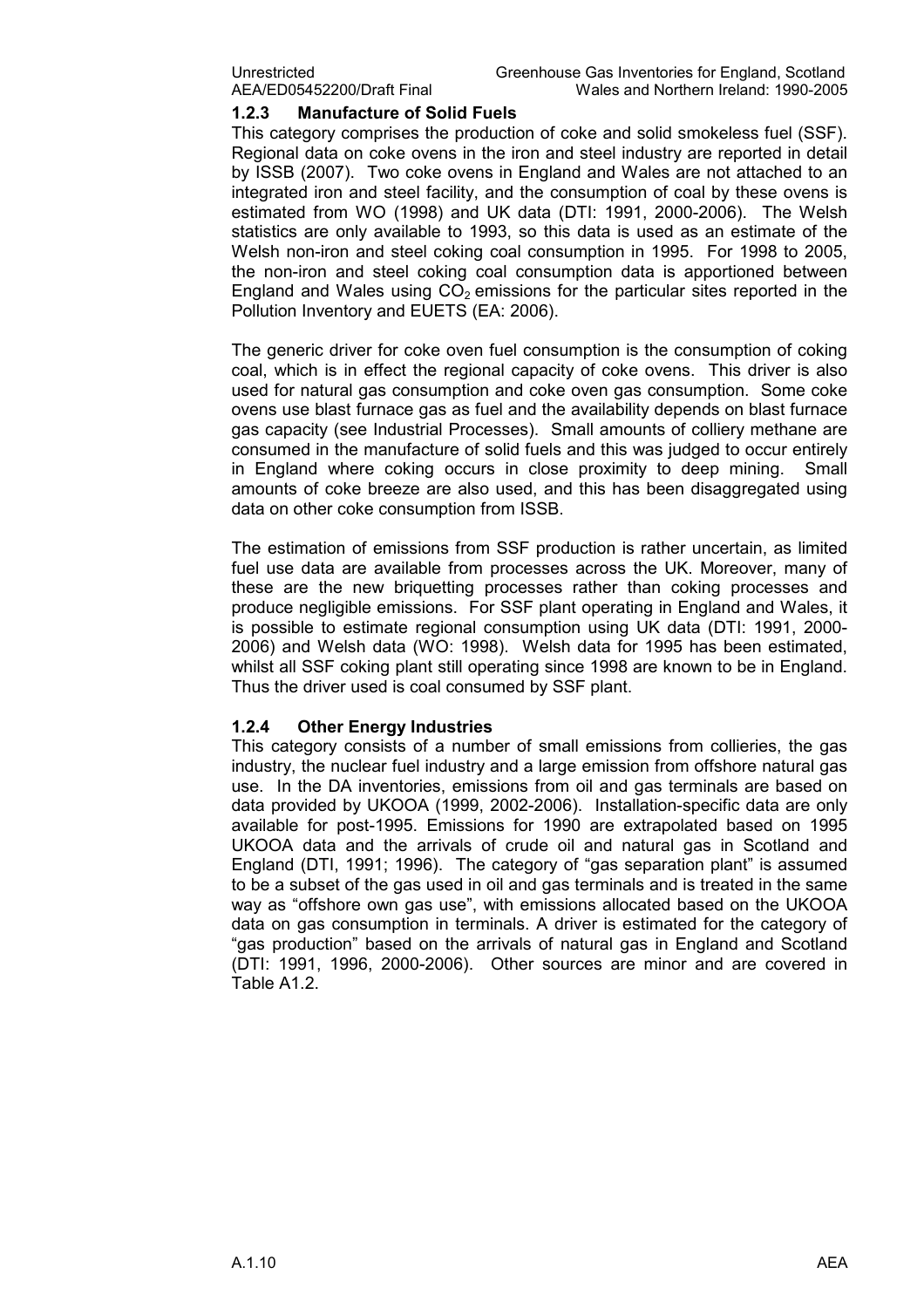### 1.3 MANUFACTURING INDUSTRIES AND **CONSTRUCTION**

The drivers calculated to disaggregate regional fuel consumption from these sectors are summarised in Table A1.3.

#### 1.3.1 Iron and Steel

The ISSB (2007) provides annual reports of the detailed regional consumption of fuel by the steel industry. The consumption of coke by sinter plant is estimated as the non-blast furnace coke consumption (as this is the main other use of coke). The consumption of coke oven gas is distributed as proportional to regional figures for coal feed to coke ovens, whilst the consumption of blast furnace gas is distributed as proportional to regional figures for coke feed to blast furnaces. (The production of these gases is estimated to be proportional to the fuel used as feedstock.)

The ISSB reports the general consumption of coal, fuel oil, gas oil, LPG and natural gas by the primary iron and steel industry. This is a narrower definition than that used by DTI, which includes foundries and finishing plant, and therefore the DTI data used in the UK GHGI is higher than the ISSB data. Nevertheless, the regional ISSB data is used as a surrogate, since the distribution of the wider steel industry is directly linked to that of the primary industry, and the emissions from the secondary plant are considerably lower than the primary plant.

#### 1.3.2 Other Industry

DTI (2000-2006, 1996 & 1991) reports regional sales of solid and liquid fuels, but only as totals for England and Wales (combined), Scotland and Northern Ireland, based on reported sales data from refineries and collieries. These data have previously been used to provide estimates for other industrial fuel use, by difference from consumption data from specific sources (e.g. road transport, heavy industry). In recent years, however, the DTI has started to produce more detailed regional energy use data (DTI, 2006b), based on new data that has become available on local electricity and gas consumption patterns, as part of a project to develop Local Authority  $CO<sub>2</sub>$  emissions data. These statistics use local electricity and gas use data from the National Grid and the gas supply network operators (formerly Transco). Solid and liquid fuel use is calculated using point source consumption data (for major industrial sites), and a complex modelling process to distribute remaining UK fuel allocations that uses employment and population data, and takes account of smoke control zones and the patterns of gas and electricity consumption.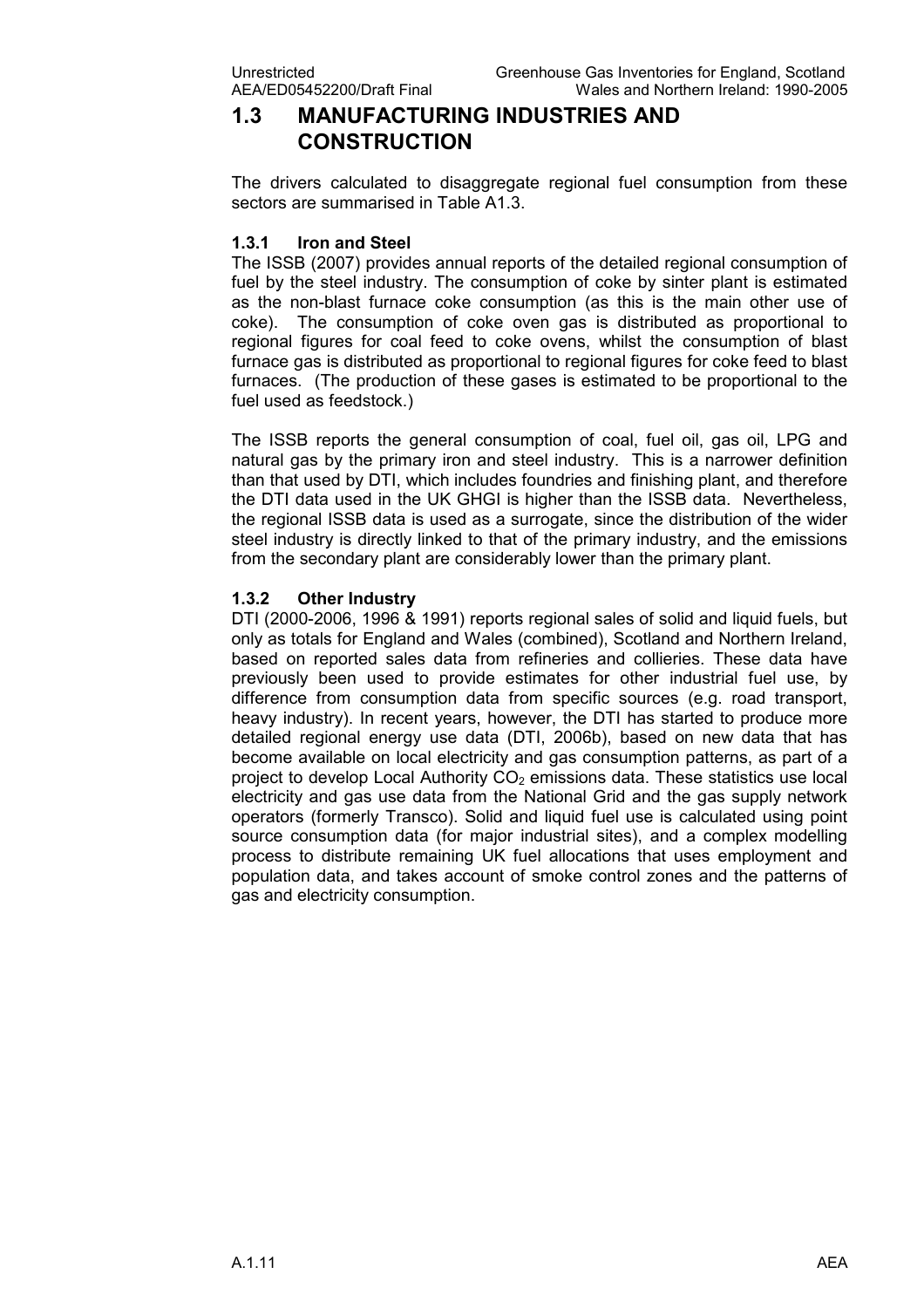| <b>IPCC</b><br>Category | <b>NAEI Sources</b>  | <b>Activity: Fuel Consumption</b> | 1990                                                            |
|-------------------------|----------------------|-----------------------------------|-----------------------------------------------------------------|
| Iron & Steel            | <b>Sinter Plant</b>  | Coke-breeze                       | Other coke consumption, ISSB                                    |
|                         | Iron & Steel         | Blast furnace gas                 | Coke consumed in blast furnaces, ISSB, WO                       |
|                         |                      | Coke oven gas                     | Coal feed to coke ovens, ISSB, WS                               |
|                         |                      | Coke                              | Coke consumed in blast furnaces, ISSB, WO                       |
|                         |                      | Fuel oil, gas oil, LPG, natural   | Consumption of specified fuel, ISSB                             |
|                         |                      | gas, coal                         |                                                                 |
| Other                   | Other Industry       | Burning oil, fuel oil, gas oil    | Regional oil consumption, DTI                                   |
| Industry                |                      | <b>OPG</b>                        | All such plant are located in Scotland, DTI                     |
|                         |                      | LPG                               | Regional energy statistics, DTI                                 |
|                         |                      | Lubricants                        | Regional energy data, DTI, less estimate of road transport use. |
|                         |                      | Natural gas                       | Natural gas consumed, data from Transco                         |
|                         |                      | <b>Colliery Methane</b>           | Deep mined coal production, British Coal Authority              |
|                         |                      | Coal, coke                        | Regional energy statistics, DTI                                 |
|                         |                      | Coke oven gas                     | Coal feed to coke ovens, ISSB, WO, WS                           |
|                         |                      | <b>SSF</b>                        | Regional energy statistics, DTI                                 |
|                         |                      | Wood                              | GDP data.                                                       |
|                         | Cement               | Coal, oil, gas, petrocoke,        | Regional cement capacity, BCA                                   |
|                         |                      | tyres, waste oil                  |                                                                 |
|                         | Ammonia              | <b>Natural Gas</b>                | All such plant are located in England                           |
|                         | (combustion)         |                                   |                                                                 |
|                         | Autogenerators       | Coal                              | All such plant are located in England                           |
|                         |                      | Natural gas                       | (Data sources exactly as per "Other Industry" above)            |
|                         | Other-Industry: Off- | Gas oil, petrol                   | GDP data.                                                       |
|                         | road                 |                                   |                                                                 |

## Table A1.3a Manufacturing Industry and Construction (Base Year - 1990)<sup>1</sup>

1 See Section 1.1.3 for abbreviations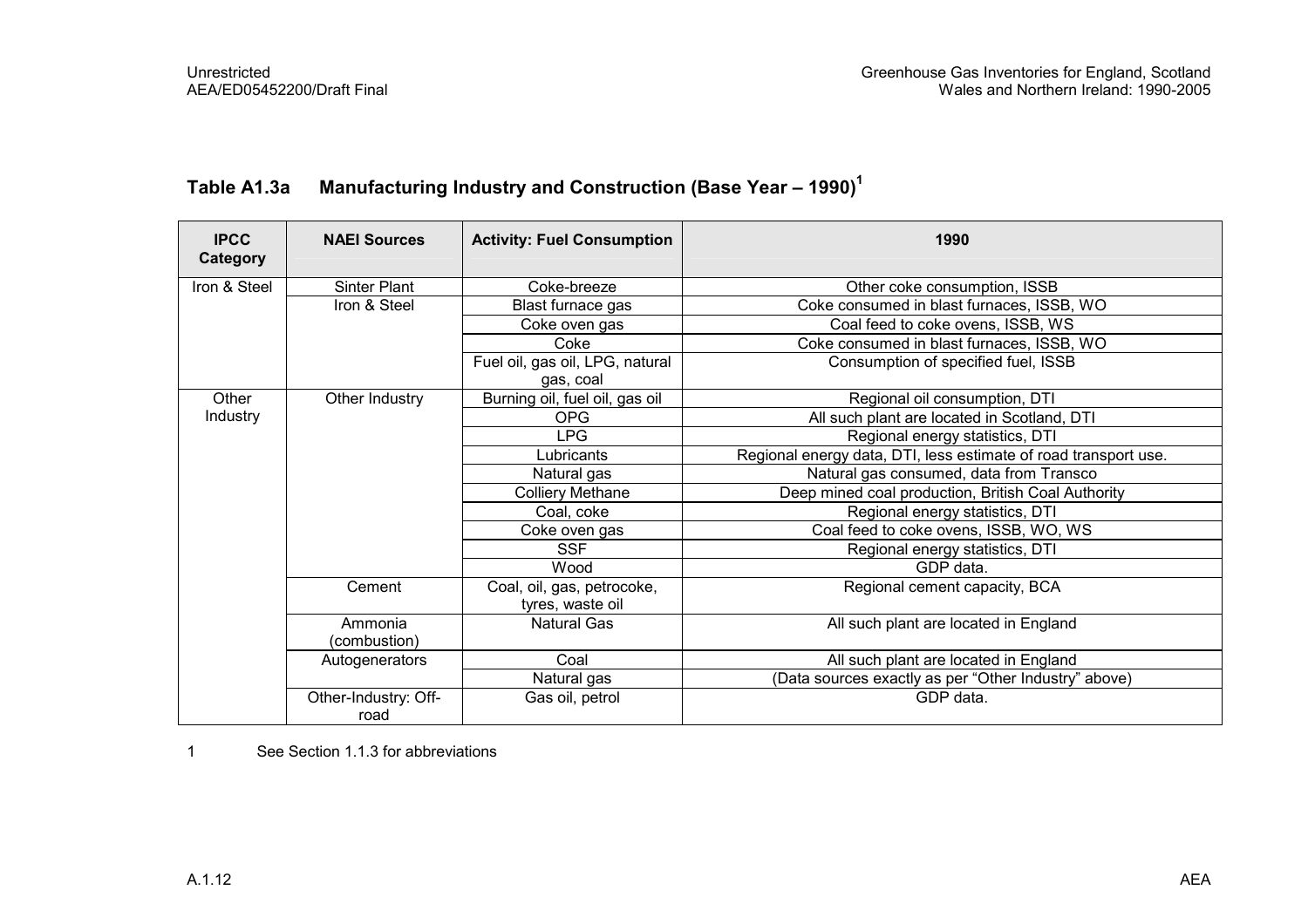| <b>IPCC</b><br>Category | <b>NAEI Sources</b>          | <b>Activity: Fuel Consumption</b>            | <b>Data Sources / Comments</b>                                          |
|-------------------------|------------------------------|----------------------------------------------|-------------------------------------------------------------------------|
| Iron & Steel            | <b>Sinter Plant</b>          | Coke-breeze                                  | Other coke consumption, ISSB                                            |
|                         | Iron & Steel                 | Blast furnace gas                            | Coke Consumed in blast furnaces, ISSB, WO                               |
|                         |                              | Coke oven gas                                | Coal feed to coke ovens, ISSB, WS                                       |
|                         |                              | Coke                                         | Coke consumed in blast Furnaces, ISSB, WO                               |
|                         |                              | Fuel oil, gas oil, LPG, natural<br>gas, coal | Consumption of specified fuel, ISSB                                     |
| Other                   | Other Industry               | Burning oil, fuel oil, gas oil               | Regional oil consumption, DTI                                           |
| Industry                |                              | <b>OPG</b>                                   | All such plant are located in Scotland, DTI                             |
|                         |                              | LPG.                                         | Regional energy statistics, DTI                                         |
|                         |                              | Lubricants                                   | Regional energy data, DTI, less estimate of road transport use.         |
|                         |                              | Natural gas                                  | Natural gas consumed, data from Transco (now UK National Grid) & (since |
|                         |                              |                                              | 1995) from Phoenix Gas (NI)                                             |
|                         |                              | <b>Colliery Methane</b>                      | Deep mined coal production, British Coal Authority                      |
|                         |                              | Coal, coke                                   | Regional energy statistics, DTI; Coal consumption, WO, NIO              |
|                         |                              | Coke oven gas                                | Coal feed to coke ovens, ISSB, WO, WS                                   |
|                         |                              | <b>SSF</b>                                   | Regional energy statistics, DTI                                         |
|                         |                              | Wood                                         | GDP data.                                                               |
|                         | Cement                       | Coal, oil, gas, petrocoke,                   | Regional cement capacity, BCA; For 2002-2005, based on emissions        |
|                         |                              | tyres, waste oil                             | reported to EUETS, EA, DoE and SEPA                                     |
|                         | Ammonia<br>(combustion)      | <b>Natural Gas</b>                           | All such plant are located in England                                   |
|                         | Autogenerators               | Coal                                         | All such plant are located in England                                   |
|                         |                              | Natural gas                                  | (Data sources exactly as per "Other Industry" above)                    |
|                         | Other-Industry: Off-<br>road | Gas oil, petrol                              | GDP data.                                                               |

### Table A1.3b Manufacturing Industry and Construction (1995; 1998 to 2005)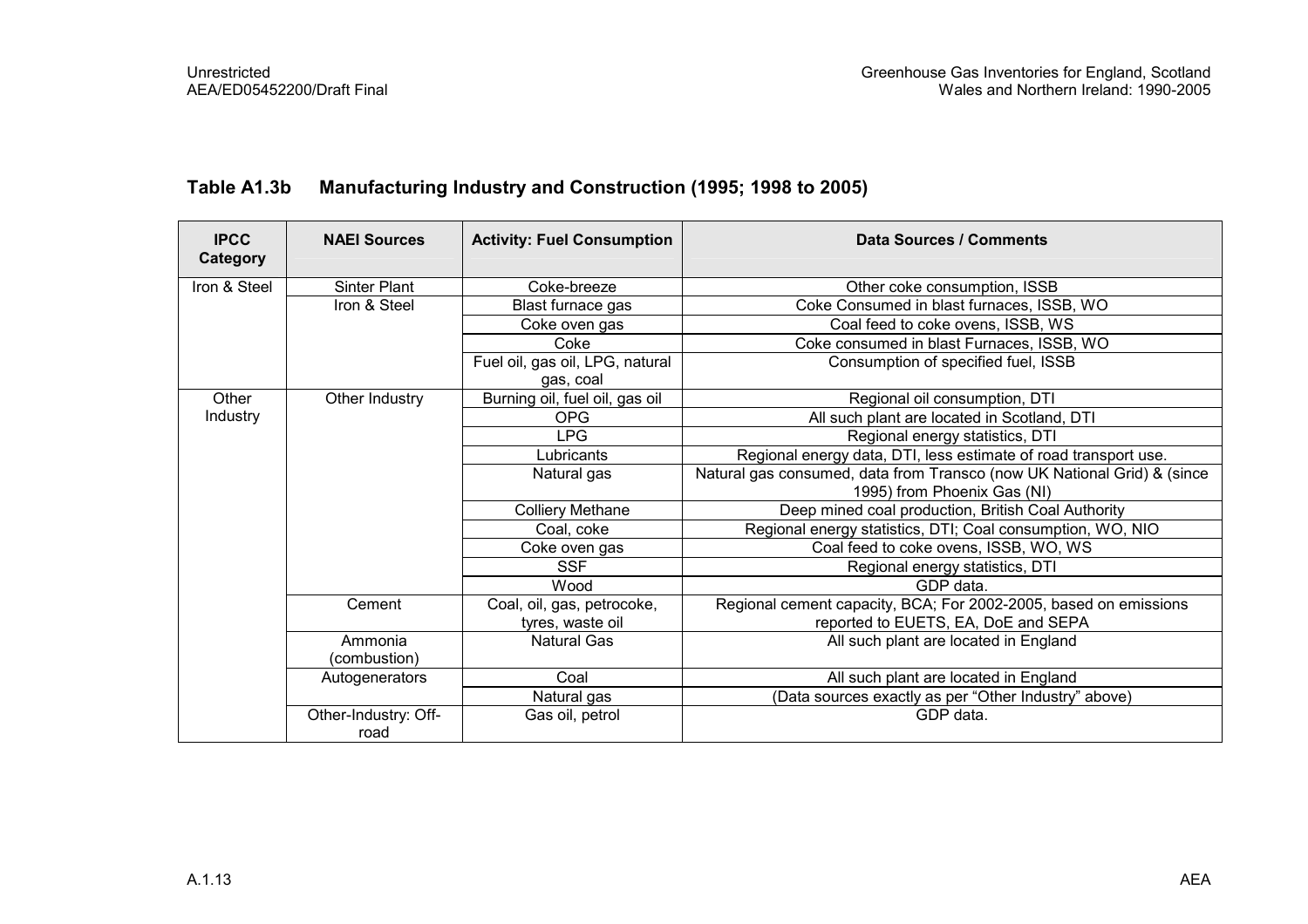The resulting DTI regional energy statistics are regarded as experimental for use at local level, but at DA-level the fuel use patterns will be subject to less error. Previously the regional fuel use in these sectors has been developed using a complex balance approach based on limited source data. The lack of consistent and comprehensive fuel use or fuel sales data from across the DAs (especially for solid and liquid fuels) leads to significant potential errors in the distribution of UK fuel use across the regions; data gaps and inconsistencies have previously been addressed by making "expert judgement" assumptions over the time series.

The new DTI regional energy statistics are therefore regarded as a more accurate indication of other industrial fuel use for recent years, and have been used to derive estimates for combustion of fuels such as fuel oil, gas oil and coal. However, these data are based on surveys and proxy activity data from the early 2000s, and have only been produced for 2003 onwards and hence their use to extrapolate estimates back across the time-series presents other limitations to the inventory data usefulness. Hence, despite the new DTI regional energy statistics, emission estimates & trends from solid and liquid fuels within 1A2f "other industry" sources remain amongst the more uncertain estimates within the DA inventories, due to uncertainties from the modelling approach to derive the source activity data.

Liquid Petroleum Gas (LPG) has a number of uses, primarily in sectors such as domestic use and the growing sector of LPG use in road transport applications. Industrial use of LPG has been disaggregated based on DTI regional energy statistics (DTI: 2006).

The driver for emissions from lubricant use is based on regional lubricant sales (DTI: 1991, 1996, 2001-2006) with England and Wales being disaggregated based on regional manufacturing employment statistics (ONS: 2006).

The DTI (DTI: 2006c) has supplied data on natural gas sales to consumers categorised by consumer size and region in Great Britain, excluding consumption by large industrial users and power generators. Consumption data for gas use in Northern Ireland is supplied by Phoenix Natural Gas Ltd (2006) for 1999 onwards.

Regional gas consumption is estimated by matching the UK National Grid and Phoenix totals with the NAEI UK total. Northern Ireland gas consumption is estimated directly from the Phoenix data. Gas consumption by "other industry" and "autogenerators" in GB is disaggregated based on a mass balance, after all other defined sector uses have been deducted from the totals. Determination of drivers for gas consumption by other defined sectors is discussed in other sections of this appendix. The driver determined for "other industry" is also used for "autogenerators".

Drivers for fuel consumption in cement kilns are based on annual regional clinker capacity data for 1990, 1995, 1998-2001 supplied by the British Cement Association (BCA: 2004). These are applied to all fuels, with a correction factor applied to Northern Ireland to account for the absence of natural gas. Where the UK estimate of fuel consumed in cement kilns has been revised for a given year,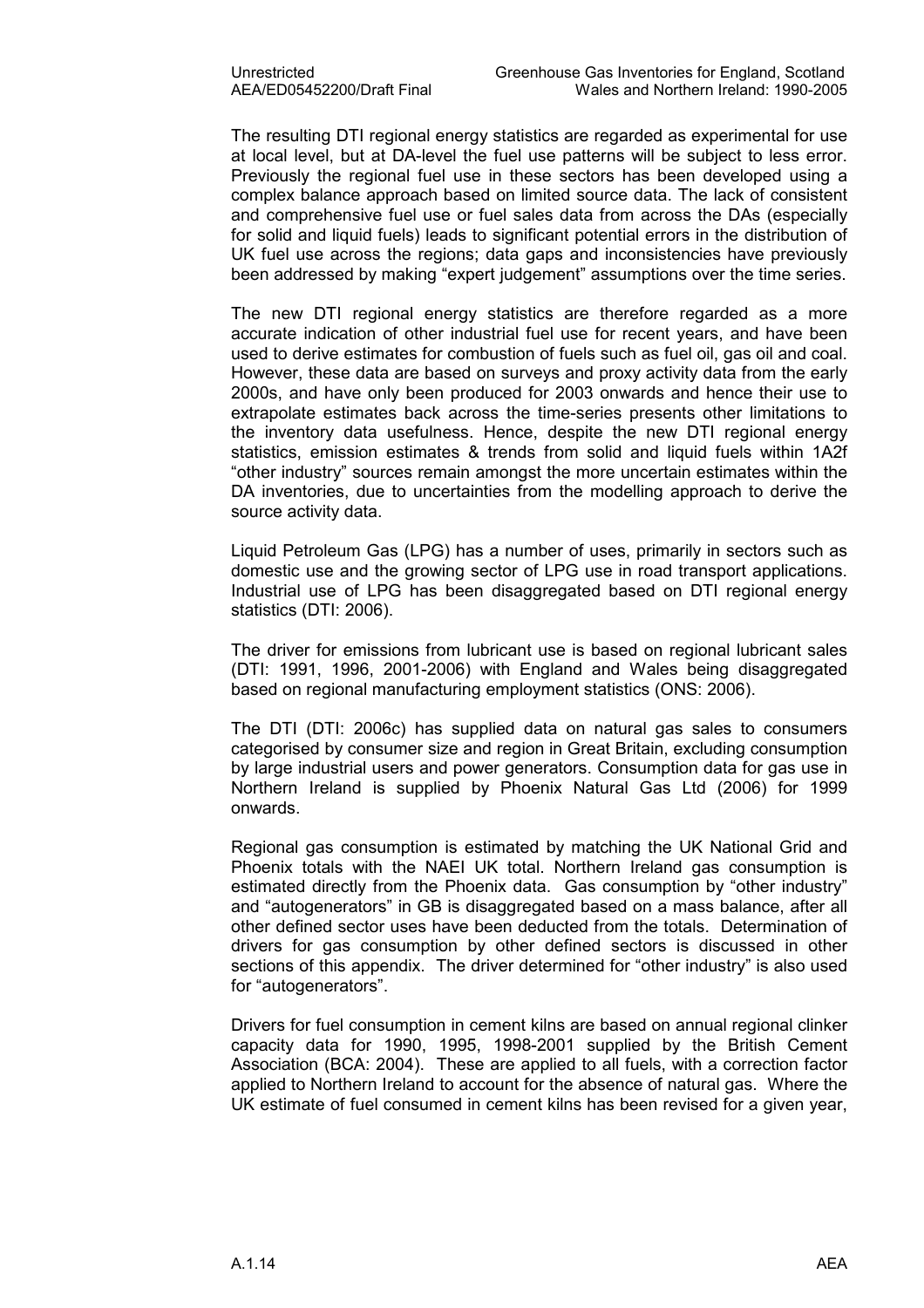the regional consumptions have also been revised. From 2002 onwards the emissions data reported to the PI, SPRI and ISR have been used to disaggregate UK emissions (EA: 2006, SEPA: 2006, NIDoE: 2006).

"Autogeneration" refers to electricity generation by industry for its own use. In the case of coal, the key autogenerators are Alcan and Brunner Mond, both of which are located in England. Gas autogeneration is not considered a large source and has therefore been distributed according to the other natural gas "other industry" driver, as discussed above.

## 1.4 TRANSPORT

The drivers used for transport are summarised in Table A1.4.

#### 1.4.1 Aviation and Navigation

Emissions from domestic aviation and navigation were allocated across the DAs for the first time in the 1990-2004 DA GHG inventories. The approach to the disaggregation of the domestic aviation emissions has been revised in the latest inventory to utilise a new data-source: a database of aircraft movement data from the Civil Aviation Authority (CAA: 2006), also used in the compilation of the UK GHG inventory.

The database includes details of individual flights (airport origin, destination, fuel type, plane type, engine type), covering both domestic and international flights. Only domestic UK flights have been included in the DA GHG inventory data. Estimates of emissions from take off and landing cycles and aircraft cruise have been calculated. The protocol adopted for disaggregating emissions across DAs is to assign all emissions from a flight to the DA of flight origin.

The use of the CAA database has enabled us to also present separate emission estimates for flights that originate in the Crown Dependencies of the UK (i.e. the Channel Islands, Isle of Man). Emissions from these flights have been accounted within the "Unallocated" inventory.

The driver for emissions from aircraft support vehicles is calculated based on aircraft movement data from the UK's major airports (DfT, 2006).

The disaggregation of emissions from navigation, fishing and coastal shipping is derived based on port movement data in each constituent country (DfT: 2006b).

#### 1.4.2 Road Transportation

Carbon dioxide, methane and nitrous oxide are emitted from the exhaust of all road vehicles with internal combustion engines.  $CO<sub>2</sub>$  is the principal product of combustion and emissions are directly related to the fuel efficiency of the vehicle. Methane is a hydrocarbon emitted as a result of the incomplete combustion of the fuel. Nitrous oxide is a by-product of the combustion process and emitted from partial oxidation of nitrogen present in the air.

All these pollutants are emitted by different amounts from vehicles of similar size running on petrol and diesel fuel. For example, diesel cars tend to be more fuel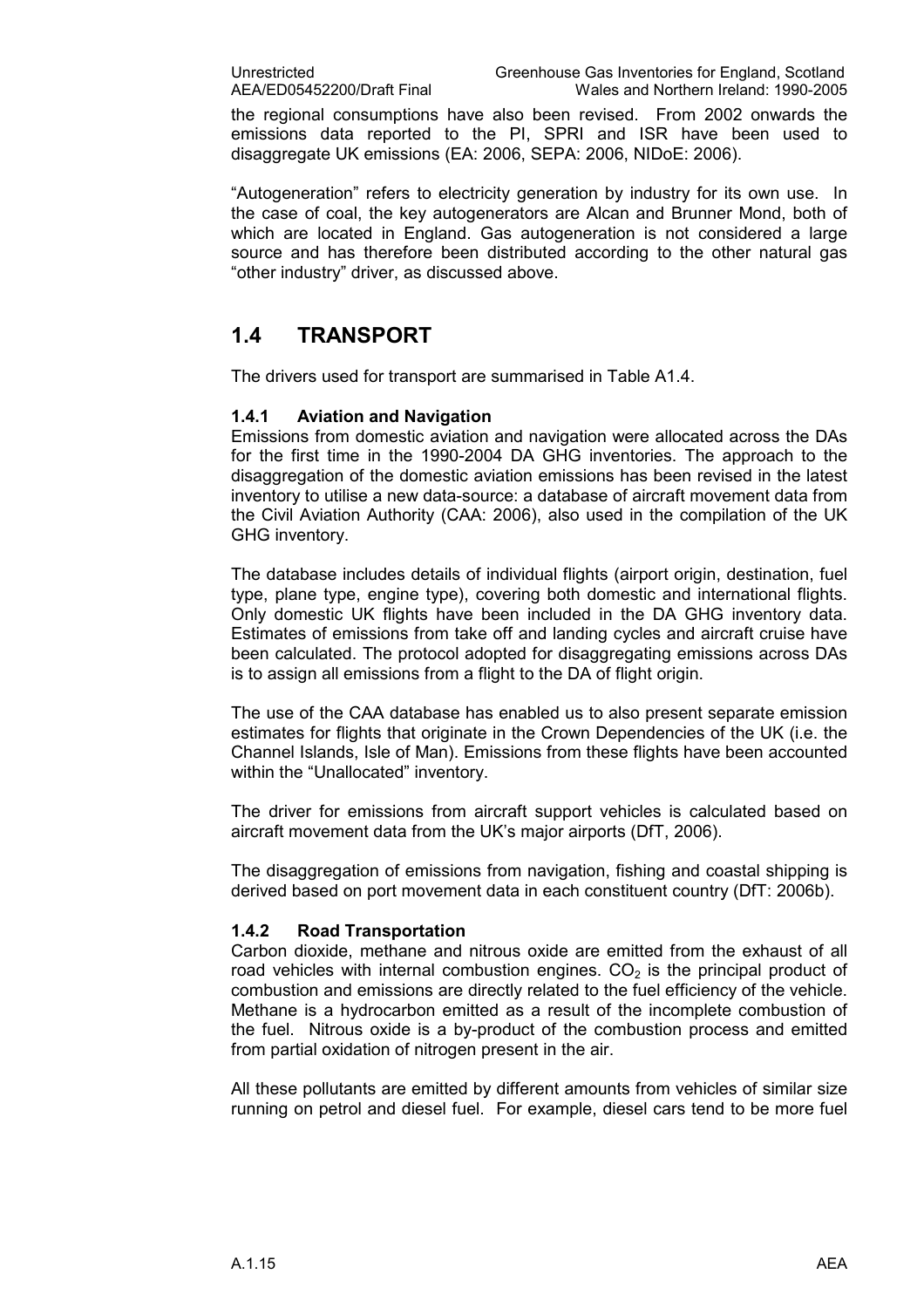efficient than petrol cars of a similar size, so their carbon emissions are lower. None of these pollutants are subject to regulatory type-approval emission limits as are those which have an impact on air quality. However, their emissions are affected by technologies introduced to reduce emissions of the regulatory pollutants. Methane emissions are lower from petrol vehicles fitted with a threeway catalyst, although the reduction in emissions of this pollutant by the catalyst is not as efficient as it is for other hydrocarbons. Measurements also suggest that a three-way catalyst, which is efficient at reducing  $NO<sub>x</sub>$  emissions, actually increases emissions of N<sub>2</sub>O, formed as a by-product of the catalyst NO<sub>x</sub> reduction process.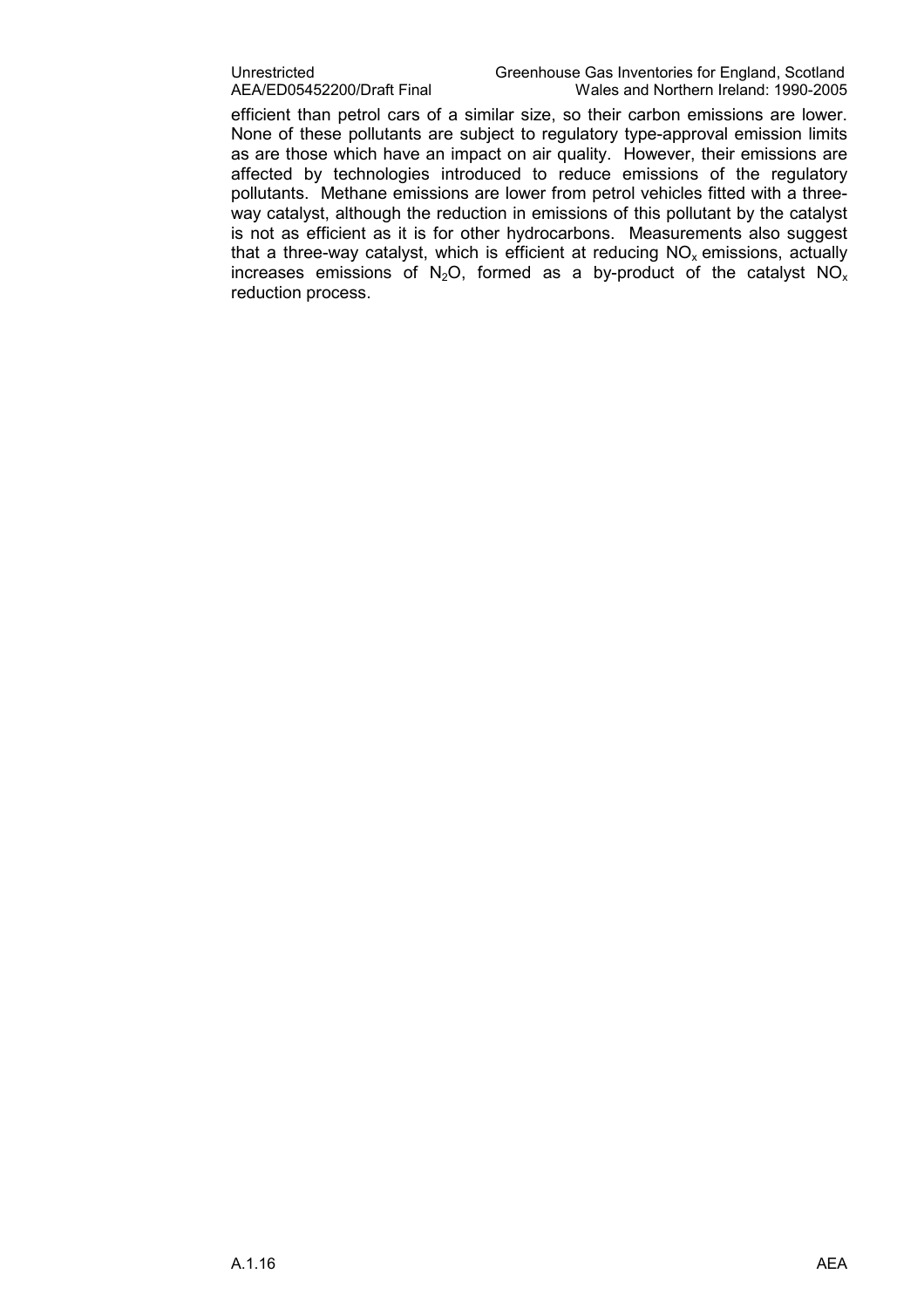## Table A1.4a: Transport (Base Year - 1990)<sup>1</sup>

| <b>IPCC Category</b>   | <b>NAEI Sources</b> | <b>Activity: Fuel Consumption</b>  | 1990                                                    |
|------------------------|---------------------|------------------------------------|---------------------------------------------------------|
| <b>Civil Aviation</b>  | <b>NA</b>           | Aviation Gasoline, Jet<br>Gasoline | CAA database of flight information                      |
| Road<br>Transportation | Road Transport      | Petrol, Diesel oil                 | Road fuel sales, DTI; vehicle km, DfT                   |
|                        |                     |                                    | Traffic data: National Traffic Census, DfT              |
|                        |                     |                                    | Dept of Regional Development (NI: 1990)                 |
|                        |                     |                                    | Fuel consumption: Digest of UK Energy Statistics (1990) |
|                        |                     |                                    |                                                         |
| Railways               | Railways            | Gas oil                            | Gas oil consumption, Railtrack & NIR                    |
| Navigation             | Coastal             | Gas oil, Fuel oil                  | Port movement data, DfT Maritime Statistics             |
| Other                  | Aircraft Support    | Gas oil                            | Regional aircraft movements, DfT                        |

<sup>1</sup> See Section 1.1.3 for abbreviations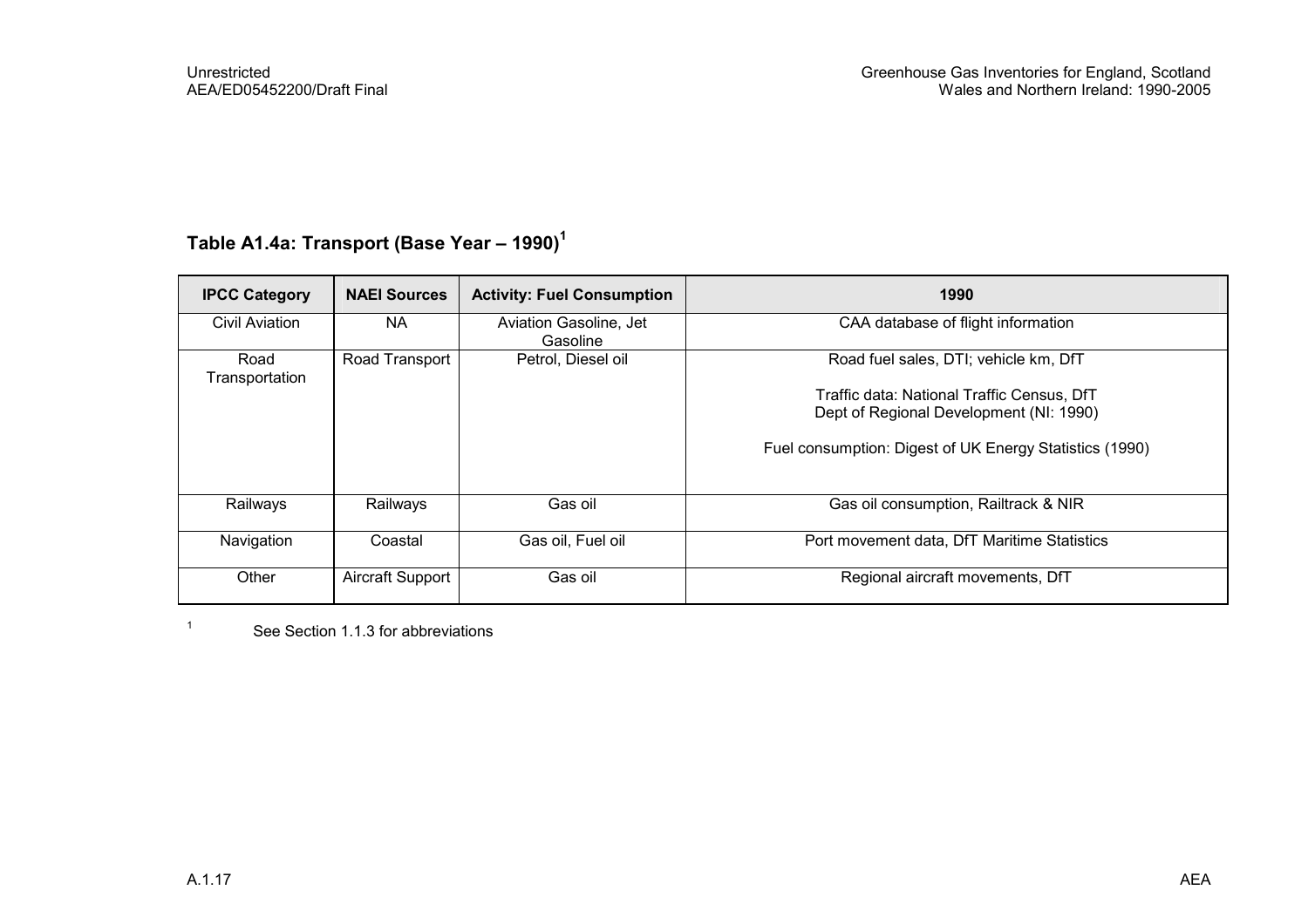| <b>IPCC Category</b>   | <b>NAEI Sources</b> | <b>Activity: Fuel Consumption</b>  | Data Sources / Comments                                                                                                                                                                                                                                                                                |
|------------------------|---------------------|------------------------------------|--------------------------------------------------------------------------------------------------------------------------------------------------------------------------------------------------------------------------------------------------------------------------------------------------------|
| Civil Aviation         | <b>NA</b>           | Aviation Gasoline, Jet<br>Gasoline | CAA database of flight information                                                                                                                                                                                                                                                                     |
| Road<br>Transportation | Road Transport      | Petrol, Diesel oil, LPG            | Road fuel sales, DTI; vehicle km, DETR / DLTR                                                                                                                                                                                                                                                          |
|                        |                     |                                    | Emission factors: COPERT III (European<br>Environment Agency, 2000), Barlow et al. (2001)                                                                                                                                                                                                              |
|                        |                     |                                    | Composition of fleet: Vehicle Licensing Statistics Report, DfT (GB)<br>Dept of Regional Development (NI).                                                                                                                                                                                              |
|                        |                     |                                    | Traffic data: National Traffic Census, DfT (GB: 1990-2006)<br>Dept of Regional Development (NI: 1990-1999), Traffic Census Report (NI:<br>2000), Vehicle Kilometres of Travel Survey of Northern Ireland Annual<br>Report (NI: 2001), Traffic and Travel Information 2004, 2005 (DRDNI: 2002-<br>2006) |
|                        |                     |                                    | Fuel consumption: Digest of UK Energy Statistics (1990-2006),<br>Welsh Office fuels data (WO, 1998)                                                                                                                                                                                                    |
| Railways               | Railways            | Gas oil                            | Gas oil consumption, Railtrack, Translink & NIR                                                                                                                                                                                                                                                        |
| Navigation             | Coastal             | Gas oil, Fuel oil                  | Port movement data, DfT Maritime Statistics                                                                                                                                                                                                                                                            |
| Other                  | Aircraft Support    | Gas oil                            | Regional aircraft movements, DfT                                                                                                                                                                                                                                                                       |

## Table A1.4b: Transport (1995; 1998 to 2005)<sup>1</sup>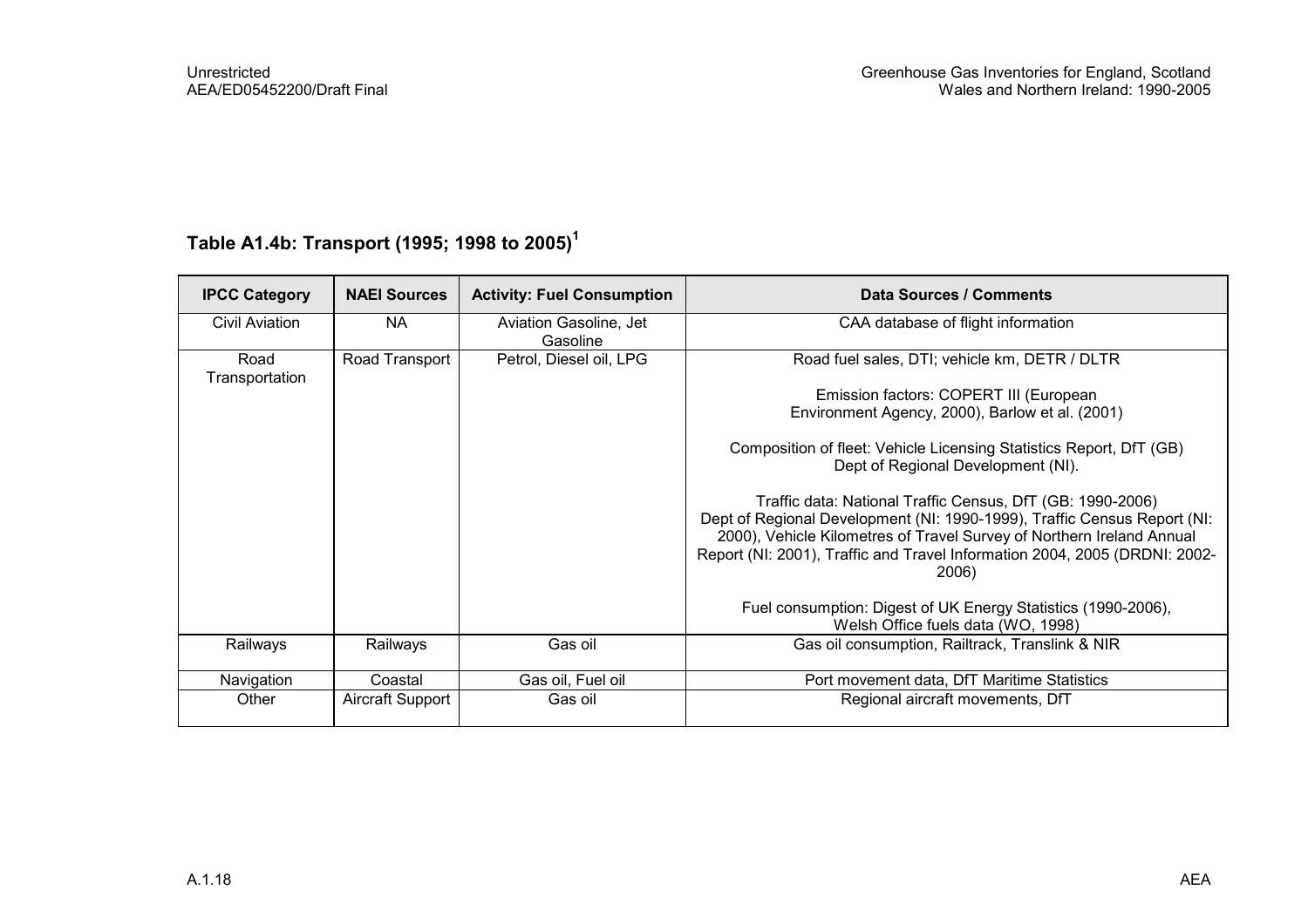Regional disaggregation is based on traffic data in the regions as the driver for allocating UK emissions between each region. The traffic data used originated from traffic surveys run by the UK Department for Transport and the Department for Regional Development in Northern Ireland. Vehicle kilometre figures for different vehicle types and road types were combined with fuel consumption or emission factors. The vehicle kilometre data are also subject to uncertainty, but do show a consistent growth in traffic across all the regions. One of the remaining problems is receiving data each year in the same form and the coverage of traffic data on minor roads on a regional basis.

It is worth noting that the IPCC Reference Manual states that "the CORINAIR (programme), with a view to the input requirements of atmospheric dispersion models, applies the principle of territoriality (emission allocation according to fuel consumption) whereas the IPCC is bound to the principle of political responsibility (allocation according to fuel sale). For the IPCC, countries with a big disparity between emissions from fuel sales and fuel consumption have the option of estimating true consumption and reporting the emissions from consumption and trade separately." (IPCC, 1996) In this context, the decision to base emissions for the regions on fuel consumption derived from traffic data rather than fuel sales, is consistent with CORINAIR.

Total emissions from road transport in each region were calculated from the following information:

- Emission factors for different types of vehicles. In the case of carbon emissions, fuel consumption factors can be used because the mass of carbon emitted is proportional to the mass of fuel consumed. Emission factors (g/km) and fuel consumption factors depend on the vehicle type and fuel type (petrol or diesel) and are influenced by the drive cycle or average speeds on the different types of roads.
- Traffic activity, including distance and average speed travelled by each type of vehicle on each type of road.
- Fleet composition in terms of the age of the fleet and the petrol/diesel mix. The age of the fleet determines the proportion of vehicles manufactured in conformity with different exhaust emission regulations (which have been successively tightened over the past 30 years). One of the defining factors for the inventories is the proportion of petrol cars fitted with a three-way catalyst since this became mandatory for all new cars first registered in the UK from around August 1992, in accordance with EC Directive 91/441/EEC. The proportion of cars and vans running on diesel fuel is also an important factor. The sensitivity to the age of the fleet will be much less for the 1990 inventory because there were very few cars then fitted with catalysts and the difference in emissions from cars made to the earlier emission standards was much smaller.

The emission factors and methodology followed for the regional inventory of emissions from road transport were those used for the UK National Atmospheric Emissions Inventory (NAEI). These are largely taken from the European COPERT III program and database, recommended for CORINAIR and forming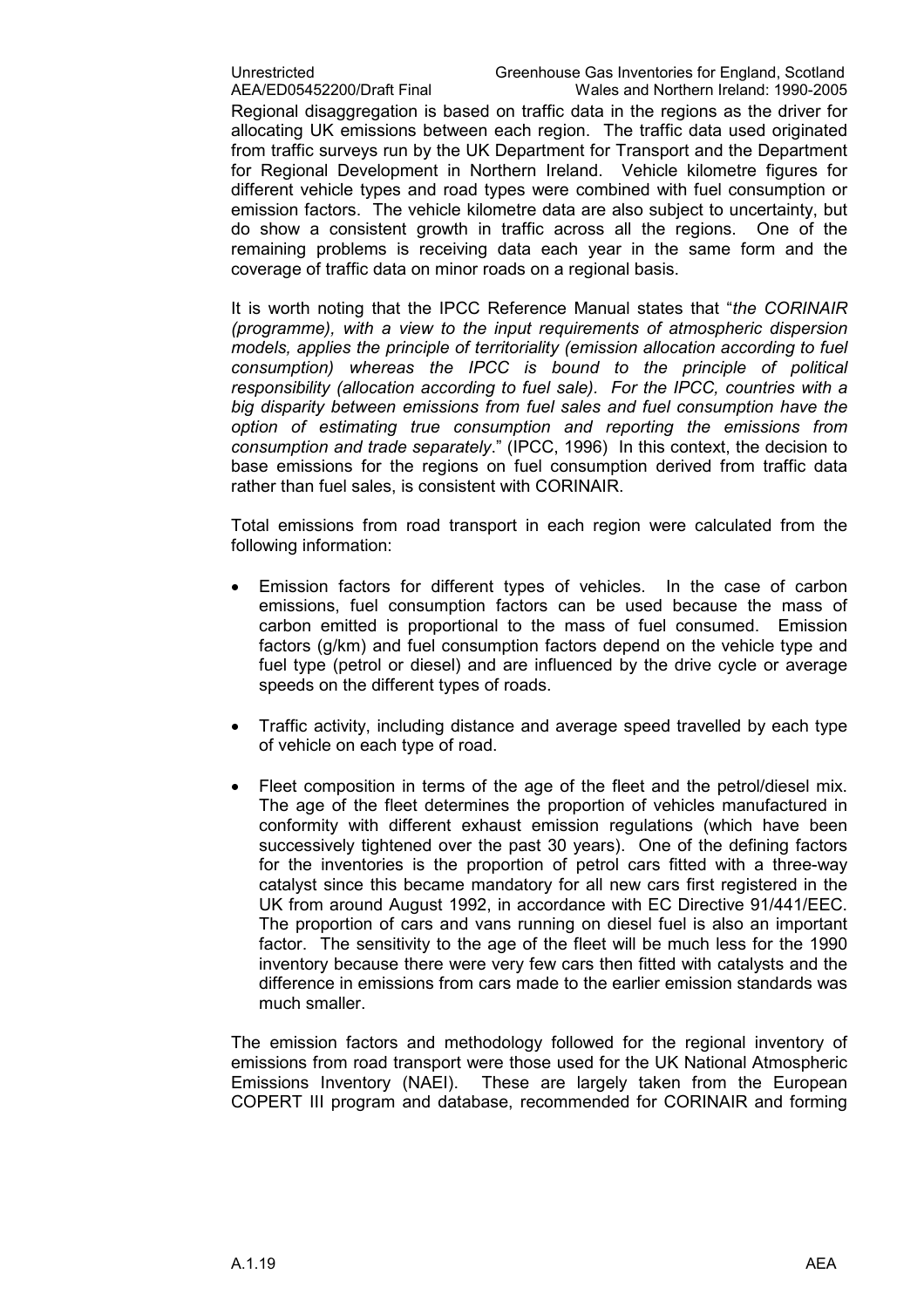the basis of the IPCC Guidelines (European Environment Agency, 2000), and from the more recent compilation of exhaust emission factors provided by TRL based on recent tests carried out on vehicles in the UK fleet (Barlow et al, 2001).

#### 1.4.2.1 Emission factors

All the emission factors were those used in the latest UK Greenhouse Gas Emissions Inventory (Baggott et al., 2007). Methane emissions factors are unchanged and are the same as those used in the last DA GHG inventory compilation; the emission factors are taken from COPERT III (European Environment Agency, 2000).

The factors for  $N_2O$  are also unchanged (COPERT III), with emissions data for this pollutant remain sparse and only those for petrol cars and LGVs with catalysts (Euro I and on) able to reflect a dependence on vehicle speed. The uncertainties in these factors for  $CH_4$  and  $N_2O$  can be expected to be quite large. However, the emission factors used reflect the fact that three-way catalysts are less efficient in removing methane from the exhausts than other hydrocarbons and also lead to higher  $N<sub>2</sub>O$  emissions than non-catalyst vehicles.

Fuel consumption factors for different vehicle types and speeds are unchanged and are based on emission-speed equations developed by TRL (Barlow et al. 2001).

Tables A1.4.1 to A1.4.3 show the emission and fuel consumption factors used for the inventory broken down by vehicle type, road type and emission standard which the vehicle was compliant with when manufactured and first registered. Where the original source of the factors provided them as speed-emission factor equations, emission factors were calculated at average speeds typical of the road types shown in the tables.

#### 1.4.2.2 Age and composition of the fleet

Information on the age and composition of the vehicle fleet in the regions from 1990 to 2005 were taken from vehicle licensing statistics. For England, Scotland and Wales, the data were taken from the Vehicle Licensing Statistics Report published for Great Britain each year by DfT (2006a); this is based on the DVLA files of vehicles licensed in Great Britain at the end of each year.

Additional information had been obtained directly from DfT which showed the post-town where the vehicles were registered and the year of first registration of vehicles currently licensed in 1995 (DoT, 1996). By grouping together the posttown data into the regions, it was possible to estimate the average age of the fleet based on registrations in England, Scotland and Wales. This tended to show that the age of the fleet was very similar in England and Wales, but somewhat newer in Scotland. However, because vehicles are not necessarily used on the roads in the regions where they are registered (this would be particularly true for company cars and commercial vehicles), the licensing data by post-town was not used for the DA inventories and it was assumed that the age of the fleet and petrol/diesel mix for Great Britain as a whole applied equally to England, Scotland and Wales.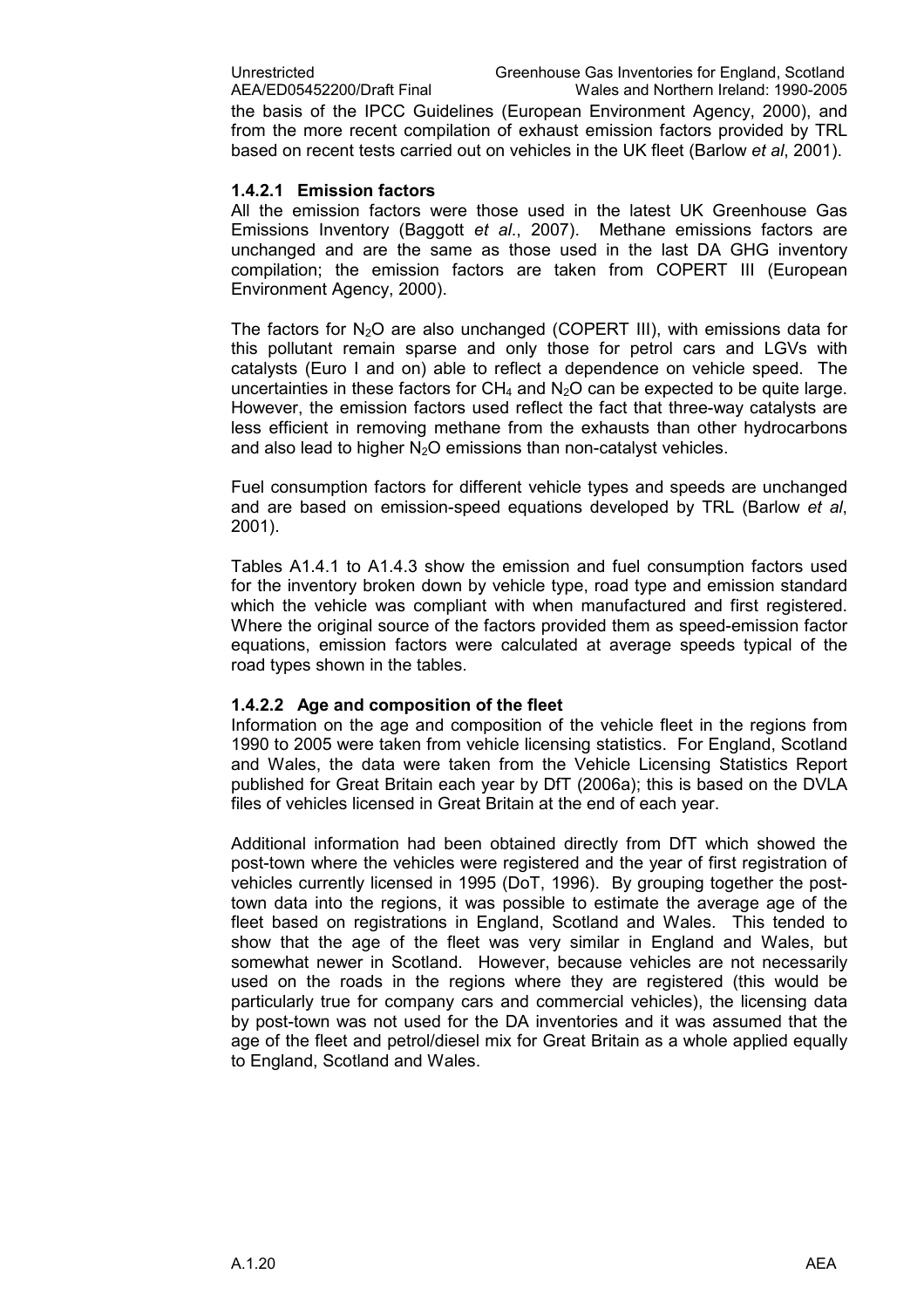For Northern Ireland, the situation was slightly different. Vehicle licensing statistics for private and light goods vehicles (PLG) were available in Northern Ireland Transport Statistics from the Central Statistics and Research Branch of the Department of Regional Development in Northern Ireland. These showed a newer fleet of cars than in Great Britain (DoRDNI, 2006a). It is likely that most of the light duty vehicles on the road in Northern Ireland will be those licensed in Northern Ireland and vice versa. This means that a newer licensed fleet should result in a higher proportion of cars fitted with three-way catalysts on the road in Northern Ireland during 1995-2005 than in England, Scotland and Wales.

#### 1.4.2.3 Traffic data

The preferred indicators for road transport activity in emission inventories are traffic data in terms of vehicle kilometres travelled per year disaggregated by vehicle and road type. For the UK national inventory (the NAEI), vehicle kilometre data for the road network in Great Britain are provided by DfT for each vehicle type on roads classified as trunk, principal and minor roads in built-up areas (urban) and non-built-up areas (rural) and motorways (DfT, 2006b). These estimates are based on traffic counts from the rotating census and core census surveys.

Vehicle kilometre data for 1990-2005 are available from DfT separated into the road networks in England, Scotland and Wales. However, the breakdown in figures by vehicle type and road class (major and minor roads) varies somewhat for different years and assumptions have to be made to derive vehicle kilometre data with a consistent breakdown by vehicle and road type for the emission calculations across all years. The vehicle kilometre data used for England, Scotland and Wales in 2005 are taken from the DfT Road Traffic Statistics Bulletin (DfT, 2006c).

Vehicle kilometre data in Northern Ireland for different road classes and vehicle categories were available from the Traffic and Travel Information 2005: Vehicle Kilometres of Travel Annual Report produced for the Department for Regional Development (DoRDNI, 2006b).

#### 1.4.2.4 Estimation of emissions

Emissions of CH<sub>4</sub> and N<sub>2</sub>O from road transport in the regions were calculated by combining the vehicle emission factors, fleet composition data and vehicle kilometre data for the different vehicle, fuel and road types. Fuel consumption was calculated in the same way using fuel consumption factors and converted to  $CO<sub>2</sub>$  emissions. The summed emissions for petrol and diesel vehicles in each region were normalised so the total equalled the emissions from road transport calculated for the UK for each pollutant and fuel type.

#### 1.4.2.5 Disaggregation of Emissions from LPG fuel Use

All emissions from LPG-fuelled vehicles are disaggregated based on the supply infrastructure that has developed in recent years to provide for this new market. Information on LPG fuel supply stations was obtained from the Energy Saving Trust website, and the number of stations per DA has been used as an activity parameter to estimate DA emissions. This is the first time that we have used this approach, and hopefully in future years, actual LPG sales data by DA may become available to provide a more accurate methodology.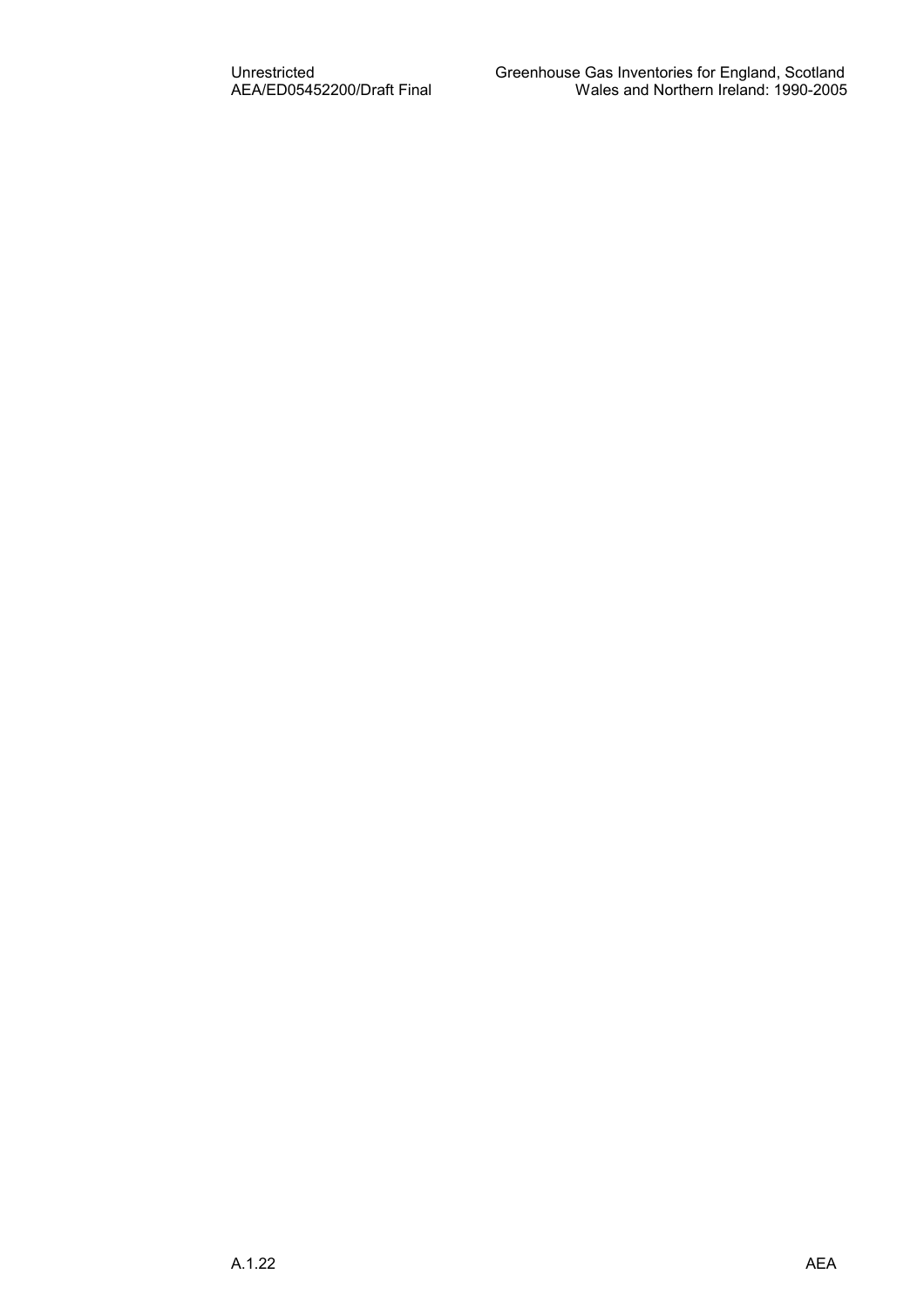| Table A1.4.1 | Fuel Consumption Factors for Road Transport (in g |
|--------------|---------------------------------------------------|
|              | fuel/km)                                          |

| g/km                    | Standard         | Urban | Rural | Motorway |
|-------------------------|------------------|-------|-------|----------|
|                         |                  |       |       |          |
| Petrol cars             | ECE 15.01        | 77.9  | 65.1  | 76.8     |
|                         | <b>ECE 15.02</b> | 73.1  | 61.0  | 72.0     |
|                         | ECE 15.03        | 73.1  | 61.0  | 72.0     |
|                         | <b>ECE 15.04</b> | 66.7  | 55.7  | 65.7     |
|                         | Euro I           | 65.4  | 58.2  | 68.2     |
|                         | Euro II          | 63.0  | 59.7  | 72.2     |
|                         | Euro III         | 59.2  | 56.1  | 67.8     |
|                         | Euro IV          | 52.8  | 50.0  | 60.5     |
| Diesel cars             | Pre-Euro I       | 64.5  | 51.0  | 60.5     |
|                         | Euro I           | 63.4  | 55.8  | 71.6     |
|                         | Euro II          | 61.1  | 56.0  | 74.3     |
|                         | Euro III         | 54.5  | 49.9  | 66.3     |
| Petrol LGVs             | Pre-Euro I       | 73.9  | 61.5  | 99.8     |
|                         | Euro I           | 93.3  | 83.2  | 109.6    |
|                         | Euro II          | 95.3  | 85.5  | 112.6    |
|                         | Euro III         | 90.9  | 81.5  | 107.4    |
| Diesel LGV              | Pre-Euro I       | 95.1  | 95.1  | 138.4    |
|                         | Euro I           | 94.9  | 81.9  | 132.6    |
|                         | Euro II          | 95.1  | 82.1  | 132.9    |
|                         | Euro III         | 87.4  | 75.5  | 122.1    |
| Rigid HGVs              | Pre-1988         | 241   | 225   | 263      |
|                         | 88/77/EEC        | 241   | 225   | 263      |
|                         | Euro I           | 241   | 225   | 263      |
|                         | Euro II          | 241   | 225   | 263      |
|                         | Euro III         | 241   | 225   | 263      |
| Artic HGVs              | Pre-1988         | 393   | 317   | 362      |
|                         | 88/77/EEC        | 393   | 317   | 362      |
|                         | Euro I           | 348   | 330   | 360      |
|                         | Euro II          | 321   | 304   | 332      |
|                         | Euro III         | 321   | 304   | 332      |
| <b>Buses</b>            | Pre-1988         | 399   | 178   | 229      |
|                         | 88/77/EEC        | 386   | 174   | 224      |
|                         | Euro I           | 319   | 195   | 213      |
|                         | Euro II          | 288   | 191   | 208      |
|                         | Euro III         | 288   | 191   | 208      |
| Mopeds, <50cc, 2st      | Pre-2000         | 25.0  | 25.0  | 25.0     |
|                         | 97/24/EC         | 11.0  | 11.0  | 11.0     |
|                         | EU 2003          | 11.0  | 11.0  | 11.0     |
| Motorcycles, >50cc, 2st | Pre-2000         | 30.1  | 33.1  | 38.2     |
|                         | 97/24/EC         | 24.4  | 27.1  | 29.2     |
|                         | EU 2003          | 24.4  | 27.1  | 29.2     |
| Motorcycles, >50cc, 4st | Pre-2000         | 28.5  | 30.7  | 38.8     |
|                         | 97/24/EC         | 24.9  | 27.8  | 34.9     |
|                         | EU 2003          | 24.9  | 27.8  | 34.9     |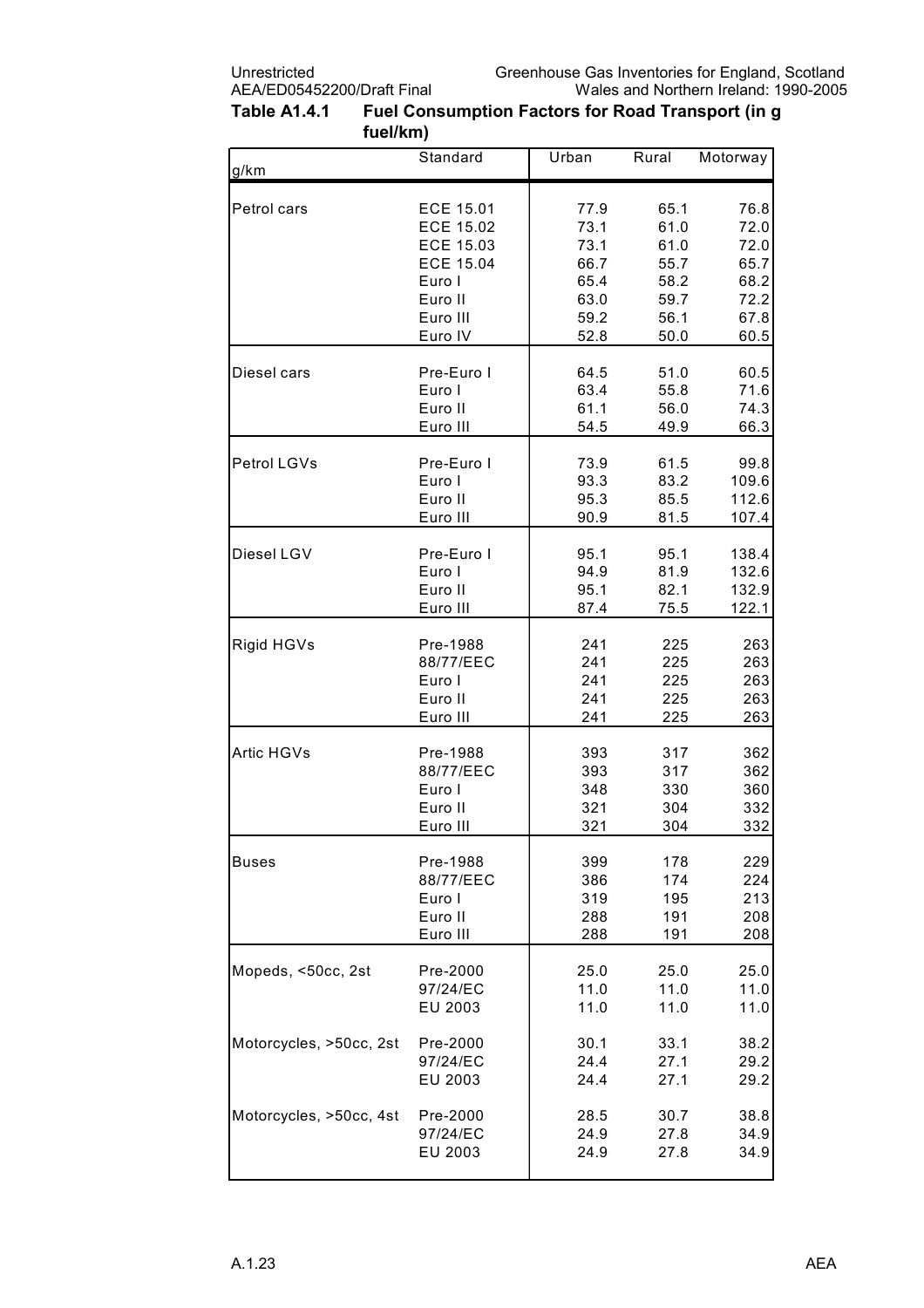| g/km                    | Standard         | Urban | Rural | Motorway |
|-------------------------|------------------|-------|-------|----------|
|                         |                  |       |       |          |
| Petrol cars             | ECE 15.01        | 0.105 | 0.033 | 0.048    |
|                         | <b>ECE 15.02</b> | 0.106 | 0.033 | 0.049    |
|                         | ECE 15.03        | 0.106 | 0.033 | 0.049    |
|                         | ECE 15.04        | 0.085 | 0.026 | 0.039    |
|                         | Euro I           | 0.037 | 0.017 | 0.023    |
|                         | Euro II          | 0.026 | 0.011 | 0.007    |
|                         | Euro III         | 0.015 | 0.007 | 0.004    |
|                         | Euro IV          | 0.012 | 0.005 | 0.003    |
| Diesel cars             | Pre-Euro I       | 0.008 | 0.010 | 0.018    |
|                         | Euro I           | 0.004 | 0.005 | 0.011    |
|                         | Euro II          | 0.003 | 0.004 | 0.007    |
|                         | Euro III         | 0.002 | 0.002 | 0.005    |
|                         |                  |       |       |          |
| Petrol LGVs             | Pre-Euro I       | 0.150 | 0.040 | 0.025    |
|                         | Euro I           | 0.036 | 0.017 | 0.027    |
|                         | Euro II          | 0.022 | 0.011 | 0.018    |
|                         | Euro III         | 0.013 | 0.006 | 0.011    |
| Diesel LGV              | Pre-Euro I       | 0.005 | 0.005 | 0.005    |
|                         | Euro I           | 0.002 | 0.003 | 0.003    |
|                         | Euro II          | 0.002 | 0.003 | 0.003    |
|                         | Euro III         | 0.002 | 0.003 | 0.002    |
|                         |                  |       |       |          |
| Rigid HGVs              | Pre-1988         | 0.241 | 0.091 | 0.079    |
|                         | 88/77/EEC        | 0.120 | 0.045 | 0.039    |
|                         | Euro I           | 0.044 | 0.015 | 0.012    |
|                         | Euro II          | 0.035 | 0.013 | 0.011    |
|                         | Euro III         | 0.024 | 0.009 | 0.008    |
| Artic HGVs              | Pre-1988         | 0.441 | 0.201 | 0.176    |
|                         | 88/77/EEC        | 0.175 | 0.080 | 0.070    |
|                         | Euro I           | 0.187 | 0.097 | 0.096    |
|                         | Euro II.         | 0.154 | 0.086 | 0.092    |
|                         | Euro III         | 0.108 | 0.060 | 0.064    |
|                         |                  |       |       |          |
| <b>Buses</b>            | Pre-1988         | 0.722 | 0.330 | 0.289    |
|                         | 88/77/EEC        | 0.175 | 0.080 | 0.070    |
|                         | Euro I           | 0.130 | 0.069 | 0.058    |
|                         | Euro II          | 0.094 | 0.059 | 0.053    |
|                         | Euro III         | 0.066 | 0.041 | 0.037    |
| Mopeds, <50cc, 2st      | Pre-2000         | 0.219 | 0.219 | 0.219    |
|                         | 97/24/EC         | 0.048 | 0.048 | 0.048    |
|                         | EU 2003          | 0.048 | 0.048 | 0.048    |
| Motorcycles, >50cc, 2st | Pre-2000         | 0.150 | 0.150 | 0.150    |
|                         | 97/24/EC         | 0.104 | 0.107 | 0.091    |
|                         | EU 2003          | 0.040 | 0.041 | 0.035    |
| Motorcycles, >50cc, 4st | Pre-2000         | 0.200 | 0.200 | 0.200    |
|                         | 97/24/EC         | 0.084 | 0.079 | 0.059    |
|                         | EU 2003          | 0.032 | 0.030 | 0.023    |
|                         |                  |       |       |          |

### Table A1.4.2 Methane Emission Factors for Road Transport (in g/km)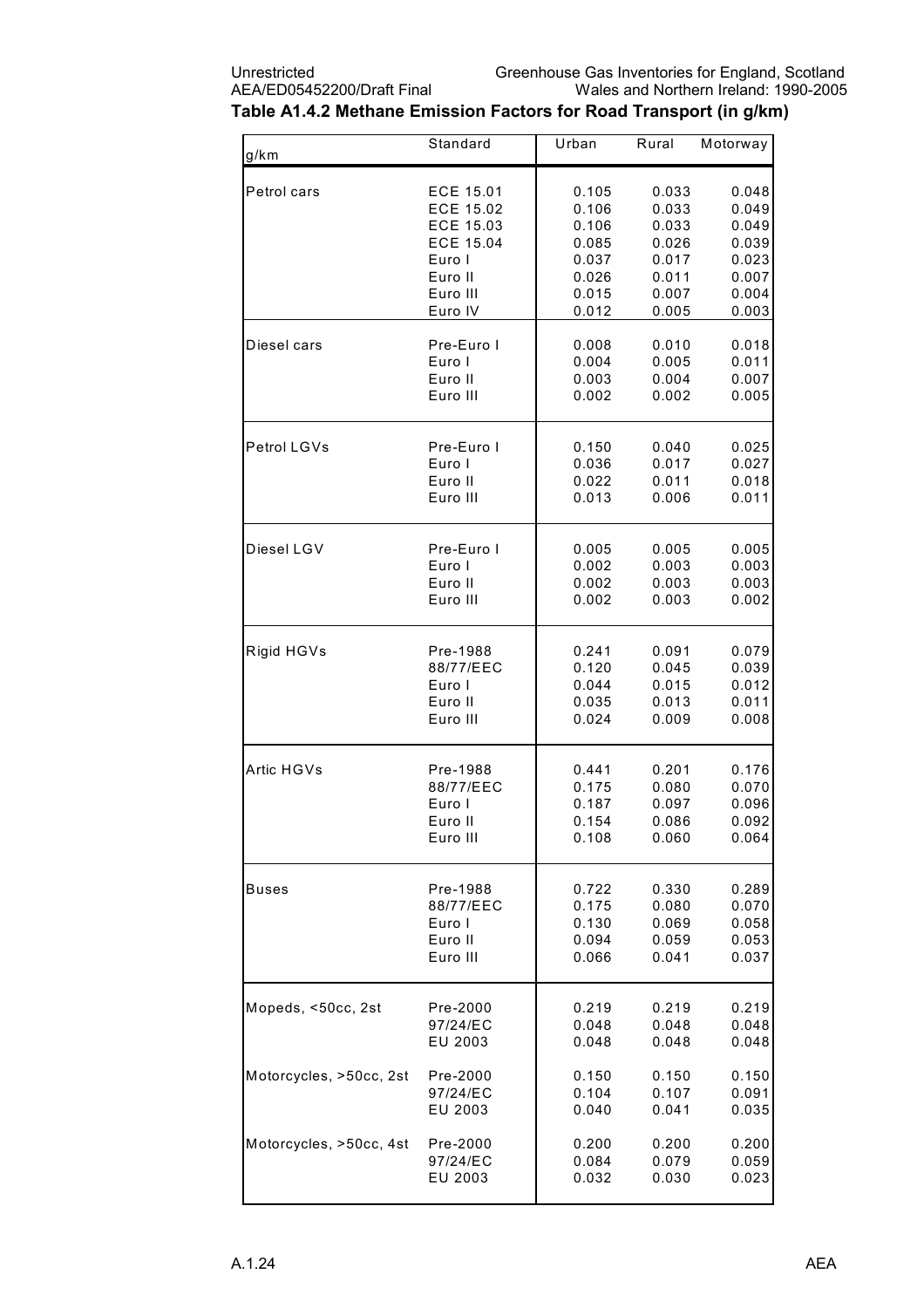| g/km                    | Standard   | Urban | Rural | Motorway |
|-------------------------|------------|-------|-------|----------|
| Petrol cars             | ECE 15.01  | 0.005 | 0.005 | 0.005    |
|                         | ECE 15.02  | 0.005 | 0.005 | 0.005    |
|                         | ECE 15.03  | 0.005 | 0.005 | 0.005    |
|                         | ECE 15.04  | 0.005 | 0.005 | 0.005    |
|                         | Euro I     | 0.053 | 0.016 | 0.035    |
|                         | Euro II    | 0.053 | 0.016 | 0.035    |
|                         | Euro III   | 0.053 | 0.016 | 0.035    |
|                         | Euro IV    | 0.053 | 0.016 | 0.035    |
| Diesel cars             | Pre-Euro I | 0.027 | 0.027 | 0.027    |
|                         | Euro I     | 0.027 | 0.027 | 0.027    |
|                         | Euro II    | 0.027 | 0.027 | 0.027    |
|                         | Euro III   | 0.027 | 0.027 | 0.027    |
| Petrol LGVs             | Pre-Euro I | 0.006 | 0.006 | 0.006    |
|                         | Euro I     | 0.053 | 0.016 | 0.035    |
|                         | Euro II    | 0.053 | 0.016 | 0.035    |
|                         | Euro III   | 0.053 | 0.016 | 0.035    |
| Diesel LGV              | Pre-Euro I | 0.017 | 0.017 | 0.017    |
|                         | Euro I     | 0.017 | 0.017 | 0.017    |
|                         | Euro II    | 0.017 | 0.017 | 0.017    |
|                         | Euro III   | 0.017 | 0.017 | 0.017    |
| Rigid HGVs              | Pre-1988   | 0.030 | 0.030 | 0.030    |
|                         | 88/77/EEC  | 0.030 | 0.030 | 0.030    |
|                         | Euro I     | 0.030 | 0.030 | 0.030    |
|                         | Euro II    | 0.030 | 0.030 | 0.030    |
|                         | Euro III   | 0.030 | 0.030 | 0.030    |
| Artic HGVs              | Pre-1988   | 0.030 | 0.030 | 0.030    |
|                         | 88/77/EEC  | 0.030 | 0.030 | 0.030    |
|                         | Euro I     | 0.030 | 0.030 | 0.030    |
|                         | Euro II    | 0.030 | 0.030 | 0.030    |
|                         | Euro III   | 0.030 | 0.030 | 0.030    |
| Buses                   | Pre-1988   | 0.030 | 0.030 | 0.030    |
|                         | 88/77/EEC  | 0.030 | 0.030 | 0.030    |
|                         | Euro I     | 0.030 | 0.030 | 0.030    |
|                         | Euro II    | 0.030 | 0.030 | 0.030    |
|                         | Euro III   | 0.030 | 0.030 | 0.030    |
| Mopeds, <50cc, 2st      | Pre-2000   | 0.001 | 0.001 | 0.001    |
|                         | 97/24/EC   | 0.001 | 0.001 | 0.001    |
|                         | EU 2003    | 0.001 | 0.001 | 0.001    |
| Motorcycles, >50cc, 2st | Pre-2000   | 0.002 | 0.002 | 0.002    |
|                         | 97/24/EC   | 0.002 | 0.002 | 0.002    |
|                         | EU 2003    | 0.002 | 0.002 | 0.002    |
| Motorcycles, >50cc, 4st | Pre-2000   | 0.002 | 0.002 | 0.002    |
|                         | 97/24/EC   | 0.002 | 0.002 | 0.002    |
|                         | EU 2003    | 0.002 | 0.002 | 0.002    |

### Table A1.4.3 N<sub>2</sub>O Emission Factors for Road Transport (in g/km)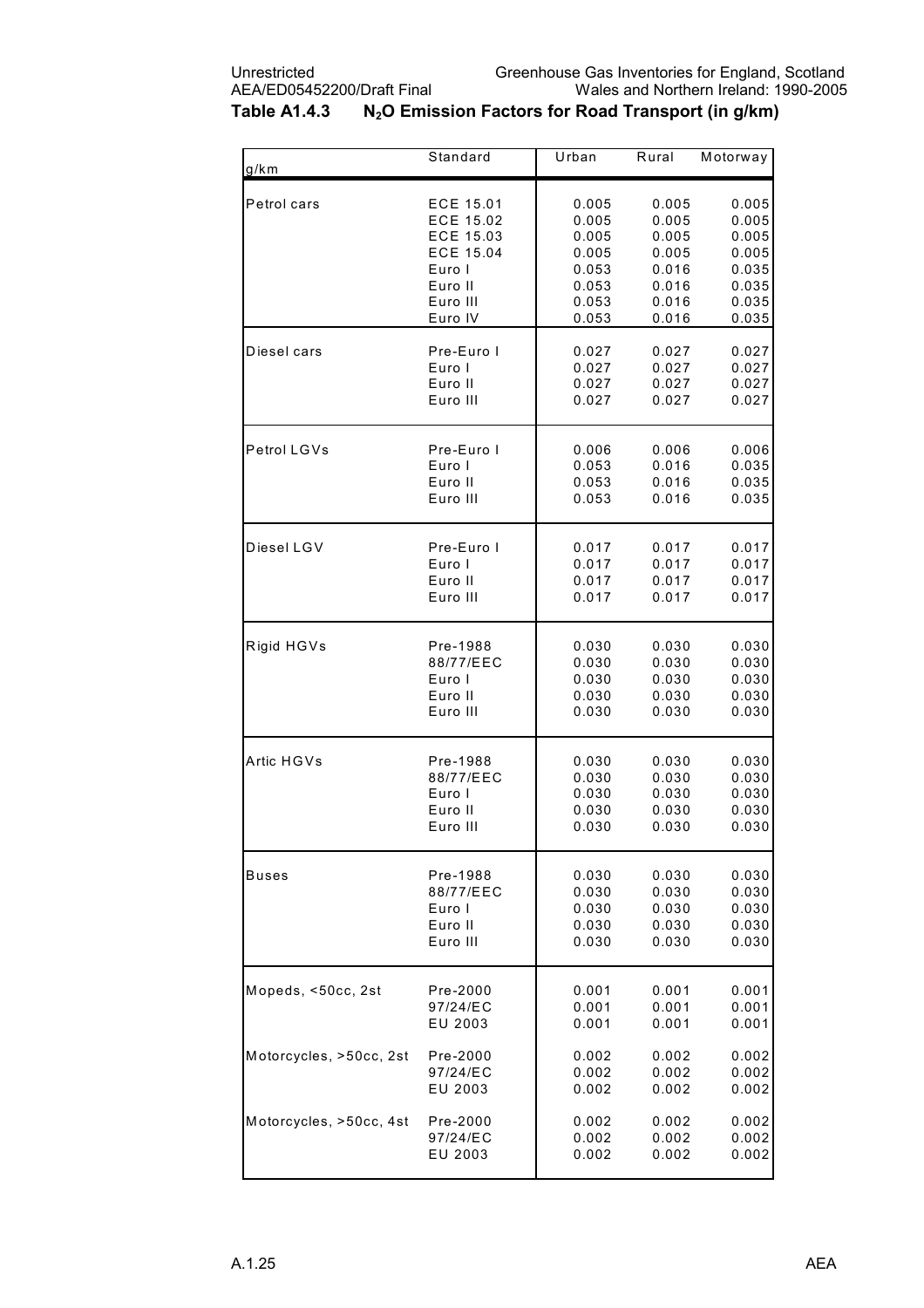#### 1.4.3 Development of the Estimation Methodology of Road Transport CO<sub>2</sub> Emissions in the UK

Road transport is a very significant and growing sector as regards emissions of greenhouse gases across all of the constituent countries of the UK.

For the purposes of the UK's reporting to the UNFCCC on greenhouse gas emissions under the Kyoto Protocol, the UK is required to use estimation and reporting methodologies that comply with IPCC guidance. The recommended methodology for estimation of  $CO<sub>2</sub>$  emissions from road transport sources applies the principle of political responsibility for emissions, whereby fuel sales data are used as the basis for the estimates. In this way, across a group of countries such as the Member States of the EU, there is no risk of doublecounting road transport  $CO<sub>2</sub>$  emissions due to the use of different estimation methodologies<sup>1</sup>.

Therefore, for the purposes of reporting to the UNFCCC and the determination of progress towards Kyoto Protocol emission reduction targets, the UK uses fuel sales data as the basis for  $CO<sub>2</sub>$  emission estimates from road transport in the National Inventory Report. However, for the purposes of compiling the greenhouse gas emissions inventories for the Devolved Administrations in the UK, the use of regional fuel sales data are problematic due to a couple of key issues:

- Cross-border fuel sales This factor is especially evident in Northern Ireland, where the price differential between fuel in the UK and the Republic of Ireland may have encouraged purchase of fuel from outside of the UK (DTI: Personal Communication, 2004).
- Supermarket fuel sales Where a supermarket chain purchases its fuel from storage facilities in England and then sells the fuel in other parts of the UK, the emissions from that fuel sold will be incorrectly attributed to England. Although this is known to be a potential source of inconsistency in the reporting of regional fuel sales from supermarkets, it is also likely to be evident across other economic sectors too (DTI: Personal Communication, 2004).

Adopting the IPCC estimation method of using fuel sales data produces  $CO<sub>2</sub>$ emission trends from road transport in Northern Ireland and Scotland that buck the UK trend of increasing emissions with time, contrary to vehicle kilometre data that is collected across the UK.

Therefore, in recent years AEA Energy & Environment has moved away from using regional fuel sales data and instead have used regional vehicle kilometre data to disaggregate the UK road transport  $CO<sub>2</sub>$  total to provide a more representative assessment of transport emission trends of  $CO<sub>2</sub>$  within the constituent countries of the UK.

l.

 $1$  Note that the UK methodology for estimating emissions of methane and nitrous oxide from road transport sources is based on vehicle kilometre data, in accordance with IPCC guidance.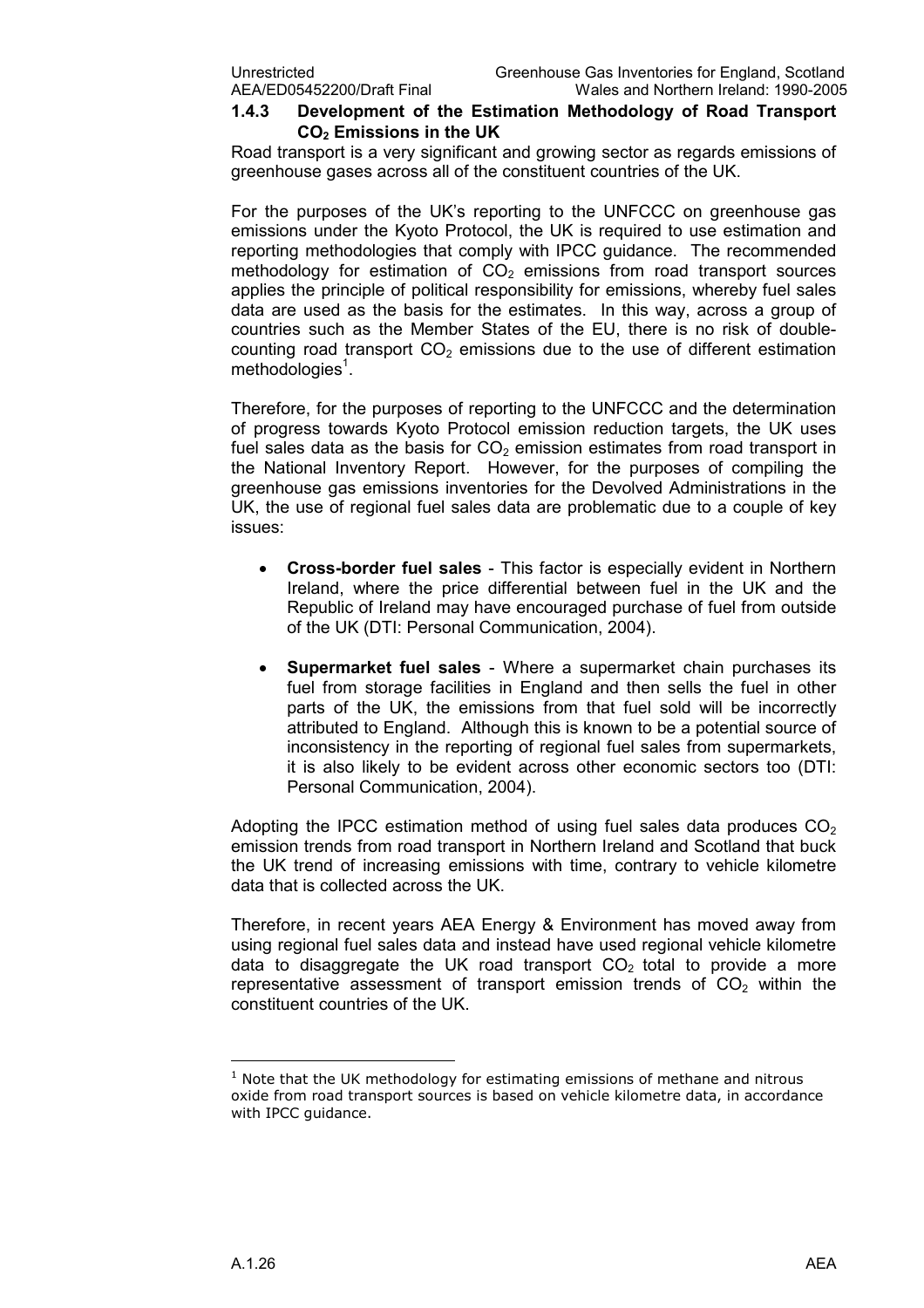#### 1.4.3.1 Current Disaggregation Method: Road Transport

The current method used to estimate emissions of  $CO<sub>2</sub>$ , CH<sub>4</sub> and N<sub>2</sub>O from road transport is based on vehicle kilometre travelled data for the constituent countries of the UK, with the sum of the DA-level inventories constrained to meeting the total of the UK inventory for the road transport sector which for  $CO<sub>2</sub>$ is derived from UK fuel sales data of petrol and DERV from the DTI.

The vehicle kilometre data for each region is used to provide an estimated allocation of the total UK road transport emissions across the constituent countries, but this method essentially constrains the sum of regional  $CO<sub>2</sub>$ emissions to the national totals. (This approach is consistent with that adopted across every other source sector in the Devolved Administration GHG inventories.)

However, the criticism of this method is that the presentation of results does not always provide a  $CO<sub>2</sub>$  emission trend for the DAs that is directly consistent with the vehicle kilometre trend data, as the fluctuations in UK fuel data (from DTI) have a more significant impact on the resultant emission trends. This is illustrated in Figure A1.4.4.1 below.

#### 1.4.3.2 Alternative Disaggregation Method: Road Transport

As an alternative to the current method, road transport  $CO<sub>2</sub>$  emissions from the constituent countries of the UK may be estimated solely by vehicle kilometre data unconstrained to the UK total derived from fuel consumption data.

In 1990, the estimated  $CO<sub>2</sub>$  emissions from these two methods agreed closely. However, this agreement has deteriorated during the 1990s, and now the estimated  $CO<sub>2</sub>$  emissions using the vehicle kilometre approach, when summed over all constituent countries, are greater than those estimated using UK fuel sales data. In 2005, the estimated UK  $CO<sub>2</sub>$  emissions from the unconstrained vehicle kilometre approach are 7% greater than the estimates based on DTI fuel sales. The pattern in the trend of  $CO<sub>2</sub>$  emissions using the two methods also differs.

The likely reason for this disparity in both total emissions and the trend in  $CO<sub>2</sub>$ emissions is the growth in cross-border fuel sales ("fuel tourism"), although there is inevitably a degree of uncertainty associated with both of the estimation methods considered.

The DA-level trends in road transport  $CO<sub>2</sub>$  emissions from this method are presented below in Figure A1.4.4.2, whilst the disparity in total UK  $CO<sub>2</sub>$ emissions using the current method and this alternative method are detailed in Table 1.4.4 and Figure A1.4.4.3 below.

Table 1.4.4a Comparison between methods of  $CO<sub>2</sub>$  emissions for each DA (kt  $CO<sub>2</sub>$ )<sup>2</sup>

 $\overline{a}$ 

<sup>&</sup>lt;sup>2</sup> The totals in this table include emissions from Diesel and Petrol use, but do not include the small emissions from LPG and lubricants. These figures are therefore not directly comparable with the road transport emissions presented in Appendix 2, which include emissions from all fuel use.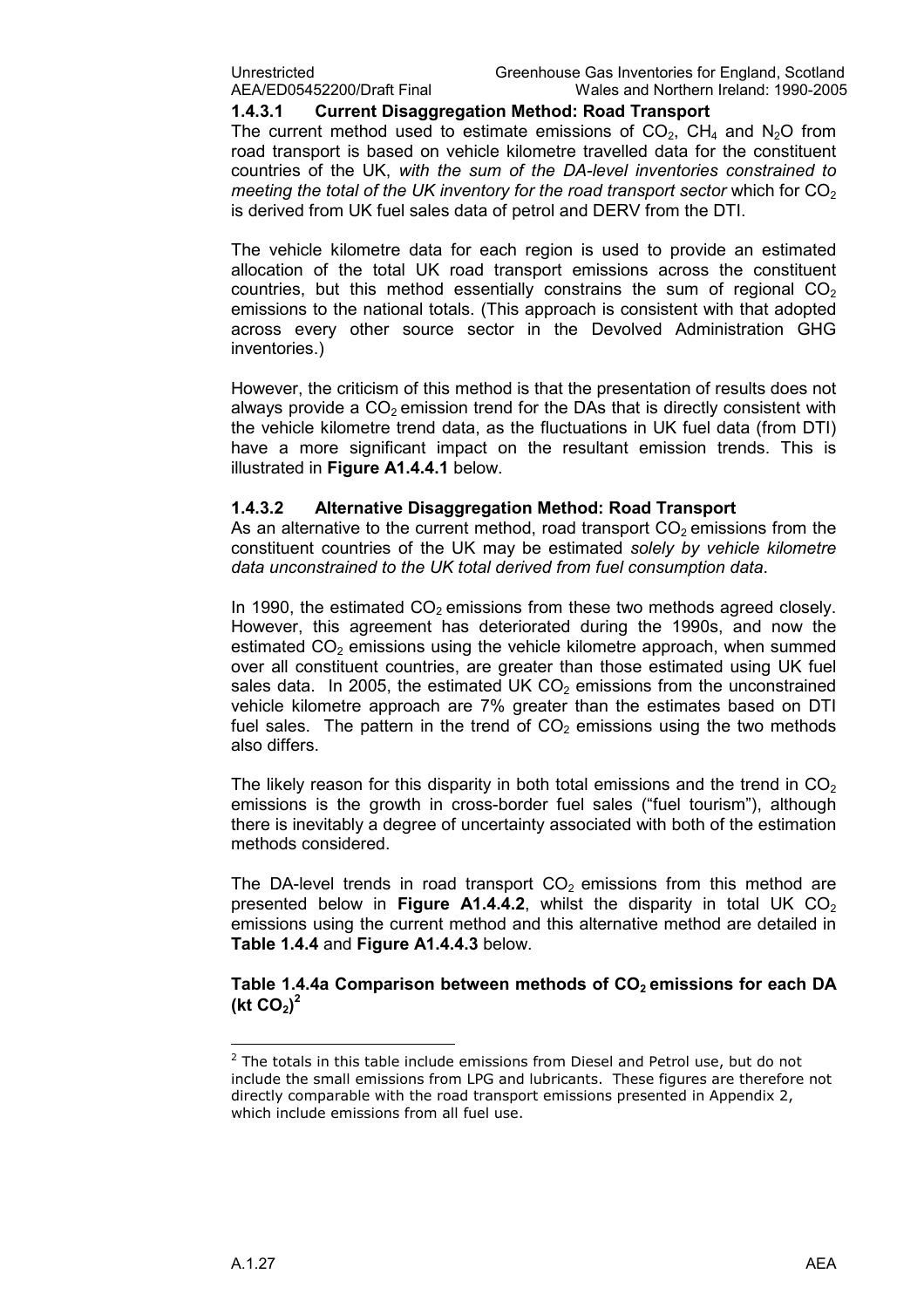| Methodology | vkm     | Fuel<br>Sales | vkm   | Fuel<br>Sales | vkm  | Fuel<br>Sales | vkm              | Fuel<br>Sales | vkm           | Fuel<br>Sales |
|-------------|---------|---------------|-------|---------------|------|---------------|------------------|---------------|---------------|---------------|
| DA          | England |               |       | Scotland      |      | Wales         | Northern Ireland |               | <b>UK</b>     |               |
| 1990        | 91889   | 91422         | 9061  | 9009          | 5525 | 5500          | 3244             | 3216          |               | 109719 109147 |
| 1995        | 96151   | 92455         | 9469  | 9105          | 5759 | 5538          | 3648             | 3511          |               | 115027 110609 |
| 1998        | 102132  | 96589         | 10053 | 9512          | 6123 | 5789          | 3940             | 3734          |               | 122248 115625 |
| 1999        | 104478  | 97486         | 10027 | 9356          | 6227 | 5813          | 4158             | 3877          |               | 124890 116533 |
| 2000        | 104737  | 96580         | 10235 | 9434          | 6205 | 5723          | 4328             | 3981          |               | 125505 115718 |
| 2001        | 105729  | 96481         | 10288 | 9388          | 6248 | 5703          | 4437             | 4043          |               | 1267031115615 |
| 2002        | 106651  | 98095         | 10495 | 9653          | 6378 | 5864          | 4716             | 4342          |               | 128239117954  |
| 2003        | 106982  | 97558         | 10614 | 9682          | 6425 | 5860          | 4974             | 4545          |               | 128995 117645 |
| 2004        | 108207  | 98489         | 10746 | 9783          | 6558 | 5969          | 5021             | 4581          |               | 130532 118822 |
| 2005        | 106160  | 98887         | 10567 | 9851          | 6442 | 5990          | 4925             | 4632          | 128093 119360 |               |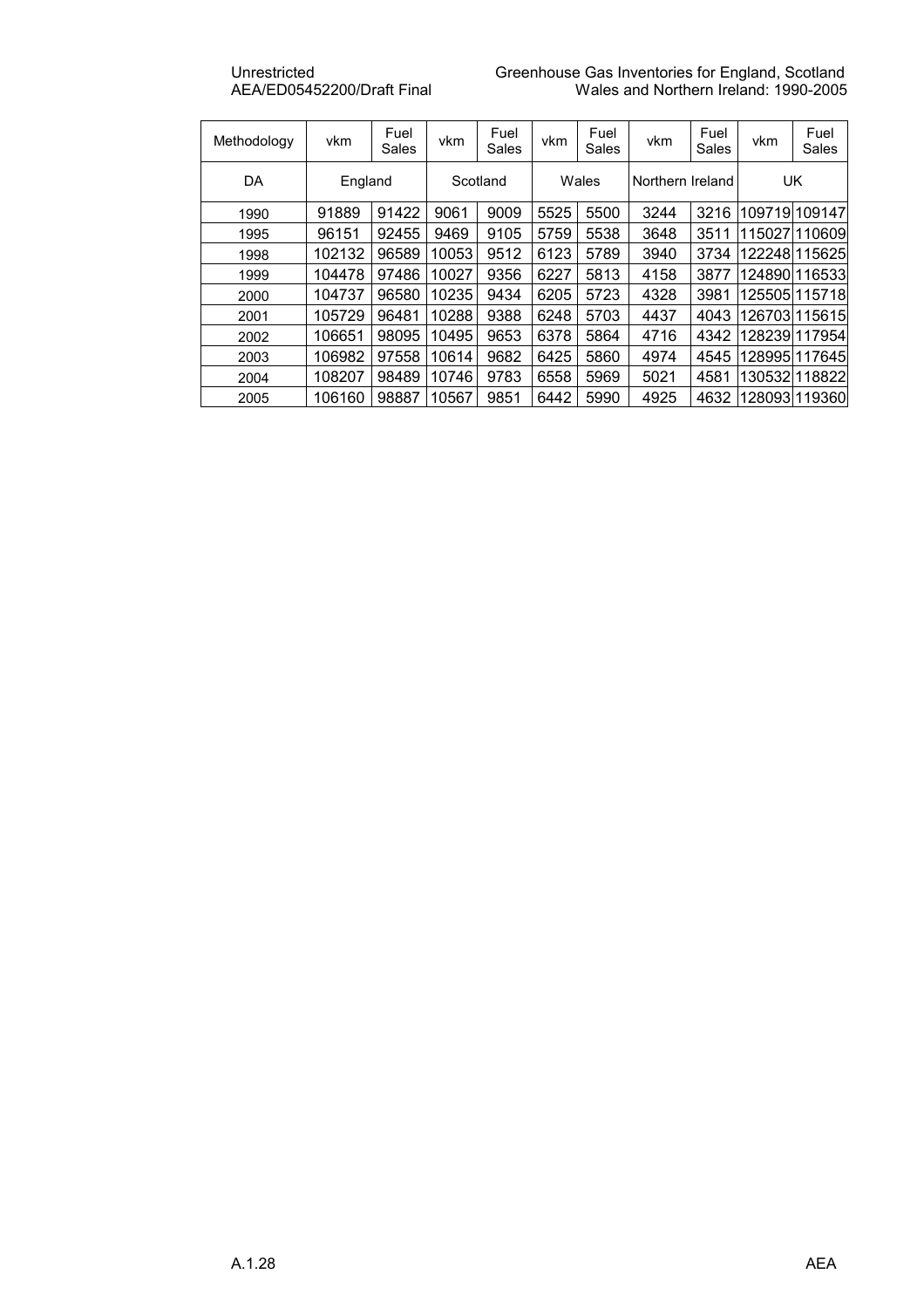Table 1.4.4b below sets out the  $CO<sub>2</sub>$  and GHG emissions from 1990 to the latest inventory year from the two methods of estimating road transport emissions.

| Table 1.4.4b |                                       | Emissions of GHGs from UK road transport, according to             |  |  |  |
|--------------|---------------------------------------|--------------------------------------------------------------------|--|--|--|
|              |                                       | fuel type consumed, and percentage changes from 1990 to the latest |  |  |  |
|              | inventory year. (kt $CO2$ equivalent) |                                                                    |  |  |  |

| <b>Calculation</b><br>method                        | <b>GHG</b>       | <b>Fuel used</b> | 1990       | 2005                  | Percentage<br>change |
|-----------------------------------------------------|------------------|------------------|------------|-----------------------|----------------------|
|                                                     |                  | <b>LPG</b>       |            | 353.85                |                      |
| Constrained to                                      | Carbon           | Petrol and DERV  | 109,146.91 | 119,360.09            |                      |
| fuel sales data<br>See text below                   |                  | Lubricants       | 262.77     | 179.34                |                      |
|                                                     | CH <sub>4</sub>  | Petrol and DERV  | 613.31     | 165.62                |                      |
|                                                     | $N_2O$           | Petrol and DERV  | 1,023.60   | 5,082.55              |                      |
|                                                     |                  | Sum              | 111,046.59 | 125,141.44            | 12.7%                |
|                                                     |                  |                  |            |                       |                      |
|                                                     |                  | <b>LPG</b>       |            | 353.85                |                      |
| Unconstrained to                                    | Carbon           | Petrol and DERV  | 109,718.70 | 128,093.00            |                      |
| fuel sales data (by<br>using vkm)<br>See text below |                  | Lubricants       | 262.77     | 179.34                |                      |
|                                                     | CH <sub>4</sub>  | Petrol and DERV  | 613.31     | 165.62                |                      |
|                                                     | N <sub>2</sub> O | Petrol and DERV  | 1,023.60   | 5,082.55              |                      |
|                                                     |                  | Sum              |            | 111,618.38 133,874.36 | 19.9%                |

The emissions of  $CH_4$  and N<sub>2</sub>O are estimated using vkm data in both of the calculation methods, and the total emissions of these GHGs from the two methods are identical. Carbon emissions of LPG and lubricants burnt in engines are very small relative to emissions from the combustion of petrol and DERV. For convenience, the emissions from LPG and lubricants have not been constrained to fuel sales, and, have been assumed equal in magnitude in both calculation methods in the comparison above. The emissions are quoted to 0.01 ktonne purely for convenience, to avoid the risk of rounding errors. The number of decimal places used should not be taken as indicative of the accuracy of the estimates.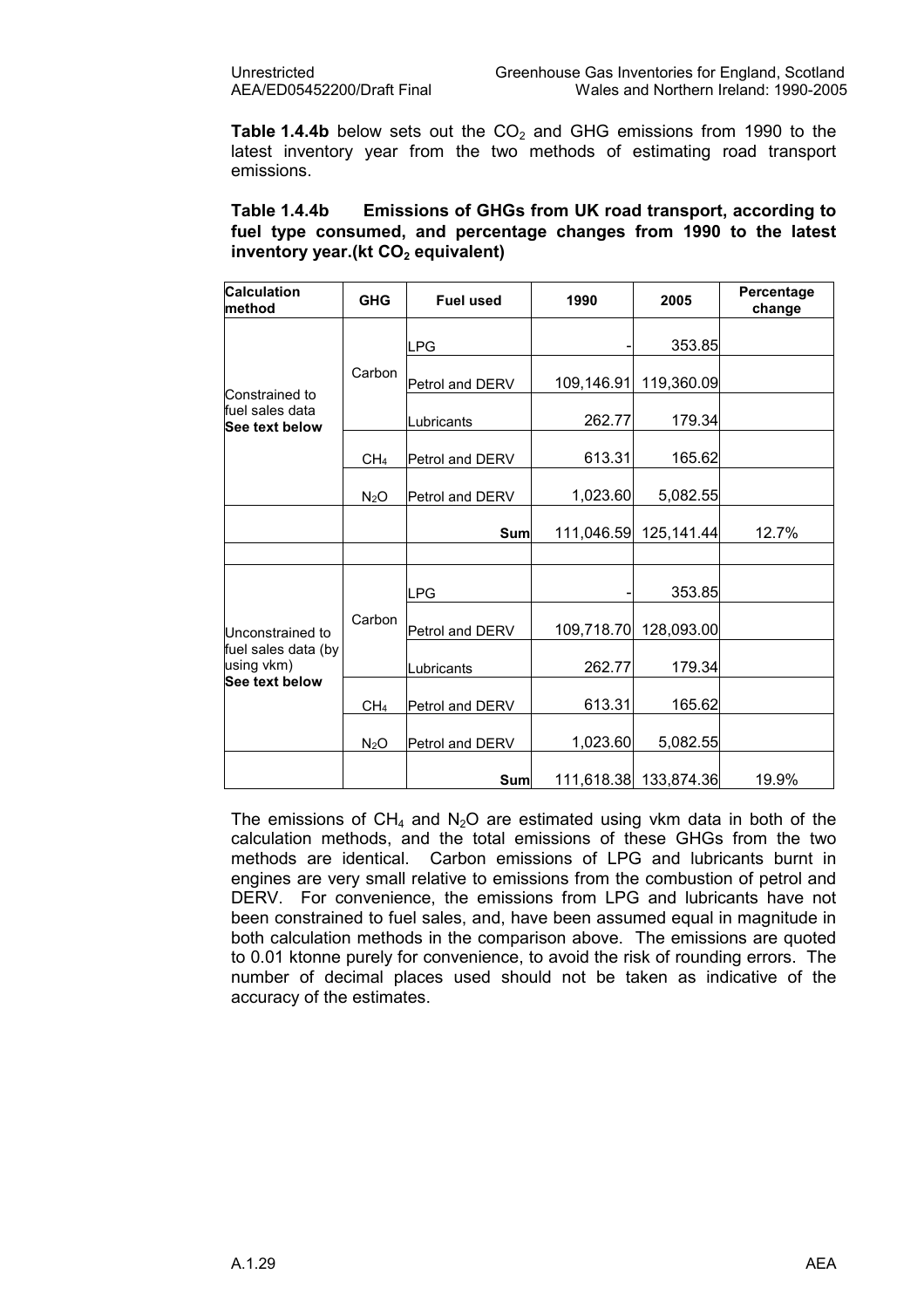

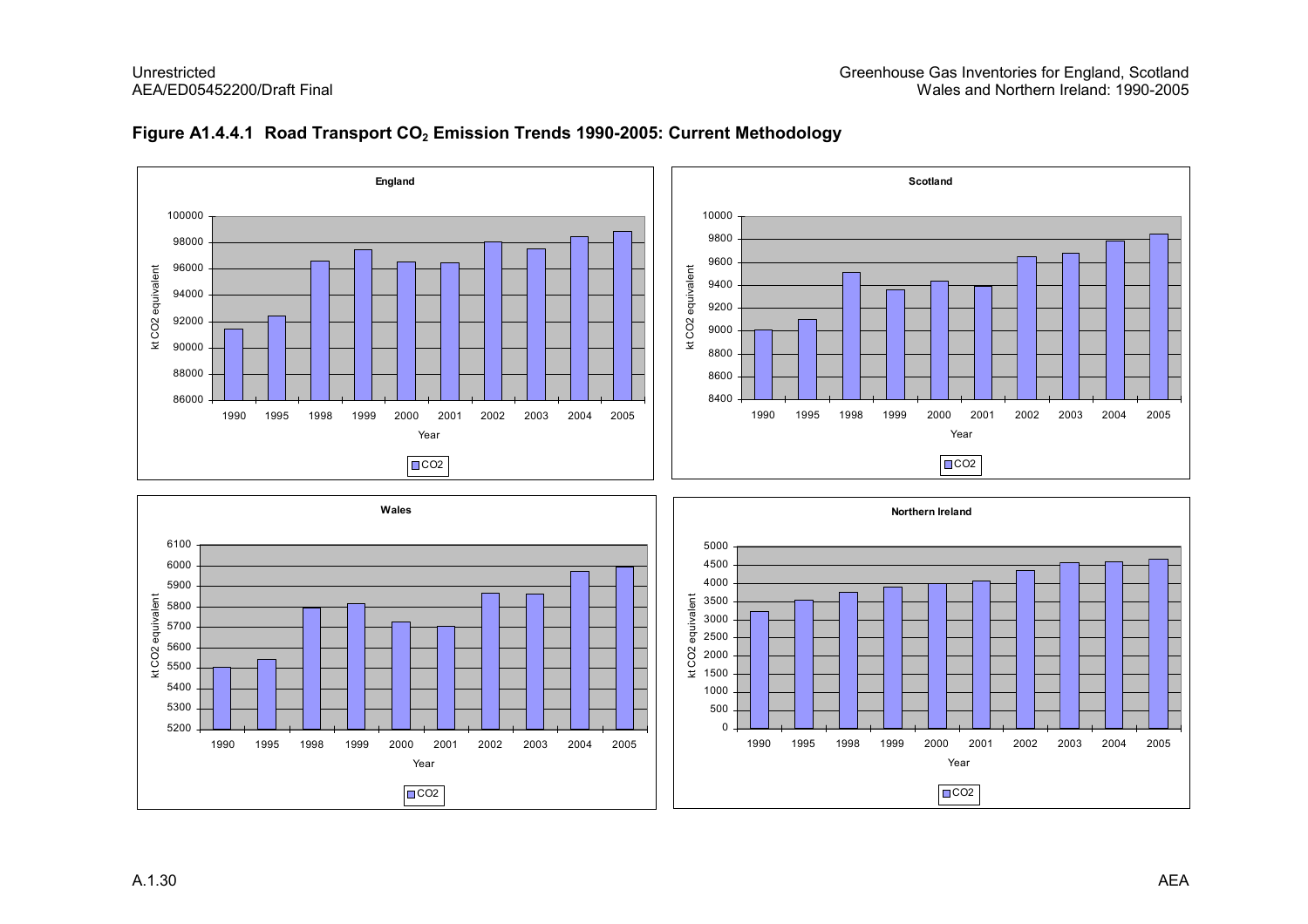



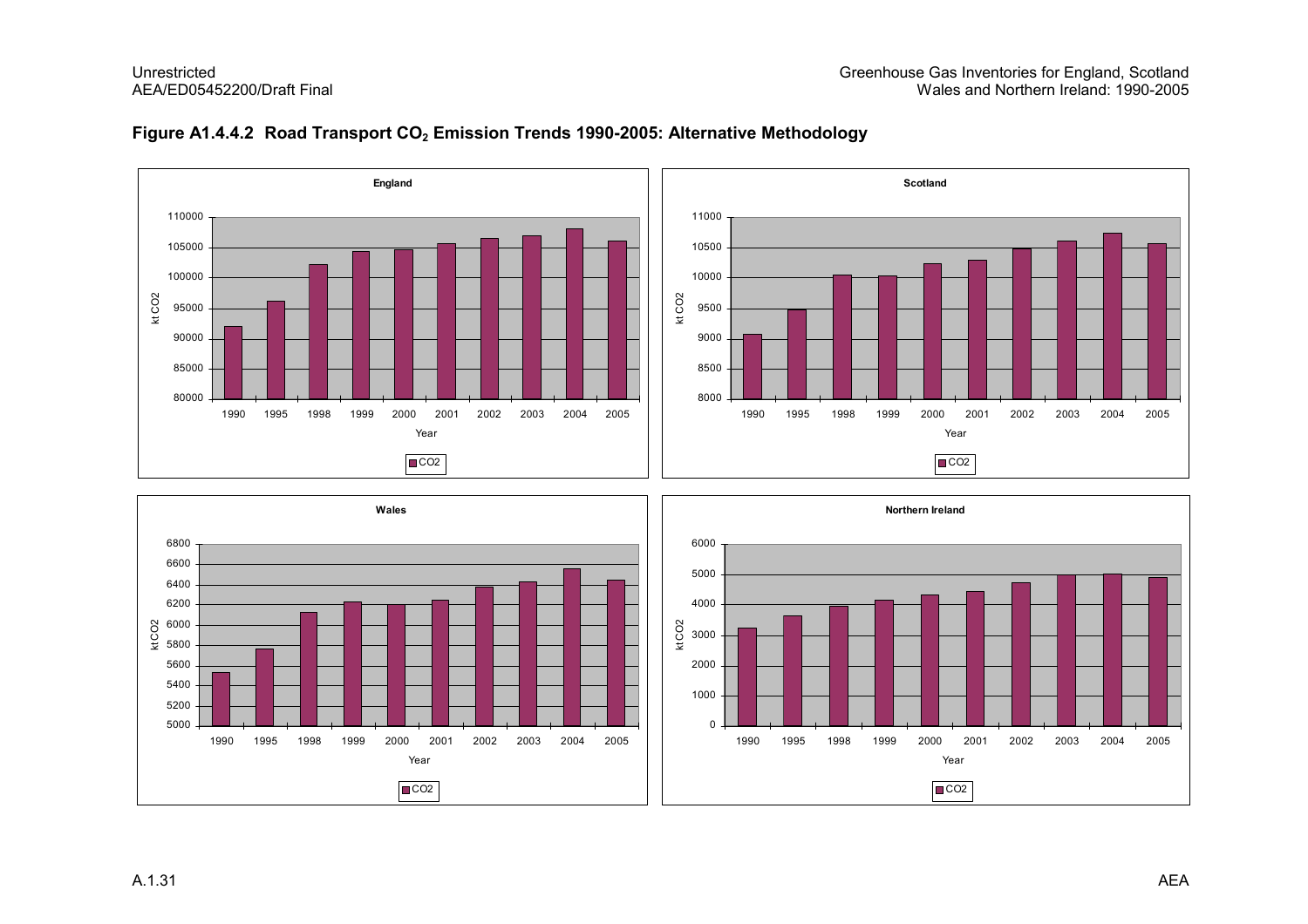#### Figure A1.4.4.3 Road Transport  $CO<sub>2</sub>$  Emission Trends 1990-2005: UK Comparison between methods



### Comparison of UK Total CO<sub>2</sub> Emissions from Road Transport: Emissions Based on DTI UK Fuel Sales Data versus Vehicle Km Data

Petrol & Diesel (DTI Fuel Sales) ⊒ Petrol & Diesel (Vehicle Km)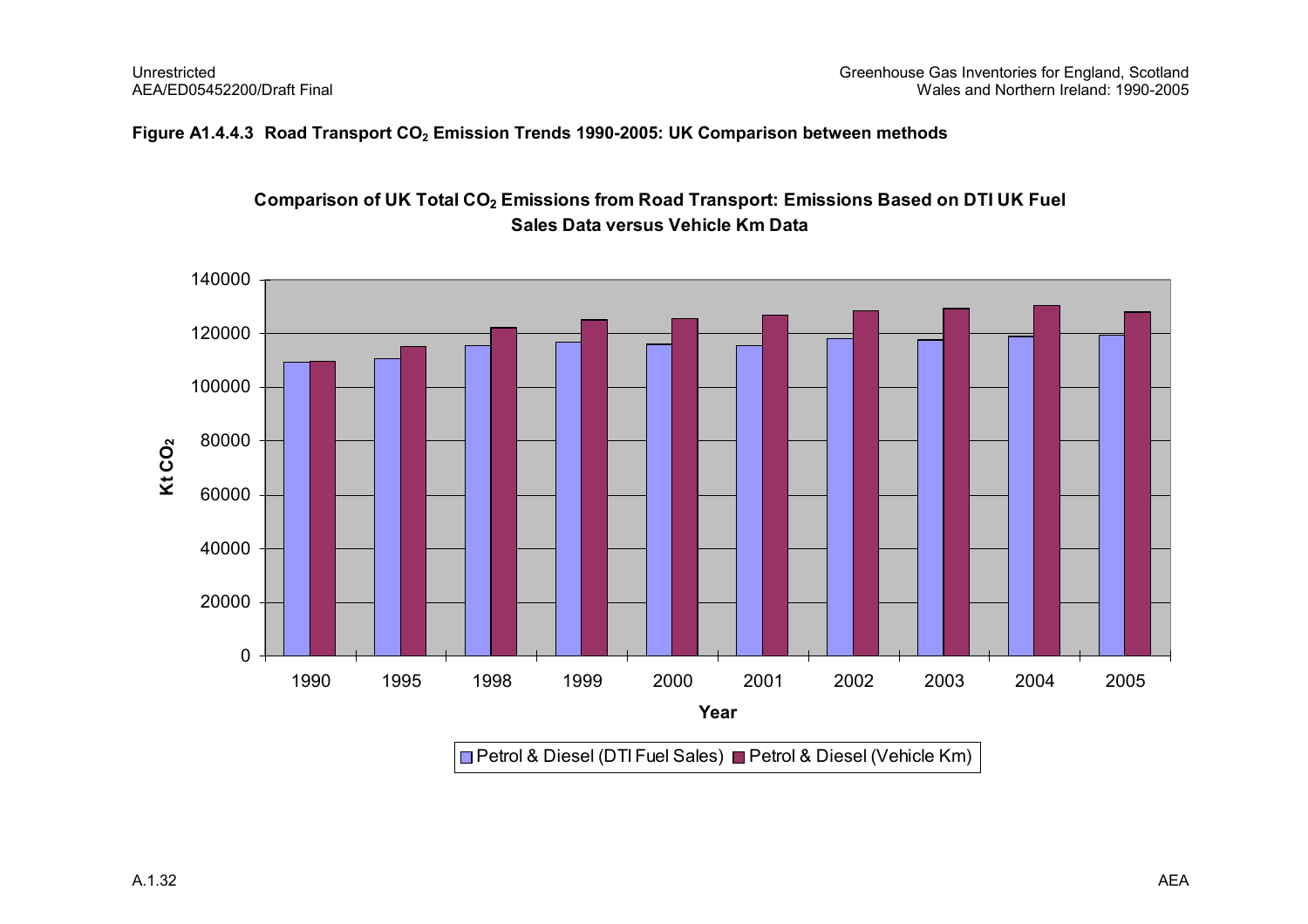#### 1.4.4 Railways

Emissions from railway locomotives in Great Britain are disaggregated based on diesel oil consumption data supplied by ATOC (2006) for passenger services and NAEI estimates for freight services. The data from ATOC includes fuel use data for each passenger railway company, whose area of operation can in most cases be allocated to one of the four regions. Emissions from railways in Northern Ireland are based on fuel consumption data supplied by Translink (2006).

### 1.5 OTHER SECTORS

#### 1.5.1 Commercial & Institutional

Emissions estimates for the source categories "public administration" and "miscellaneous" have previously been based on regional proxy activity data including GVA (as a broad indicator of economic activity across the DAs) or regional employment statistics.

Similar to the source categories for small-scale ("other") industry and the domestic sector, there is very little detailed solid or liquid fuel use data for these sectors and hence the estimates are subject to greater error than welldocumented sectors (i.e. energy-intensive industries).

The DTI regional energy statistics (DTI: 2006b), however, do now provide regional estimates of fuel use in these sectors, based on the use of local electricity and gas use data and a modelling approach to the distribution of solid and liquid fuels.

Regional gas sales for the commercial sector have previously been reported by the DTI (1992), but for later years (1995 to date) the key source has been UK National Grid data for regional gas use in the 73-732 MWh range. The UK National Grid source provides the closest data available for commercial and institutional consumers, but the total is lower than UK data reported by DTI (2001-2006). This data is used to distribute miscellaneous and public service gas use in GB.

Natural gas use data for Northern Ireland are supplied by Phoenix Natural Gas for 1999 onwards. The commercial consumption is used as an estimate for Northern Ireland miscellaneous and public service gas consumption.

Stationary combustion by the railway sector is classified as a commercial source. Consumption of burning oil, fuel oil, and coke is relatively insignificant, and has therefore been allocated according to the diesel oil driver used for locomotives. Natural gas consumption for electricity generation refers to the London Underground (Lotts Road power station – closed in 2001).

DTI (2006a) reports a small amount of solid waste (municipal, industrial & hospital) consumption for energy production in the commercial and miscellaneous sectors. Little is known about the distribution of these installations, but the emissions have been distributed using the split derived for MSW incinerators.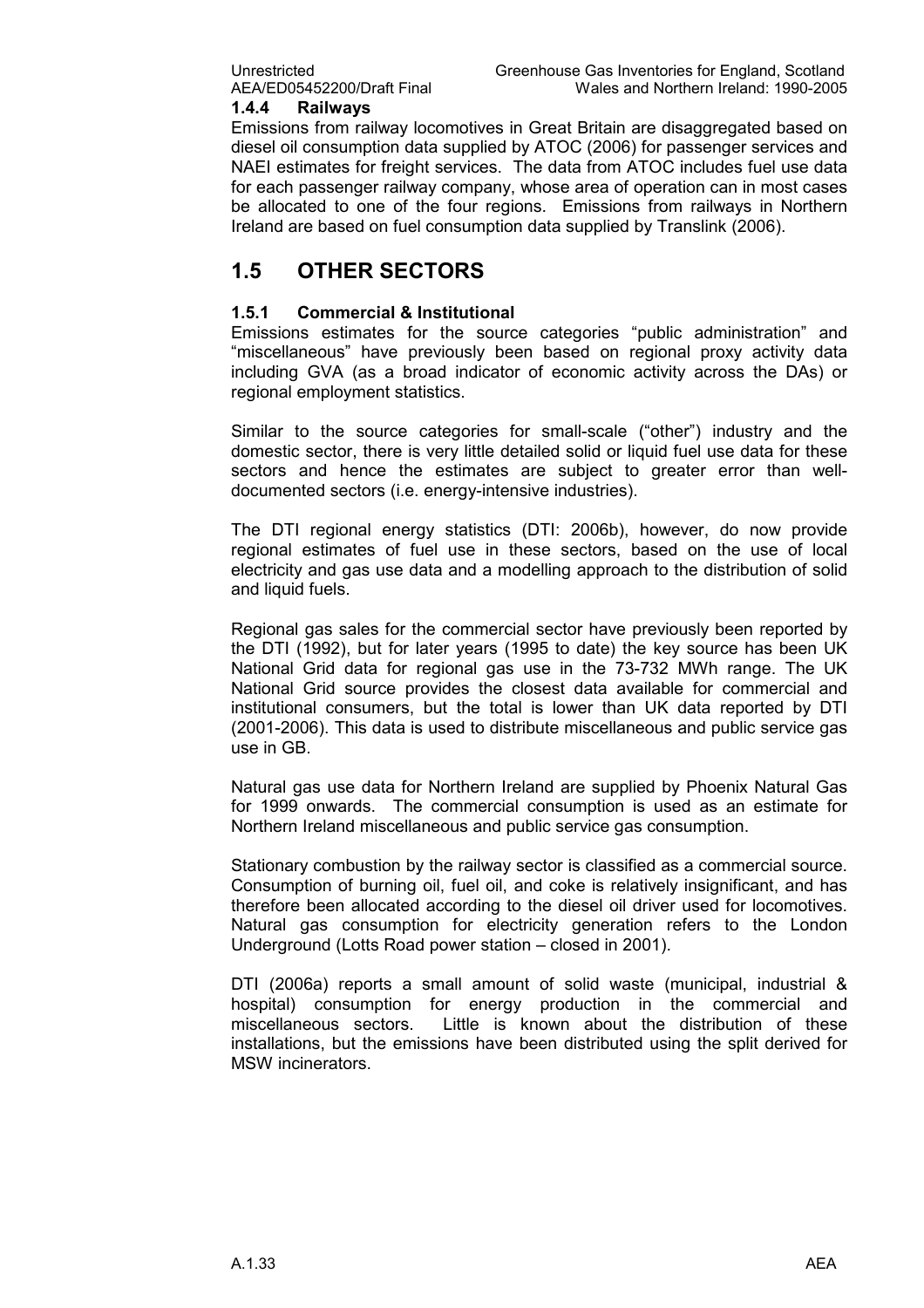| <b>IPCC Category</b> | <b>NAEI Sources</b>   | <b>Activity: Fuel</b><br><b>Consumption</b> | 1990                                                 |  |  |  |                                        |
|----------------------|-----------------------|---------------------------------------------|------------------------------------------------------|--|--|--|----------------------------------------|
| Commercial &         | Miscellaneous, Public | Coal                                        | DTI Regional energy statistics                       |  |  |  |                                        |
| Institutional        | service               | <b>SSF</b>                                  | DTI Regional energy statistics                       |  |  |  |                                        |
|                      |                       | Natural gas                                 | Commercial Sales, DTI.                               |  |  |  |                                        |
|                      |                       | Landfill gas                                | Landfill methane emissions                           |  |  |  |                                        |
|                      |                       | Sewage gas                                  | Sewage methane recovered                             |  |  |  |                                        |
|                      |                       | fuel oil, gas oil                           | DTI Regional energy statistics                       |  |  |  |                                        |
|                      |                       | <b>MSW</b>                                  | As MSW incinerators                                  |  |  |  |                                        |
|                      |                       | Burning oil                                 | DTI Regional energy statistics                       |  |  |  |                                        |
|                      | Railways              | fuel oil, burning oil, coal                 | Regional oil consumption, DTI                        |  |  |  |                                        |
|                      | (Stationary)          | Natural gas                                 | Assumed as all England                               |  |  |  |                                        |
| Residential          | Domestic              | Wood                                        | Domestic wood mapping grid                           |  |  |  |                                        |
|                      |                       | Peat                                        | Domestic peat consumption data, CEH                  |  |  |  |                                        |
|                      |                       | SSF, coke, LPG                              | Regional energy statistics (SSF), DTI &              |  |  |  |                                        |
|                      |                       |                                             |                                                      |  |  |  | Housing Condition Survey data, NI HECA |
|                      |                       | Natural gas                                 | Domestic Gas, DTI                                    |  |  |  |                                        |
|                      |                       | Burning oil, gas oil,                       | Regional energy statistics (oil), DTI &              |  |  |  |                                        |
|                      |                       |                                             | Housing Condition Survey data, NI HECA               |  |  |  |                                        |
|                      |                       | Coal, anthracite                            | Regional energy statistics (coal, anthracite), DTI & |  |  |  |                                        |
|                      |                       |                                             | Housing Condition Survey data, NI HECA               |  |  |  |                                        |
|                      |                       | Fuel oil                                    | Regional population, ONS                             |  |  |  |                                        |
|                      | House & Garden        | DERV, petrol                                | Regional dwellings, ONS                              |  |  |  |                                        |
| Agriculture,         | Agriculture           | coal, coke, fuel oil, gas oil,              | Agricultural employment, MAFF                        |  |  |  |                                        |
| Forestry &           |                       | natural gas                                 |                                                      |  |  |  |                                        |
| Fishing              |                       | burning oil                                 | Regional burning oil, DTI                            |  |  |  |                                        |
|                      |                       | straw                                       | Wheat production, MAFF                               |  |  |  |                                        |
|                      | Agric. Power Units    | Gas oil, petrol                             | Agricultural employment, MAFF                        |  |  |  |                                        |

## Table A1.5a Other Sectors (Base Year - 1990)<sup>1</sup>

1 See Section 1.1.3 for abbreviations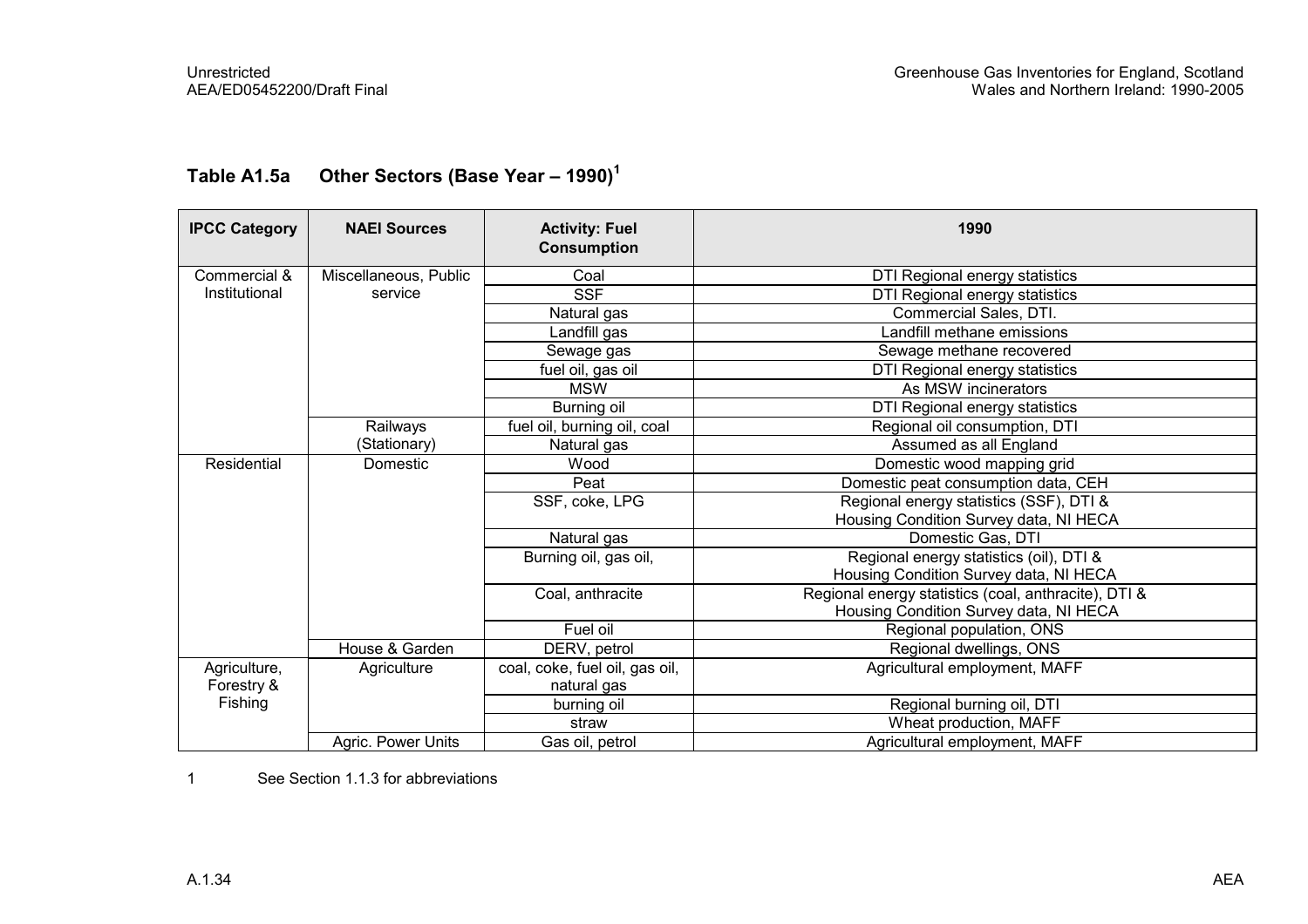| <b>IPCC Category</b> | <b>NAEI Sources</b>   | <b>Activity: Fuel</b><br><b>Consumption</b> | <b>Data Sources / Comments</b>                                     |
|----------------------|-----------------------|---------------------------------------------|--------------------------------------------------------------------|
| Commercial &         | Miscellaneous, Public | Coal                                        | DTI Regional energy statistics                                     |
| Institutional        | service               | <b>SSF</b>                                  | DTI Regional energy statistics                                     |
|                      |                       | Natural gas                                 | Natural gas consumed, Transco (now UK National Grid) & Phoenix     |
|                      |                       | Landfill gas                                | Landfill methane emissions                                         |
|                      |                       | Sewage gas                                  | Sewage methane recovered                                           |
|                      |                       | fuel oil, gas oil                           | DTI Regional energy statistics                                     |
|                      |                       | <b>MSW</b>                                  | As MSW incinerators                                                |
|                      |                       | Burning oil                                 | DTI Regional energy statistics                                     |
|                      | Railways              | fuel oil, burning oil, coal                 | Regional gas oil consumption, Network Rail (GB) and Translink (NI) |
|                      | (Stationary)          | Natural gas                                 | Assumed as all England                                             |
| Residential          | Domestic              | Wood                                        | Domestic wood mapping grid                                         |
|                      |                       | Peat                                        | Domestic peat consumption data, CEH                                |
|                      |                       | SSF, coke, LPG                              | Regional energy statistics (SSF), DTI &                            |
|                      |                       |                                             | Housing Condition Survey data, NI HECA                             |
|                      |                       | Natural gas                                 | Domestic Gas, DTI, Transco & UK gas network operators              |
|                      |                       | Burning oil, gas oil,                       | Regional energy statistics (oil), DTI &                            |
|                      |                       |                                             | Housing Condition Survey data, NI HECA                             |
|                      |                       | Coal, anthracite                            | Regional energy statistics (coal, anthracite), DTI &               |
|                      |                       |                                             | Housing Condition Survey data, NI HECA                             |
|                      |                       | Fuel oil                                    | Regional population, ONS                                           |
|                      | House & Garden        | DERV, petrol                                | Regional dwellings, ONS                                            |
| Agriculture,         | Agriculture           | coal, coke, fuel oil, gas oil,              | Agricultural employment, MAFF / DEFRA                              |
| Forestry &           |                       | natural gas                                 |                                                                    |
| Fishing              |                       | burning oil                                 | Regional burning oil, DTI                                          |
|                      |                       | straw                                       | Wheat production, MAFF / DEFRA                                     |
|                      | Agric. Power Units    | Gas oil, petrol                             | Agricultural employment, MAFF / DEFRA                              |

### Table A1.5b Other Sectors (1995; 1998 to 2005)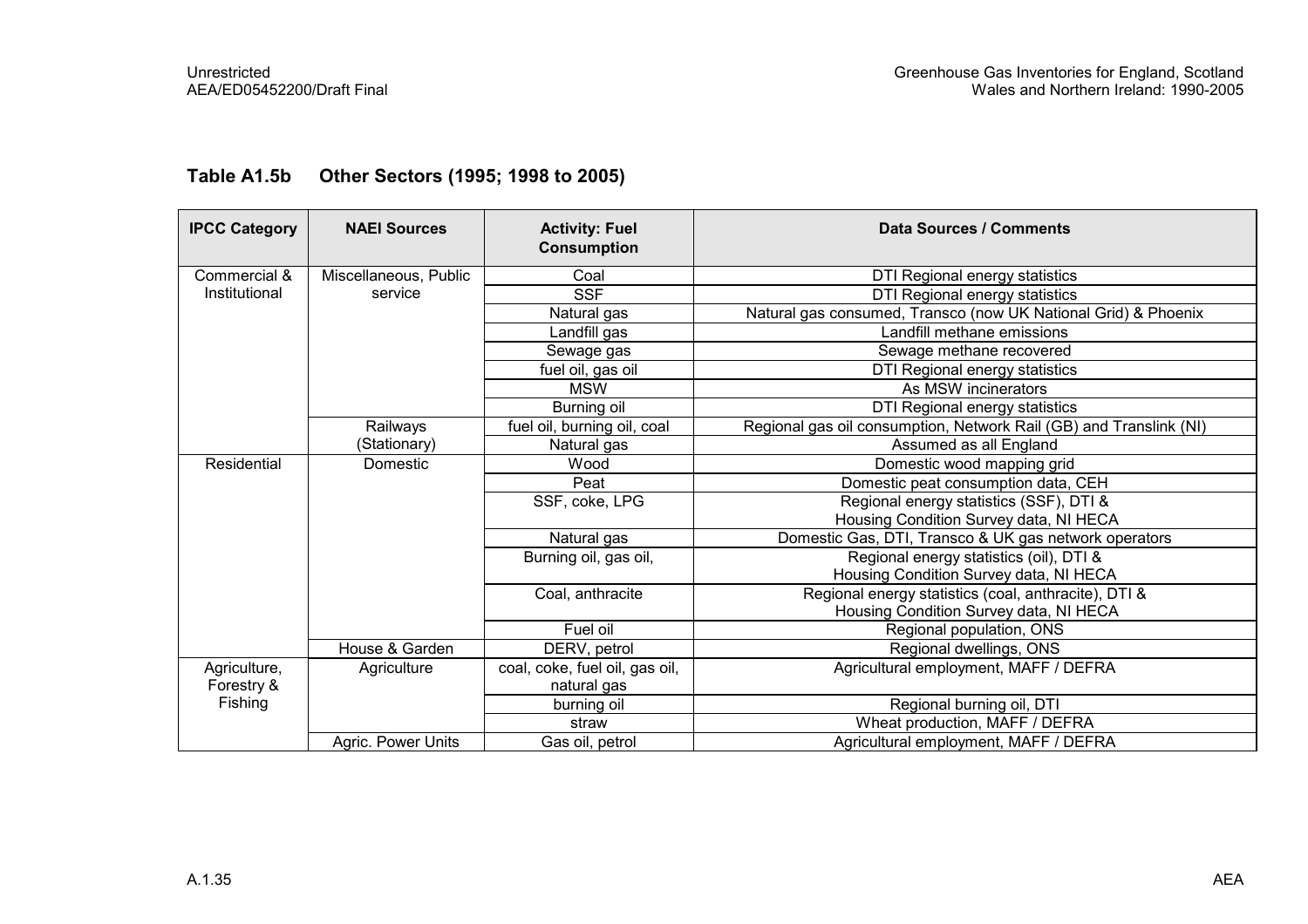#### 1.5.2 Residential

In previous inventories, domestic coal consumption was estimated using data reported in NIO (2005) up to the present and in WO (1998) to 1993. These data were not very detailed as they also included anthracite and (for NI) other solid smokeless fuels. In addition, published data for Scotland and England were not available, and hence estimates were uncertain. Solid fuel sales data were obtained from major coal producers and a complex mass balance was used to provide estimates, but this method was becoming untenable due to lack of source data leading to considerable data gaps and inconsistencies with DUKES domestic fuel totals.

A very similar approach was adopted for petroleum-based fuels using sales data that was limited in detail (i.e. no split between different oil grades) and incomplete, drawing on sales data from refiners. The complex balance approach was again adopted, but data gaps and inconsistencies were apparent across the time-series.

In this latest inventory, the DTI regional energy statistics (DTI: 2006b) have been used in conjunction with information drawn from Housing Condition Surveys to provide new estimates of domestic solid and liquid fuel use patterns across the DAs. (See Section 1.3.2 for more details regarding the DTI regional energy statistics source data.)

DTI regional energy use data for 2003 and 2004 have been extrapolated using data from Housing Condition Surveys in 1996, 2001 and 2004 (HECA NI: 2005), which provide a summary of fuel-switching trends away from solid fuels due to the development of the gas network and use of burning oil in Northern Ireland during the late 1990s - early 2000s. This approach is used for coal, anthracite, gas oil and burning oil. 2005 regional data is available from more recent surveys for LPG and Solid Smokeless Fuel use, and hence these data have been used and extrapolated backwards using the HCS data.

Domestic natural gas consumption data is available for 1990, 1995 and 1998- 2005 (DTI: 1991, 1996, 1999-2006), with additional information from Transco and other GB gas supply network operators (2006) and Phoenix Gas for NI (2006).

The consumption of fuel oil by the domestic sector is a very small amount, and is distributed simply according to population (ONS: 2006). Domestic use of wood is estimated across the time-series using the latest mapping grid information on wood use (NAEI maps: 2007). New data on domestic peat use was provided via a recent study by the Centre for Ecology & Hydrology (Mobbs: 2006)

#### 1.5.3 Agriculture, Forestry & Fisheries

Regional fuel consumption by agriculture is not available. Emissions are allocated on the basis of employment figures from DEFRA (2006a).

### 1.6 MILITARY

Emissions from military aircraft and naval vessels have been allocated based on regional GVA data (ONS, 2005). Army vehicle emissions are included within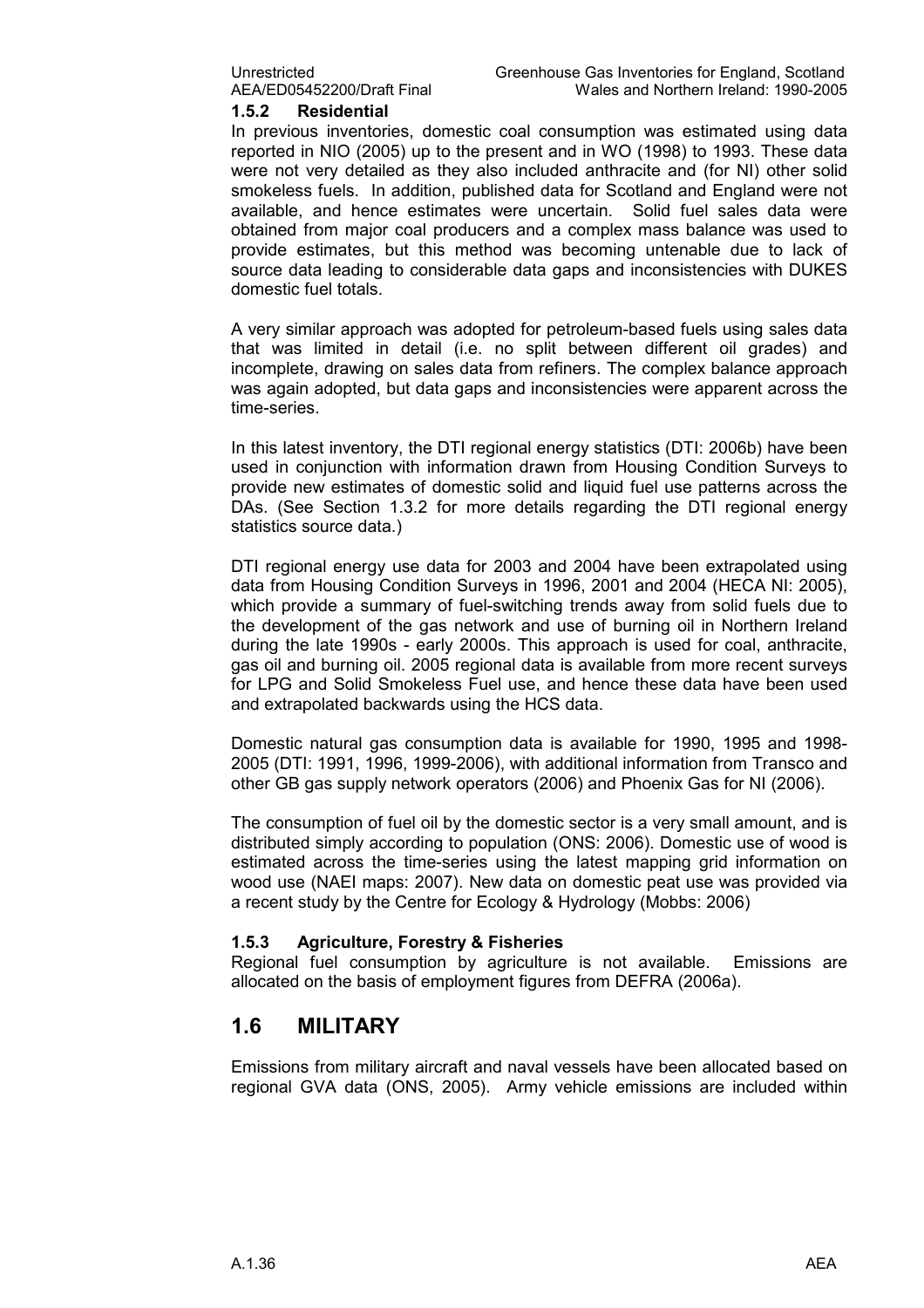road transport data and other army emissions are included within public service categories but are not clearly defined.

## 1.7 FUGITIVE EMISSIONS FROM FUELS

#### 1.7.1 Coal Mining

Methane emissions arise from coal mining activities. Emissions from operating mines are estimated based on the amounts of deep mined and open cast coal produced. DA inventory estimates are based on regional coal production derived from a number of sources: Coal Authority (2001-2005), BGS (1991, 1996, 2002- 2005), WO (1998), SO (1999), DTI (1996). A small emission occurs from coal storage and transport, which is based on deep mined coal production. Data suggests that only small amounts of coal are transported outside of the region of production and no attempt has been made to allow for this. Hence coal storage and transport emissions are distributed according to deep-mined production. Emissions of methane from closed coal mines are based on research that provides emission estimates on a site-by-site basis, and therefore DA-specific totals can be calculated (WYG: 2005).

#### 1.7.2 Solid Fuels Transformation

For coke ovens, three fugitive emissions are estimated:

- 1. A 'residual' emission of  $CO<sub>2</sub>$  which reflects the difference between the carbon input to the coke oven and the carbon content of the coke and coke-oven gas produced.
- 2. Emissions from the flaring of coke-oven gas.
- 3. Emissions of methane from the process.

These are disaggregated based on the regional consumption of coking coal discussed in Section 1.2.3.

For solid smokeless fuel (SSF) plant, the only fugitive emissions estimated are the 'residual'  $CO<sub>2</sub>$  emission and some process methane. The driver used is that for regional consumption of coal by SSF plant (see Section 1.2.3). It is known that some petroleum coke is used in SSF production but the amount is uncertain. The same driver is applied to the petroleum coke consumption.

#### 1.7.3 Oil and Natural Gas

All emissions from the offshore industry have been classified as unallocated. However some emissions occur from on-shore oil and gas terminals in England, Wales and Scotland and from a small number of on-shore oil and gas fields.

The estimates of terminal flaring and venting emissions are based on UKOOA (2006) data for 1995, 1998-2005. Data is unavailable for 1990, so these are extrapolated based on flaring volumes for Scottish Terminals and natural gas arrivals to gas terminals in England (DTI: 1991, 1996).

The 2000-2005 UK GHG inventories include a correction to account for flaring on onshore oil and gas fields excluded by the UKOOA (offshore) emissions inventory. Onshore flaring volumes are obtained from DTI sources (DTI: 2006b).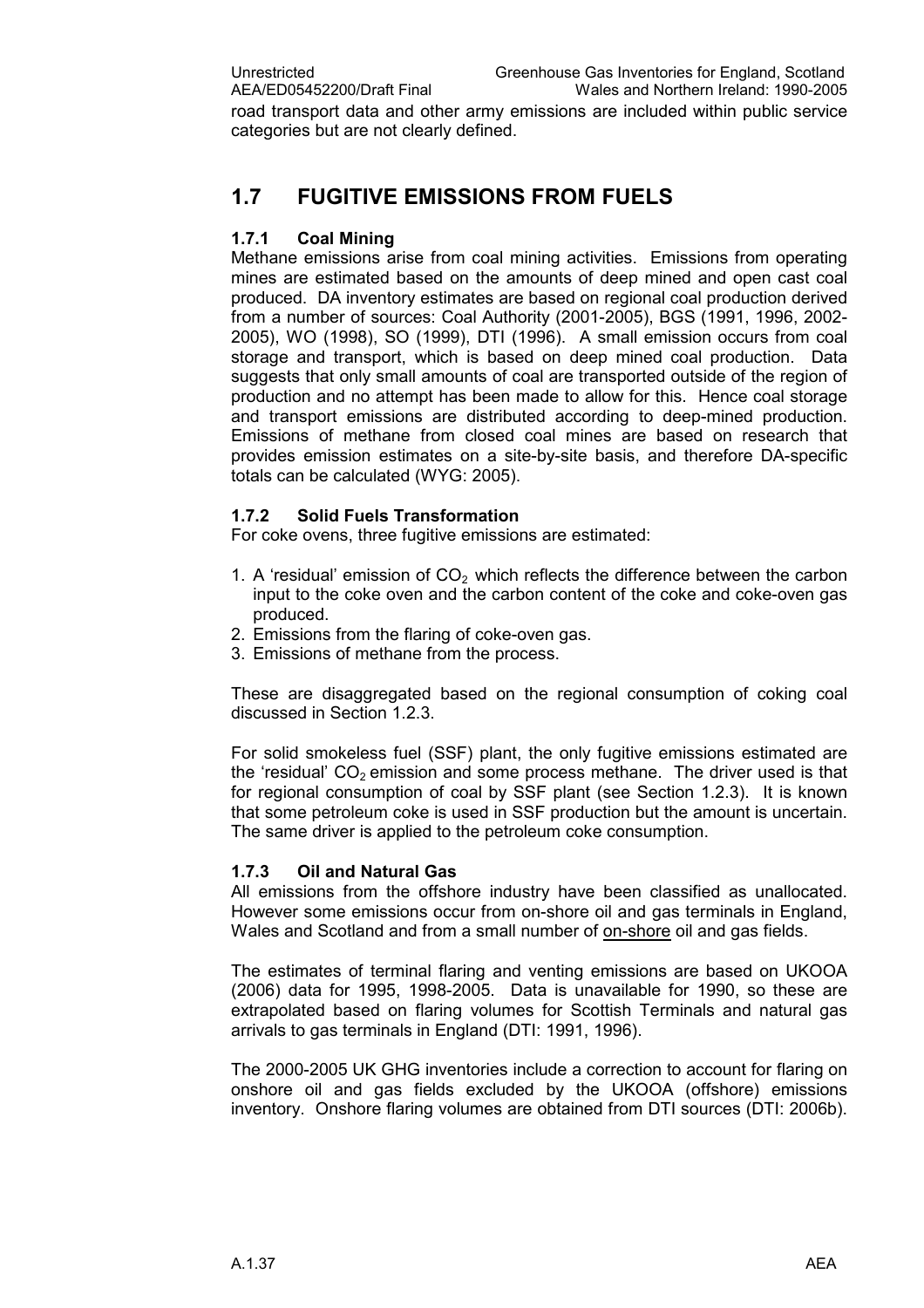Their significance in the UK national GHG inventory is minimal, but the data is more significant for the regional inventories. Wytch Farm, which lies a few miles off the south coast of England, was classified as on-shore for this purpose.

The UKOOA inventory data (2006) provides data for fugitive emissions of  $CO<sub>2</sub>$ and methane from terminals for 1998-2005. Methane emissions arise from venting, oil storage and tanker loading and unloading, whilst  $CO<sub>2</sub>$  emissions arise from venting and processes. A more aggregated set of data for 1995 has been provided by UKOOA (1999), whilst estimates for 1990 have been calculated by extrapolation of data of oil and gas arrivals in England and Scotland (DTI: 1991, 1996) split across the sources and regions based on the 1995 dataset.

UK inventory estimates of emissions of methane due to leakage from the gas transmission system are based on UK National Grid data of leakage from the high-pressure network, Above Ground Installations and the low-pressure networks. Estimates are provided by National Grid (formerly Transco) (2006) and the other gas network operators: Northern Gas Networks (2006), Scotia Gas Networks (2006) and Wales & West Utilities (2006). Estimates are provided by Local Distribution Zones, enabling allocation to the specific DA.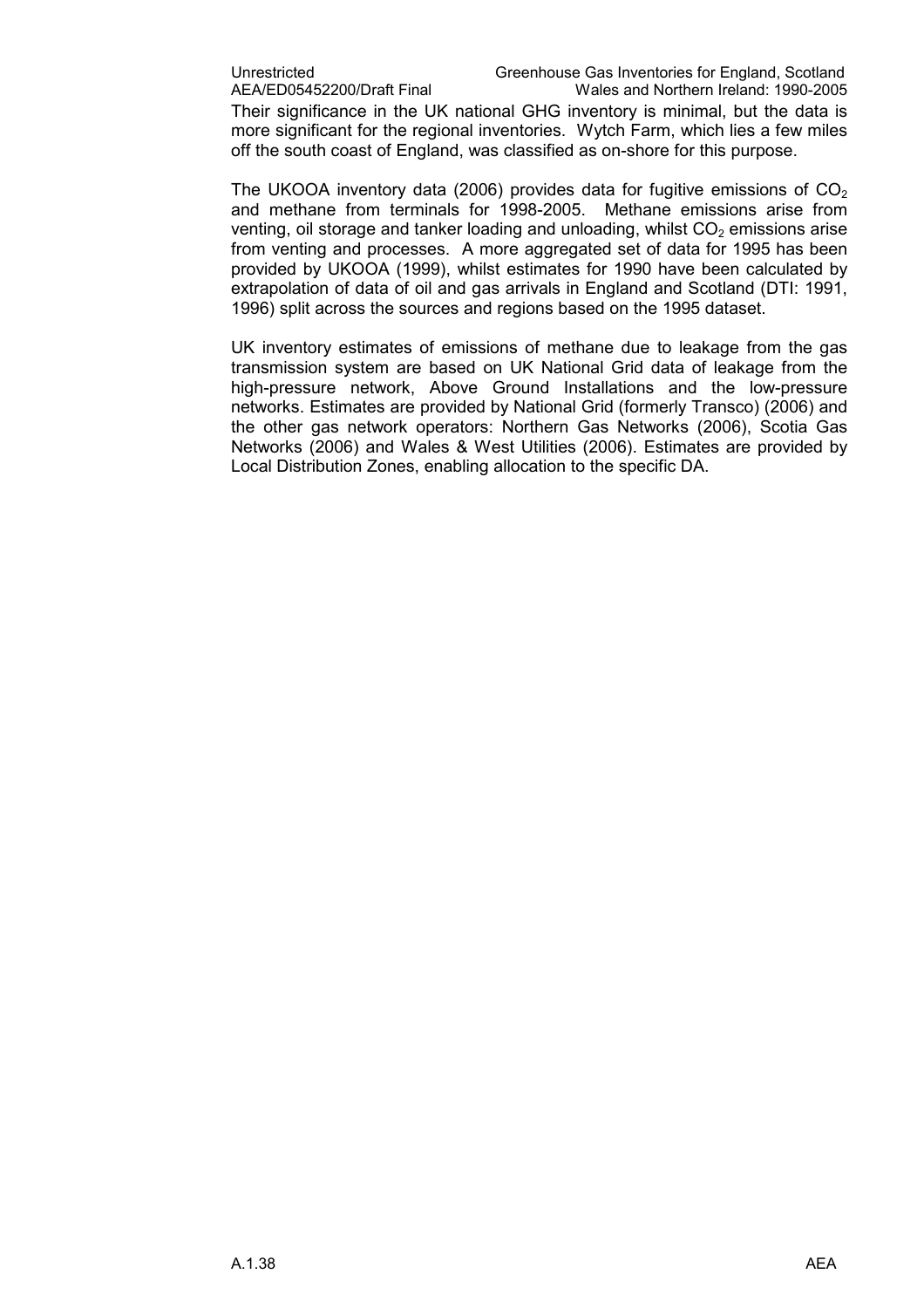## Table A1.7a Fugitive Emissions from Fuels (Base Year – 1990)<sup>1</sup>

| <b>IPCC Category</b> | <b>NAEI Sources</b>      | <b>Activity: Fuel Consumption</b> | 1990                                                       |
|----------------------|--------------------------|-----------------------------------|------------------------------------------------------------|
| Coal Mining          | Deep mined coal          | Deep mine coal production         | Regional deep mine production, British Coal Authority.     |
|                      | Coal storage & transport |                                   | CH <sub>4</sub> from closed coal mines from WYG 2006       |
|                      | Open cast coal           | Open cast mine coal               | Regional open cast mine production, British Coal Authority |
|                      |                          | production.                       | CH <sub>4</sub> from closed coal mines from WYG 2006       |
| Solid Fuel           | Coke production          | Coke production                   | Coal feed to coke ovens, ISSB, WS, DTI                     |
| transformation       | Flaring                  | Coke oven gas                     | Coal feed to coke ovens, ISSB, WS, DTI                     |
|                      | SSF production           | Coal, Petrocoke                   | Coal feed to SSF plant, DTI, WS                            |
| Oil                  | Offshore Oil & Gas       | NA.                               | Fugitive emissions from Terminals (extrapolated from 1995) |
|                      | Oil Terminal Storage     | NA.                               | 1998 driver                                                |
|                      | Onshore Loading          | Oil loaded                        | 1998 driver                                                |
| Venting & Flaring    | <b>Offshore Flaring</b>  | Volume gas flared                 | Flaring at terminals and onshore fields, UKOOA, DTI        |
|                      | <b>Offshore Venting</b>  | NA.                               | Fugitive emissions from Terminals (extrapolated from 1995) |
| <b>Natural Gas</b>   | Gas Leakage              | Natural gas leakage               | National Grid (Transco), Northern Gas Networks,            |
|                      |                          |                                   | Scotia Gas Networks, Wales & West Utilities                |

1 See Section 1.1.3 for abbreviations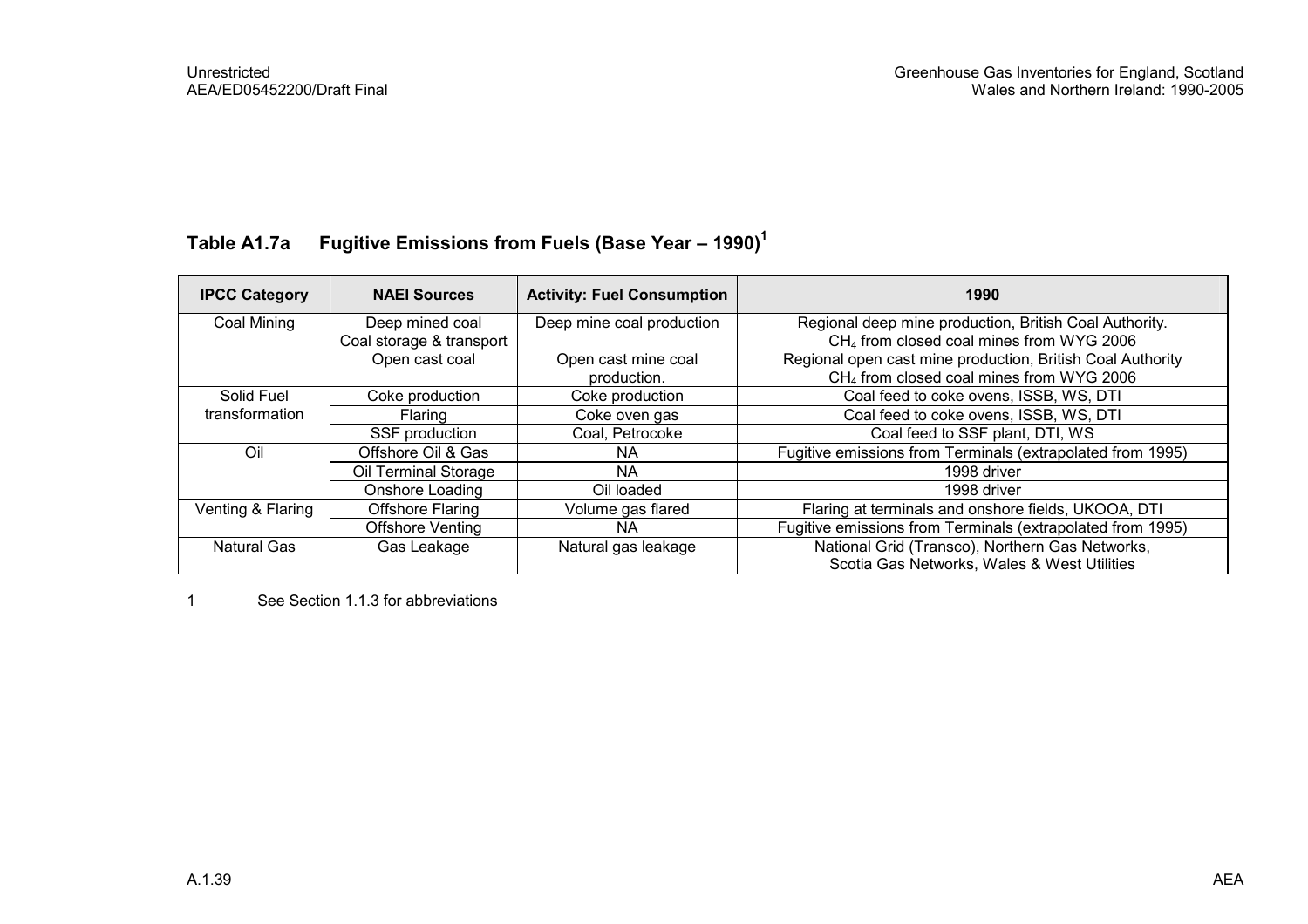### Table A1.7b Fugitive Emissions from Fuels (1995; 1998 to 2005)

| <b>IPCC Category</b> | <b>NAEI Sources</b>      | <b>Activity: Fuel Consumption</b> | Data Sources / Comments                                      |
|----------------------|--------------------------|-----------------------------------|--------------------------------------------------------------|
| Coal Mining          | Deep mined coal          | Deep mine coal production         | Regional deep mine production, British Coal Authority.       |
|                      | Coal storage & transport |                                   | CH <sub>4</sub> from closed coal mines from WYG 2006         |
|                      | Open cast coal           | Open cast mine coal               | Regional open cast mine production, British Coal Authority   |
|                      |                          | production.                       | CH <sub>4</sub> from closed coal mines from WYG 2006         |
| Solid Fuel           | Coke production          | Coke production                   | Coal feed to coke ovens, ISSB, WS, DTI and (1999-current) PI |
| transformation       | Flaring                  | Coke oven gas                     | Coal feed to coke ovens, ISSB, WS, DTI and (1999-current) PI |
|                      | SSF production           | Coal, Petrocoke                   | Coal feed to SSF plant, DTI, WS                              |
| Oil                  | Offshore Oil & Gas       | <b>NA</b>                         | <b>UKOOA Process emissions from Terminals</b>                |
|                      | Oil Terminal Storage     | ΝA                                | Data from storage emissions, UKOOA inventory                 |
|                      | Onshore Loading          | Oil loaded                        | Data from loading emissions, UKOOA inventory.                |
| Venting & Flaring    | <b>Offshore Flaring</b>  | Volume gas flared                 | Flaring at terminals and onshore fields, UKOOA, DTI          |
|                      | <b>Offshore Venting</b>  | NA.                               | Data from venting emissions, UKOOA inventory.                |
| Natural Gas          | Gas Leakage              | Natural gas leakage               | National Grid (Transco), Northern Gas Networks,              |
|                      |                          |                                   | Scotia Gas Networks, Wales & West Utilities                  |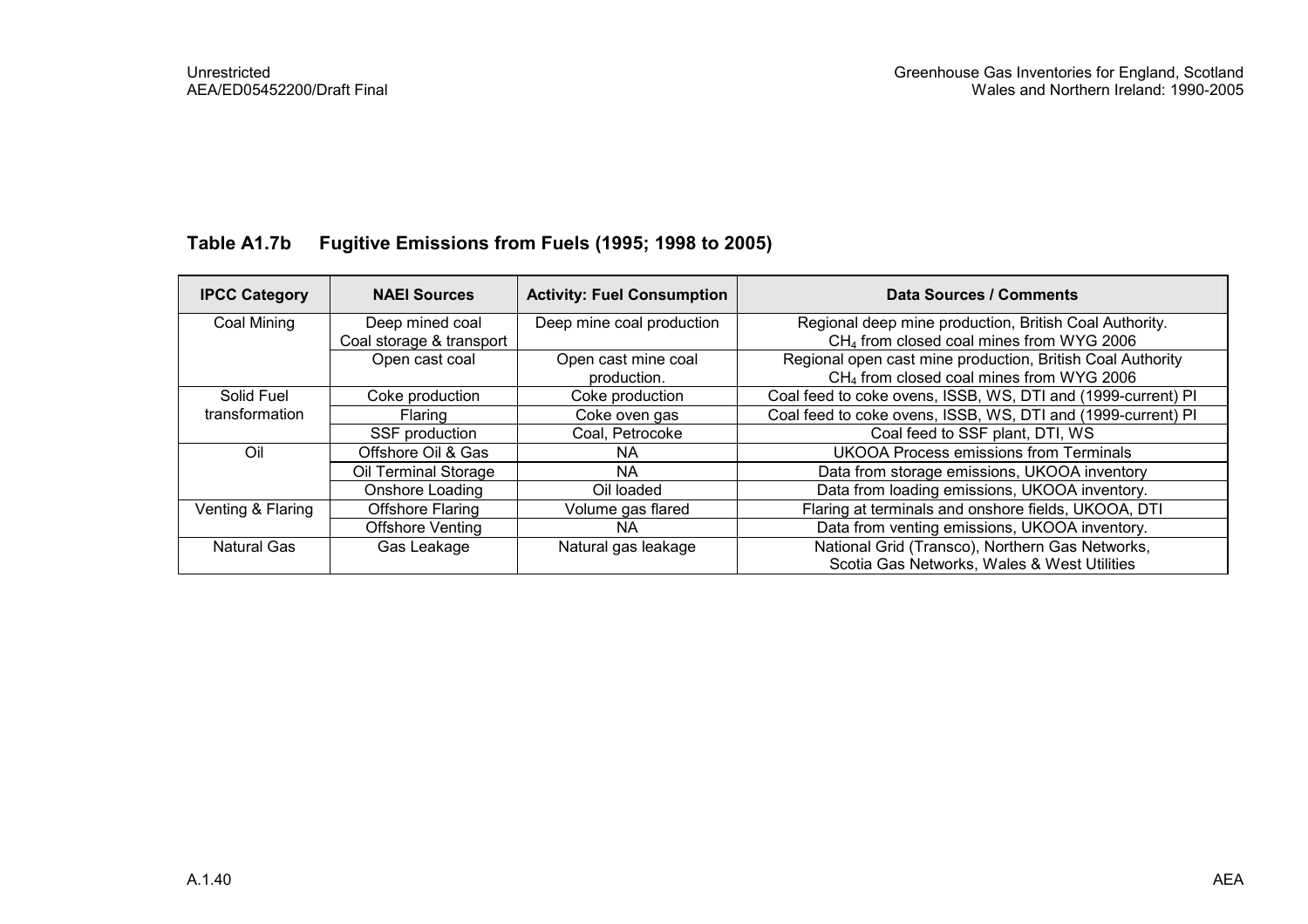## 1.8 INDUSTRIAL PROCESSES

These sources report process and fugitive emissions from industrial processes as opposed to the emissions from fuel combustion used to provide energy to these processes. (Table A1.2 covers combustion emissions.) The drivers used for process and fugitive industrial releases are summarised in Table A1.8.

#### 1.8.1 Minerals Industries

Large emissions of  $CO<sub>2</sub>$  arise from the degradation of limestone used in cement and lime kilns. Cement emissions are estimated from the production of cement clinker, with regional emission estimations based on plant capacity data supplied by the British Cement Association<sup>3</sup> (2004) for 1990 to 2001. From 2002 onwards, the regional split is based on reported emissions from the PI, EPER and ISR. Through discussions with environmental regulators it has been determined that lime calcination only occurs in England.

Limestone and dolomite are also used in iron and steel production. Corus suggest that it would be impossible to identify all the different uses of limestone and dolomite in iron and steel making. The major use is in blast furnaces, and so emissions have been disaggregated based upon regional iron production figures (ISSB, 2007).

Limestone, dolomite and soda ash are also used in glass production. Emissions were previously disaggregated using plant capacity and  $CO<sub>2</sub>$  emissions data from British Glass for 1990, 1995, 1998 and subsequently extrapolated for 1999 and 2000. However, the improvement of data supplied via the Pollution Inventory (Environment Agency: 2006) has enabled more accurate disaggregation for the years 2000 and 2001. Historic data has therefore been revised where appropriate and the Pollution Inventory data now provides a more accurate methodology for regional disaggregation of UK data to 2005.

The inventory also reports  $CO<sub>2</sub>$  and methane emissions from Fletton brick production, as introduced in 2000. These bricks are made from Fletton clay which contains a significant amount of naturally occurring carbonaceous material and all such production occurs in England.

#### 1.8.2 Chemical Production

The UK Inventory reports emissions of carbon dioxide from ammonia production; nitrous oxide from adipic acid production and nitrous oxide from nitric acid production. Following the closure of a (nitric acid) fertiliser plant in Belfast in late 2001, all of the nitric acid, ammonia and adipic acid plants are within England. Prior to that, plant capacities for nitric acid production facilities were used to estimate the split in UK chemical production GHG sources.

The UK inventory reports emissions of methane from methanol production, ethylene production and the other chemical industry. The methanol plant is located in England, whilst ethylene production occurs in England, Scotland and Wales. These emissions are distributed based on data reported in the Pollution

l.

 $3$  Production capacity data are used for cement emissions as the actual annual production data from cement plant are commercially confidential.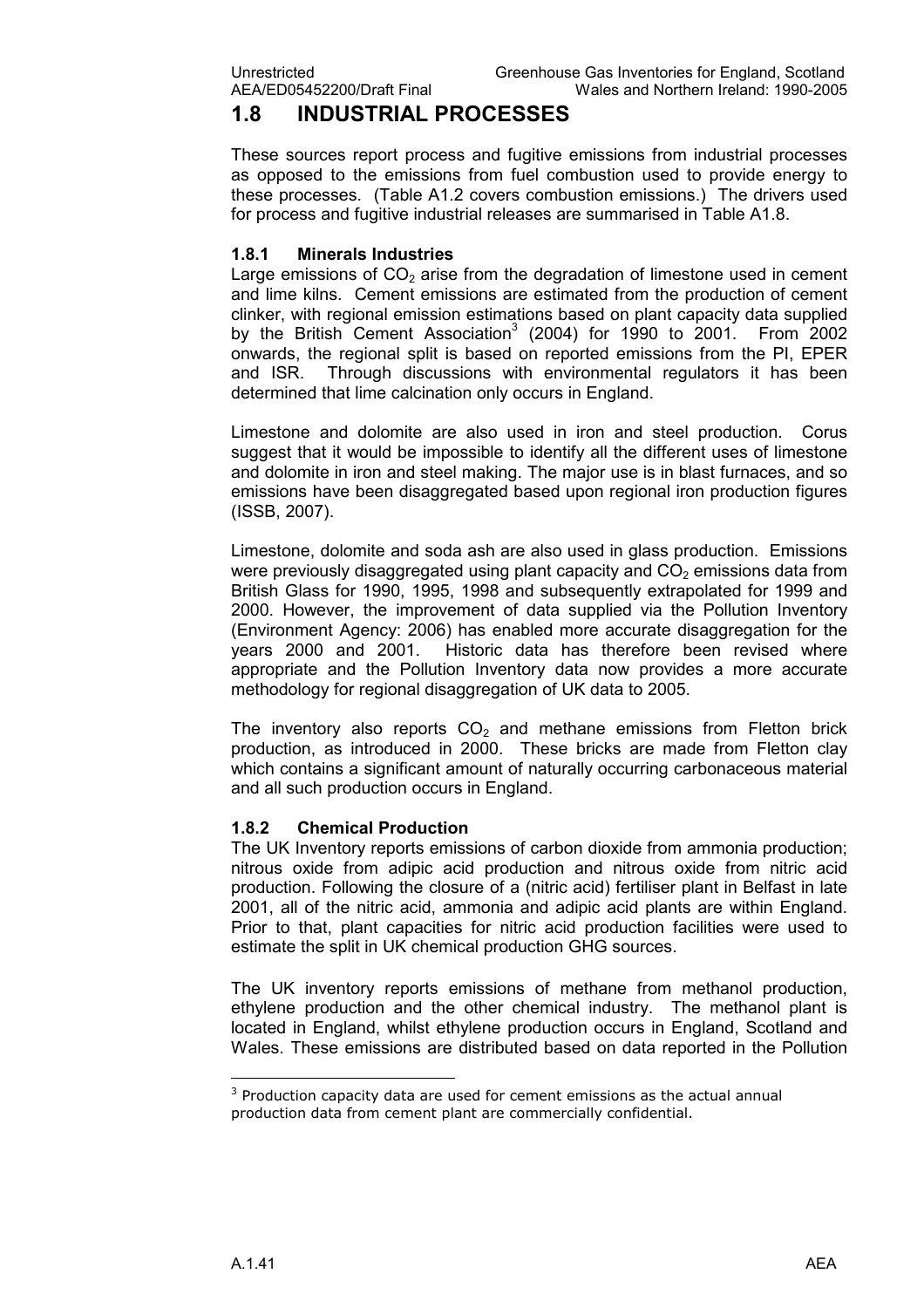The emissions from the "other chemical industry" sector are disaggregated to England and Wales based on the site data in the Pollution Inventory. Data on emissions from other chemical processes are not available for Scotland.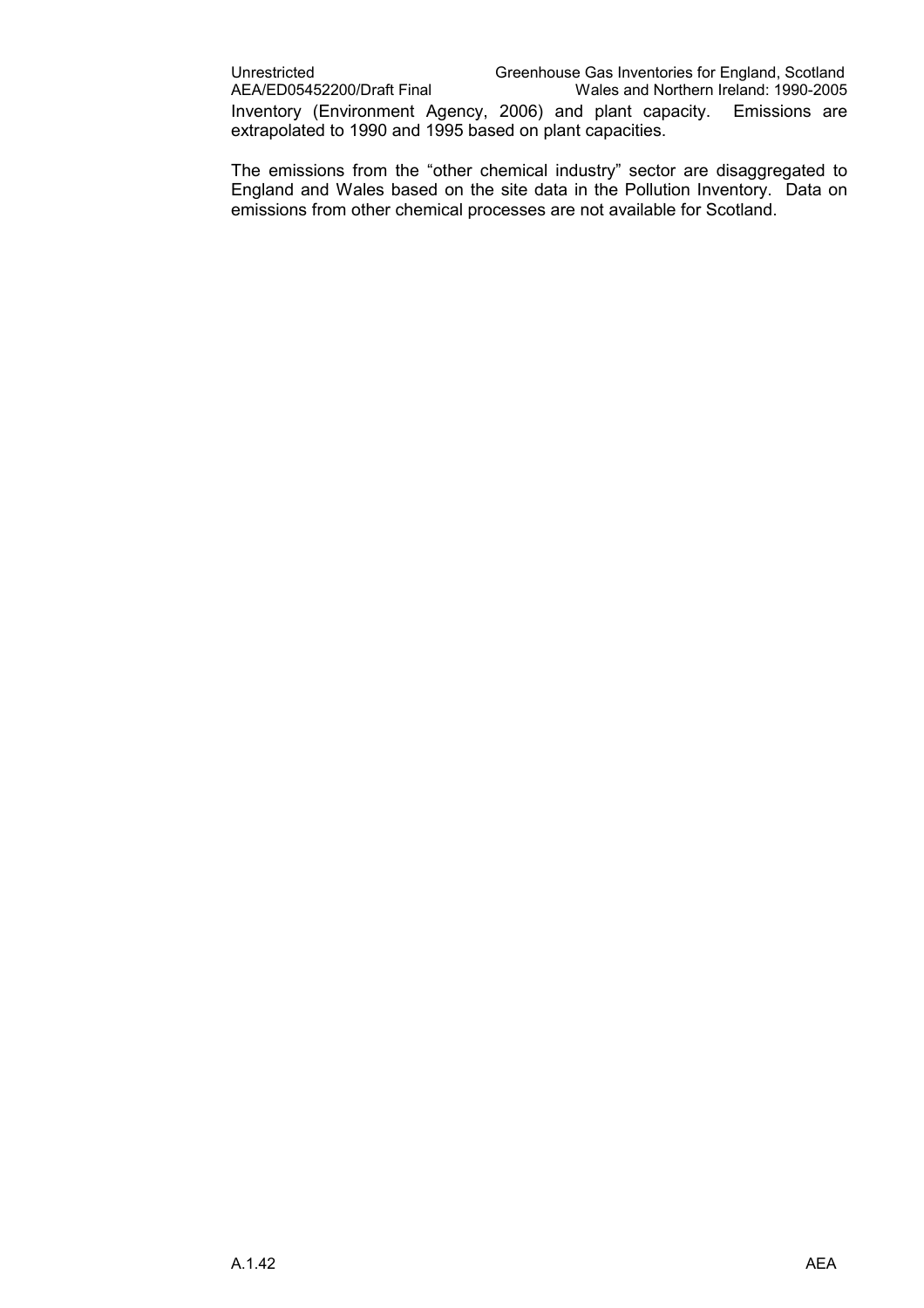## Table A1.8a Industrial Processes (Base Year – 1990)<sup>1</sup>

| <b>IPCC Category</b>                                      | <b>NAEI Sources</b>                | <b>Activity Data</b>                  | 1990                                                       |
|-----------------------------------------------------------|------------------------------------|---------------------------------------|------------------------------------------------------------|
| <b>Cement Production</b>                                  | Cement<br>(decarbonising)          | Clinker production                    | Regional cement production capacity, BCA                   |
| Lime Production                                           | Lime (decarbonising)               | Limestone consumption                 | All such plant located in England                          |
| Limestone and Dolomite<br>Use.                            | Glass production                   | Limestone and dolomite<br>consumption | Regional glass production, British Glass                   |
|                                                           | <b>Blast Furnaces</b>              | Limestone and dolomite<br>consumption | Iron production, ISSB                                      |
| Soda Ash Production and<br>Use                            | Glass production                   | Soda Ash Consumption                  | Regional glass production, British Glass                   |
| Mineral Products: Other                                   | <b>Fletton Brick</b><br>Production | <b>Fletton Brick Production</b>       | All such plant located in England                          |
| Ammonia Production                                        | Ammonia feedstock                  | Natural gas feedstock                 | All such plant located in England                          |
| <b>Nitric Acid Production</b>                             | Nitric Acid Production             | Plant capacity                        | Regional plant capacity                                    |
| <b>Adipic Acid Production</b>                             | <b>Adipic Acid Production</b>      | Adipic acid made                      | All such plant located in England                          |
| Chemical Industry: Other                                  | <b>Methanol Production</b>         | <b>Production of Methanol</b>         | All such plant located in England                          |
| Chemical Industry: Other                                  | Ethylene Production                | Production of Ethylene                | Plant capacities                                           |
| Chemical Industry: Other                                  | Chemical Industry                  | NA.                                   | Extrapolated from PI data                                  |
| Iron and Steel                                            | Electric Arc Furnace               | EAF steel production                  | Regional EAF production, ISSB                              |
|                                                           | Flaring                            | Blast furnace gas                     | Coke consumed in blast furnaces, ISSB, WO                  |
| <b>Aluminium Production</b>                               | Aluminium production               | Primary aluminium<br>produced         | Regional aluminium plant capacity, ALCAN                   |
| $SF6$ Used in Aluminium and<br><b>Magnesium Foundries</b> | SF <sub>6</sub> Cover gas          | <b>NA</b>                             | Regional consumption & sales data, EM industry report 1999 |

1 See Section 1.1.3 for abbreviations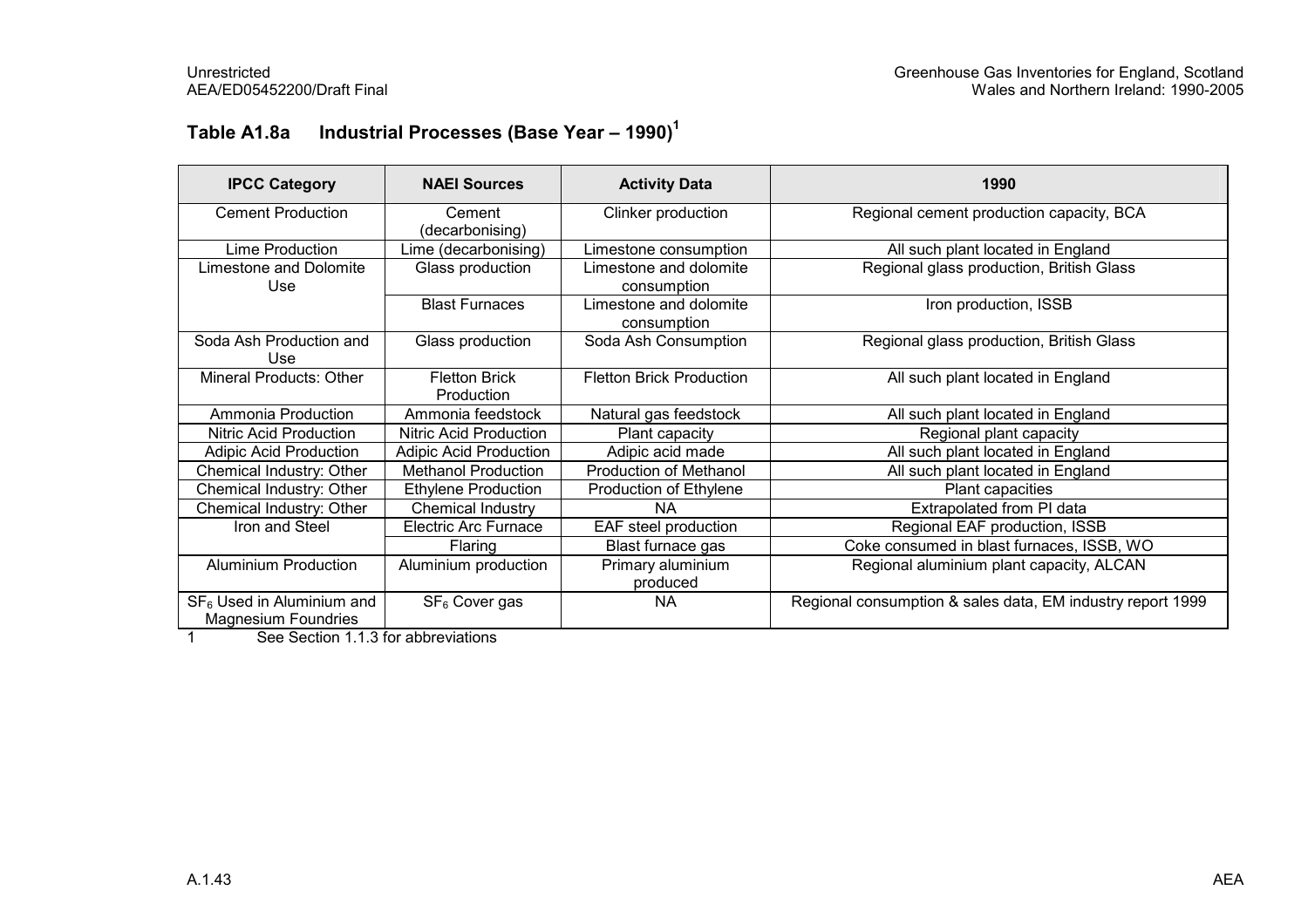### Table A1.8a Industrial Processes (Base Year – 1990) (continued)

| <b>IPCC Category</b>                             | <b>NAEI Sources</b>          | <b>Activity Data</b> | 1990                                                            |
|--------------------------------------------------|------------------------------|----------------------|-----------------------------------------------------------------|
| Halocarbon & SF6 By-<br><b>Product Emissions</b> | <b>Halocarbon Production</b> | <b>NA</b>            | All such plant are located in England.                          |
| Refrigeration and Air                            | Refrigeration                | NA.                  | Regional population, ONS                                        |
| Conditioning                                     | Supermarket<br>Refrigeration | ΝA                   | Regional GDP, ONS                                               |
|                                                  | Mobile Air conditioning      | NA                   | Vehicle Registration data, AEAT industry report 2003            |
| Foam Blowing                                     | Foams                        | NA.                  | Regional population, ONS                                        |
| Fire Extinguishers                               | Fire fighting                | NA                   | Regional population, ONS                                        |
| Aerosols                                         | <b>Metered Dose Inhalers</b> | NA                   | Regional population, ONS                                        |
|                                                  | Aerosols (halocarbons)       | NA.                  | Regional population, ONS                                        |
| Other                                            | Electronics                  | NA.                  | Regional electronics plant consumption, EM industry report 1999 |
|                                                  | Training shoes               | NA                   | Regional population, ONS                                        |
|                                                  | <b>Electrical Insulation</b> | ΝA                   | Regional electrical capacity, AEAT industry report 2003         |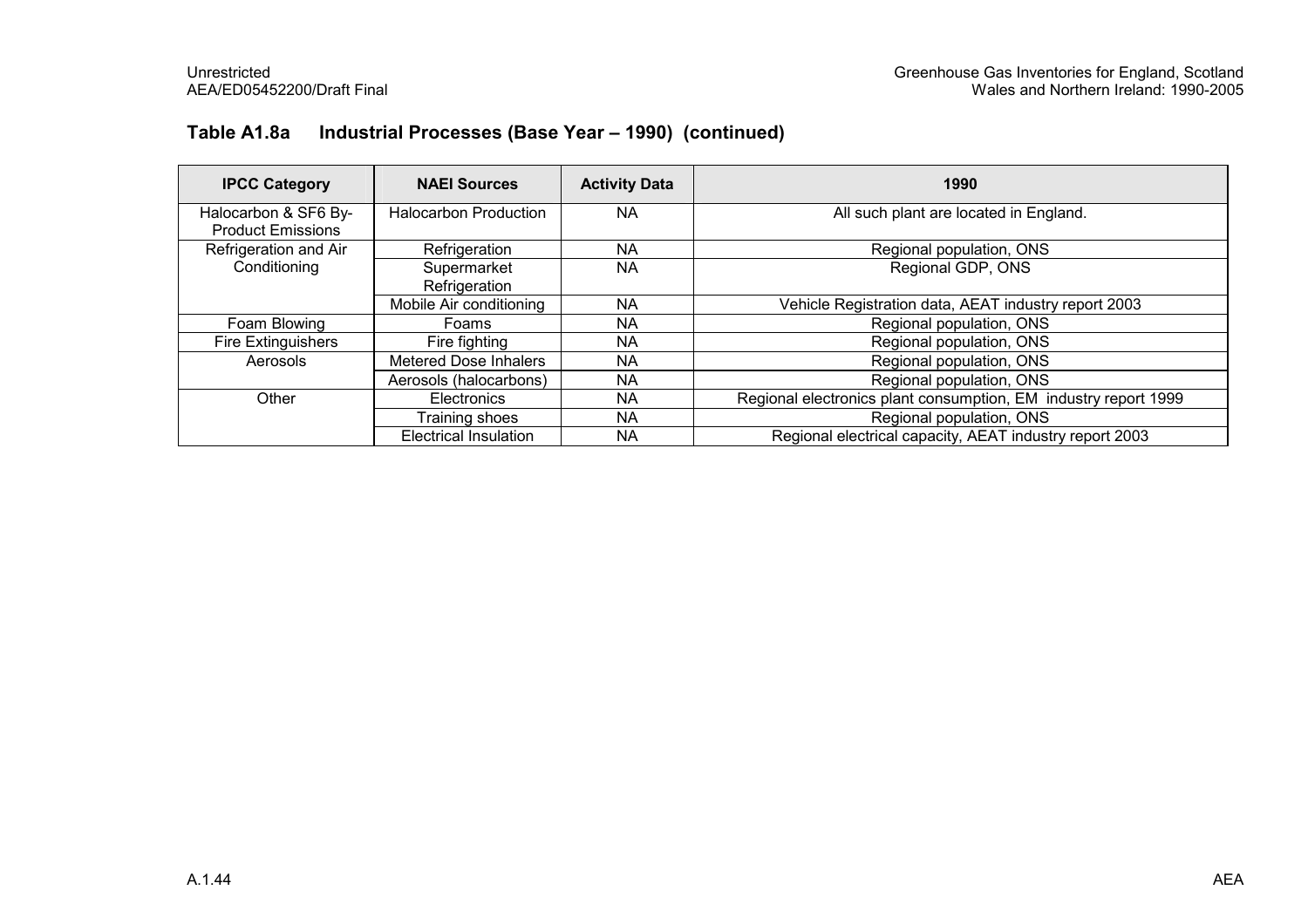### Table A1.8b Industrial Processes (1995; 1998 to 2005)

| <b>IPCC Category</b>                  | <b>NAEI Sources</b>                | <b>Activity Data</b>                                                       | Data Sources / Comments                                     |  |
|---------------------------------------|------------------------------------|----------------------------------------------------------------------------|-------------------------------------------------------------|--|
| <b>Cement Production</b>              | Cement<br>(decarbonising)          | Clinker production                                                         | Point source data from PI/SPRI/ISR, EA, SEPA & NIDoE        |  |
| Lime Production                       | Lime (decarbonising)               | Limestone consumption                                                      | All such plant located in England                           |  |
| <b>Limestone and Dolomite</b><br>Use  | Glass production                   | Limestone and dolomite<br>Regional glass production, BGlass<br>consumption |                                                             |  |
|                                       | <b>Blast Furnaces</b>              | Limestone and dolomite<br>consumption                                      | Iron production, ISSB                                       |  |
| Soda Ash Production and<br>Use        | Glass production                   | Soda Ash Consumption                                                       | Regional glass production, BGlass                           |  |
| Mineral Products: Other               | <b>Fletton Brick</b><br>Production | <b>Fletton Brick Production</b>                                            | All such plant located in England                           |  |
| Ammonia Production                    | Ammonia feedstock                  | Natural gas feedstock                                                      | All such plant located in England                           |  |
| Nitric Acid Production                | Nitric Acid Production             | Plant capacity                                                             | Regional plant capacity, Pl.                                |  |
|                                       |                                    |                                                                            | Since 2002, all such plant located in England.              |  |
| <b>Adipic Acid Production</b>         | <b>Adipic Acid Production</b>      | Adipic acid made                                                           | All such plant located in England                           |  |
| Chemical Industry: Other              | <b>Methanol Production</b>         | <b>Production of Methanol</b>                                              | All such plant located in England                           |  |
| Chemical Industry: Other              | <b>Ethylene Production</b>         | Production of Ethylene                                                     | Plant Capacities, PI                                        |  |
| Chemical Industry: Other              | Chemical Industry                  | <b>NA</b>                                                                  | PI data, or extrapolated from PI data                       |  |
| Iron and Steel                        | <b>Electric Arc Furnace</b>        | EAF steel production                                                       | Regional EAF production, ISSB                               |  |
|                                       | Flaring                            | Blast furnace gas                                                          | Coke Consumed in blast furnaces, ISSB, WO                   |  |
| <b>Aluminium Production</b>           | Aluminium production               | Primary aluminium                                                          | UK plant production & emissions data, Alcan, Rio-Tinto, EA, |  |
|                                       |                                    | produced                                                                   | <b>SEPA</b>                                                 |  |
| SF <sub>6</sub> Used in Aluminium and | SF <sub>6</sub> Cover gas          | <b>NA</b>                                                                  | Regional consumption & sales data from industry reports     |  |
| <b>Magnesium Foundries</b>            |                                    |                                                                            | compiled by EM & AEAT                                       |  |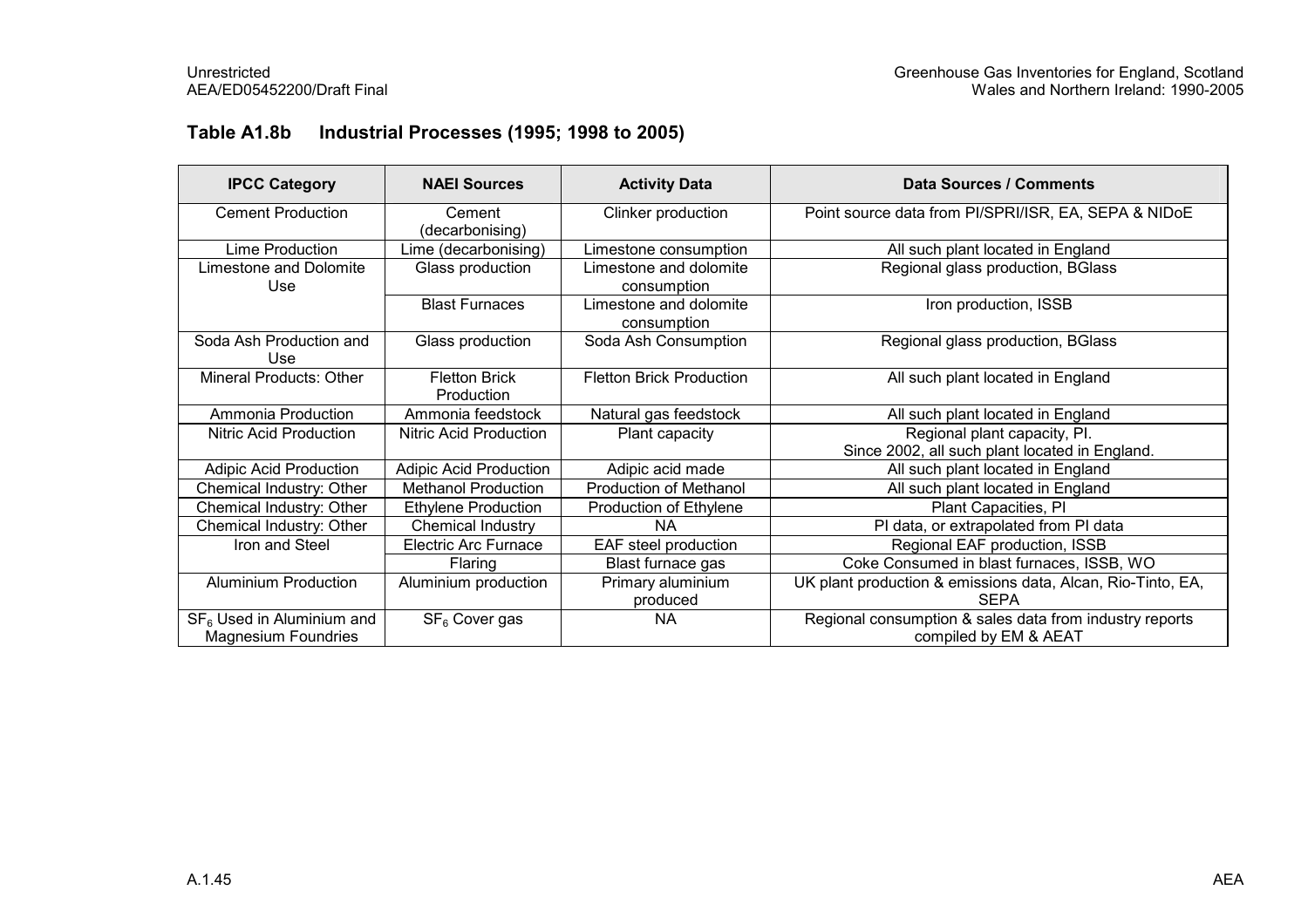### Table A1.8b Industrial Processes (1995; 1998 to 2005) (continued)

| <b>IPCC Category</b>                             | <b>NAEI Sources</b>          | <b>Activity Data</b> | Data Sources / Comments                                                                        |
|--------------------------------------------------|------------------------------|----------------------|------------------------------------------------------------------------------------------------|
| Halocarbon & SF6 By-<br><b>Product Emissions</b> | <b>Halocarbon Production</b> | <b>NA</b>            | All such plant are located in England.                                                         |
| Refrigeration and Air<br>Conditioning            | Refrigeration                | NA.                  | Regional population, ONS                                                                       |
|                                                  | Supermarket<br>Refrigeration | NA                   | Regional GDP, ONS                                                                              |
|                                                  | Mobile Air conditioning      | ΝA                   | Vehicle Registration data, AEAT industry report 2003                                           |
| Foam Blowing                                     | Foams                        | <b>NA</b>            | Regional population, ONS                                                                       |
| <b>Fire Extinguishers</b>                        | Fire fighting                | NA                   | Regional population, ONS                                                                       |
| Aerosols                                         | <b>Metered Dose Inhalers</b> | NA                   | Regional population, ONS                                                                       |
|                                                  | Aerosols (halocarbons)       | NA                   | Regional population, ONS                                                                       |
| Other                                            | Electronics                  | <b>NA</b>            | Regional electronics plant consumption, EM industry report 1999<br>& AEAT industry report 2003 |
|                                                  | Training shoes               | <b>NA</b>            | Regional population, ONS                                                                       |
|                                                  | <b>Electrical Insulation</b> | ΝA                   | Regional electrical capacity, AEAT industry report 2003                                        |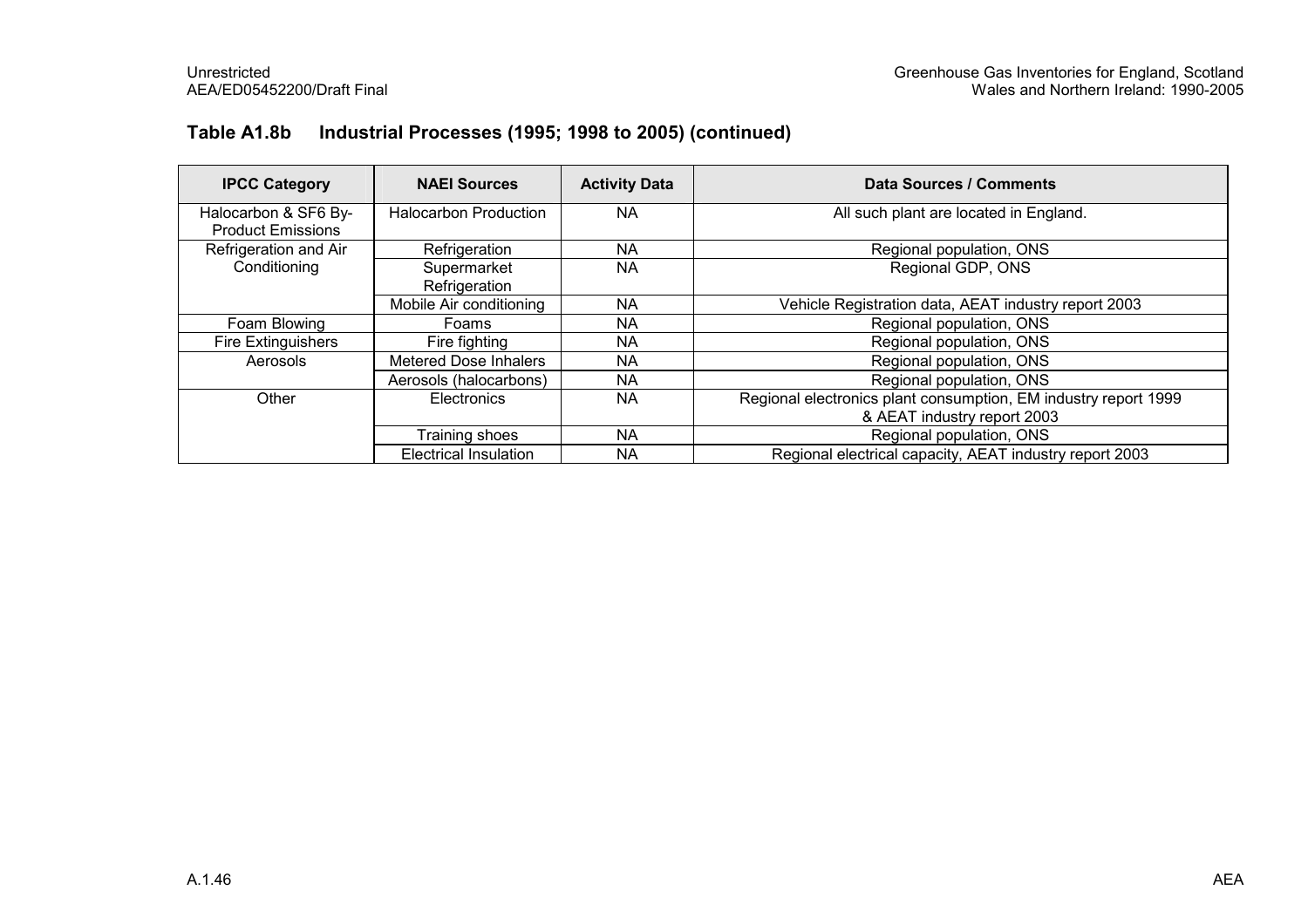#### 1.8.3 Metal Production

In the iron and steel industry, emissions of  $CO<sub>2</sub>$  arise from electric arc furnaces through the consumption of the graphite anodes. Regional data on steel production from electric arc furnaces is used to determine the regional drivers for this activity (ISSB, 2007).

The flaring of waste blast furnace gas is disaggregated according to the distribution of blast furnaces, using the driver derived for coal consumption by blast furnaces (ISSB, 2007).

Emissions of  $CO<sub>2</sub>$  from iron and steel making are estimated from a mass balance on the coke consumed in blast furnaces; the blast furnace gas produced; the pig iron produced; the pig iron used in steel making and the crude steel produced. The emissions are distributed using appropriate drivers for each source and sink taken from ISSB (2007). These include regional data on coke consumed in blast furnaces, pig iron production and crude steel production.

The electrolytic process used to produce aluminium results in a  $CO<sub>2</sub>$  emission as the petroleum coke anode is consumed. Emission estimations are based on plant capacity data provided by Alcan (2004), for years up to 2002. There have been some significant changes in the aluminium industry in recent years, with the closure of the Kinlocheven plant in 2000, and the expansion of the Lynmouth plant, and hence there has been a swing in emissions from this sector from Scotland to England. The regional splits for 2003 onwards are based on PI and SPRI data (EA, SEPA: 2006)

The anode baking process within aluminium production also results in emissions of PFCs.

#### 1.8.4 Use of Halocarbons and SF6

The UK emissions of halocarbons and sulphur hexafluoride were based on estimates from a model prepared initially by Enviros March (1999). This model has now been updated by AEAT (Haydock et al, 2003). For some sources, the emission is equal to the consumption of fluid (e.g. aerosols). For other sources the emissions occur during product manufacture, leakage during product lifetime, and at product disposal (e.g. refrigerators). In these cases emissions are estimated from a time dependent model of the bank of fluid held in products, accounting for unit production and disposal.

Data for HFC emissions from metered dose inhalers in the UK are also taken from the EM & AEAT predictive models. The National Asthma Campaign's National Asthma Audit (1999-2000) concluded that:

"There is little variation in asthma prevalence among children or adults throughout Great Britain."

Therefore, the regional split of emissions is proportional to population.

Supermarket refrigeration is regarded as sufficiently different from other refrigeration to warrant a separate study. Emissions are based on a market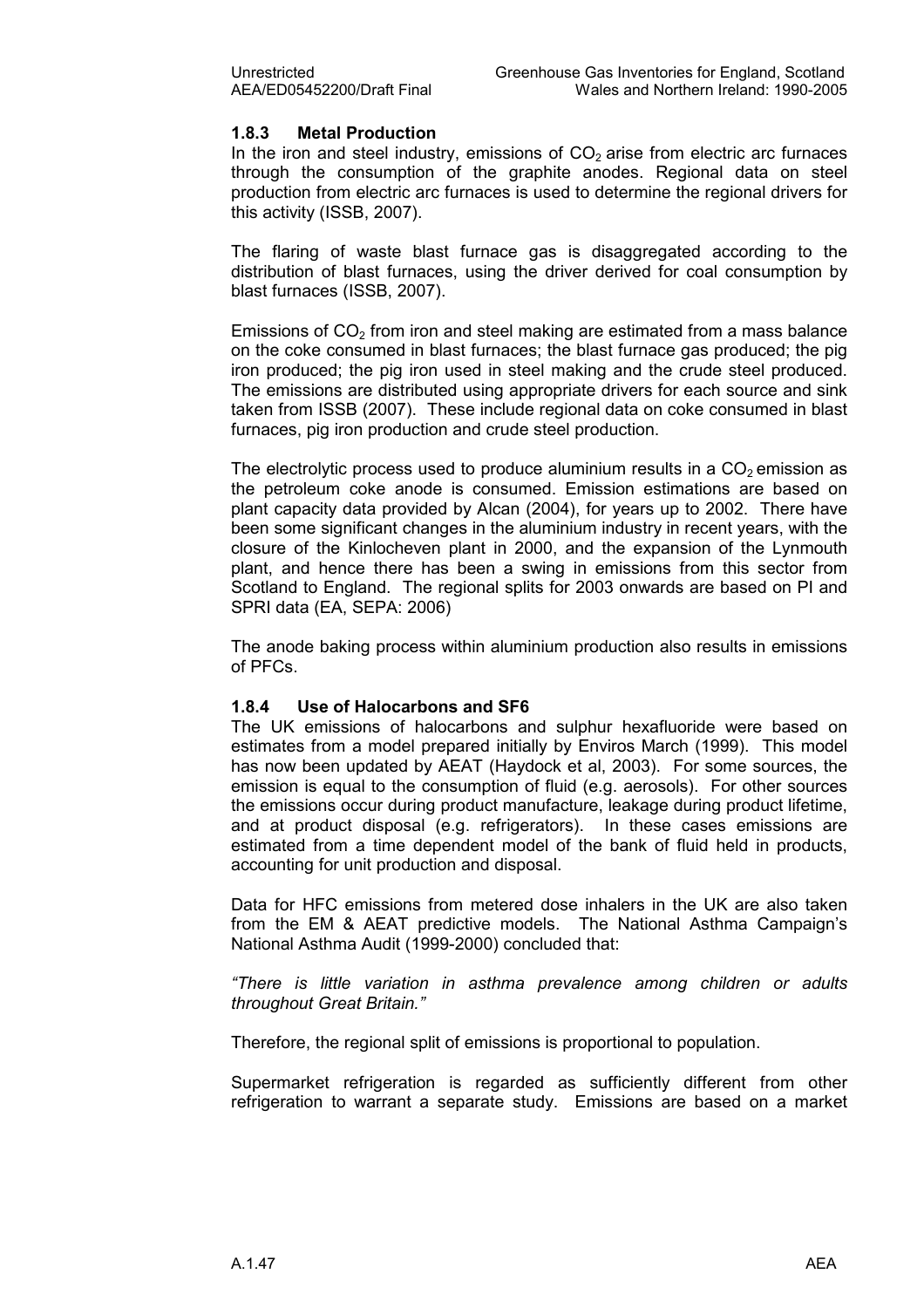review of the number and size of supermarkets in the regions, combined with discussions with gas manufacturers on the sales into this sector. Discussions with supermarket owners also suggest that regional use could be approximately equated to sales volume, which in turn could be approximated by regional GDP estimates, which have been obtained from ONS (2006).

Air conditioning systems in cars began to use HFC134a from around 1993. Data is supplied by SMMT on regional sales of new cars. Initially, installation of air conditioning was skewed towards company cars, which are broadly distributed according to population.

PFCs and  $SF<sub>6</sub>$  are used to cushion the soles of some training shoes. Data have previously been gathered from discussions with Nike. Sales figures for the devolved regions of the UK were not available, and therefore the regional split is made according to population.

Sulphur hexafluoride is used in electrical switchgear within the electricity transmission system. UK estimates are based on discussions with industry sources and summarised within the EM & AEAT model. Regional estimates are determined through consultation with power supply companies (NIE, Scottish Power & Scottish Electric, National Grid) and the Electricity Association.

For aerosols, the split by region is made on the basis of population, although use of these gases often have industrial applications. Making the split using population has the advantage of making the data directly comparable with the figures for the baseline years of 1990 and 1995.

Other sources such as fire extinguishers are very small and are likely to be distributed with the general population.

Emissions of  $SF<sub>6</sub>$  cover gas from magnesium production is based on regional sales and consumption data. This stable market is assessed within the AEAT model (2003), with all production located in England & Wales.

Emissions data for regional emissions from semiconductor wafer manufacture are estimated from manufacturing data and consultation with relevant trade associations, and incorporated within the AEAT model (2003).

### 1.9 AGRICULTURE

All data and information pertaining to agricultural sources within the regional emissions inventories are provided by the Institute of Grassland and Environmental Research.

The UK inventory was disaggregated into England, Scotland, Wales and Northern Ireland. No methodological alterations were made in terms of emissions calculations, with defaults and emission factors carried over from the national inventory.

Regional crop areas were obtained from the Defra (previously MAFF) June Agricultural Census for 1990, 1995, 1998 - 2005 (MAFF: 1991,1996, 1999, 2000;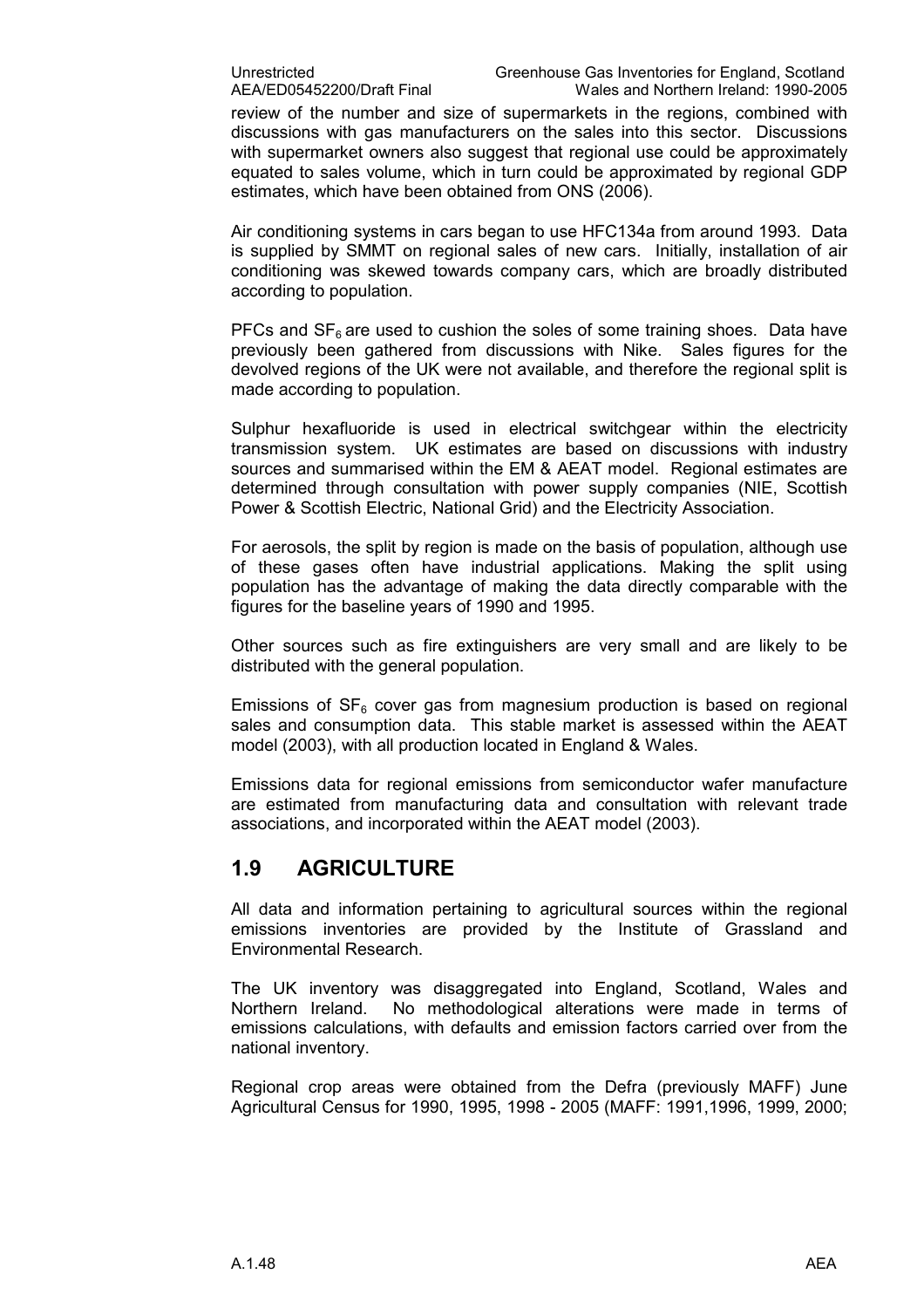AEA/ED05452200/Draft Final Wales and Northern Ireland: 1990-2005 DEFRA: 2001 - 2006), SEERAD (Scottish Office: 1991, 1996, 1999, 2000; SEERAD 2000-2006) and DARDNI (DANI: 1991, 1996, 1998; DARDNI 1999, 2000-2006). Crop production data is taken from Agriculture in the UK and Basic Horticultural Statistics for the UK. The Welsh Assembly Government has also provided crop area data in Wales for this inventory.

Fertiliser applications were derived using regional crop areas and average application rates published in the British Survey of Fertiliser Practice for 1990, 1995, 1998 - 2005 (BSFP, 1991; 1996; 1999-2006), which presents data for England and Wales, Scotland and Great Britain. Application rates in Northern Ireland were assumed to be the same as Scottish applications. In many cases, the sample size used to estimate fertiliser use in Scotland was considered too small to be sufficiently robust and in these cases, the Great Britain data were used. Where application rates were not available for particular crop types, the crop area was amalgamated with a similar crop with a known fertiliser application rate. Where annual applications were not available, fertiliser application for a different year was used.

Livestock numbers were obtained from the Defra (previously MAFF), SEERAD (previously Scottish Office), the Welsh Assembly and DARDNI (previously DANI) Agricultural Census data for 1990, 1995, 1998 – 2006. Cattle weights have been updated for this inventory based on data supplied by Defra.

As in the national inventory, the area of cultivated histosols (soils of high organic content) was assumed to be equivalent to the area of Eutric Histosols. This was disaggregated according to a percentage split estimated by the Soil Survey and Land Research Centre (personal communication).

In general, the UK totals in the disaggregated inventory match well with those submitted in the national inventory. Any small differences are due to the derivation of disaggregated data that was not readily available. These small differences have been removed by normalising the regional inventories so that the sum of England, Scotland, Wales and Northern Ireland equals the UK emission. (For details of the normalisation procedure, see Section 1.1.2.) In particular, for census years prior to 2001, the supply of data for the constituent countries from different sources (MAFF, DANI and the Scottish Office) was not concurrent with obtaining the UK data and submitting the UK inventory. This lack of synchronicity was not conducive to ensuring that there was good agreement between the sum of country data and the UK figure, and consequently the UK and disaggregated inventory estimates. This problem was rectified in some recent years by the supply of all required landuse and livestock data directly via DEFRA statistics. As this is no longer possible, the current protocol is to obtain data from constituent countries prior to submission of the UK inventory, altering UK figures where necessary.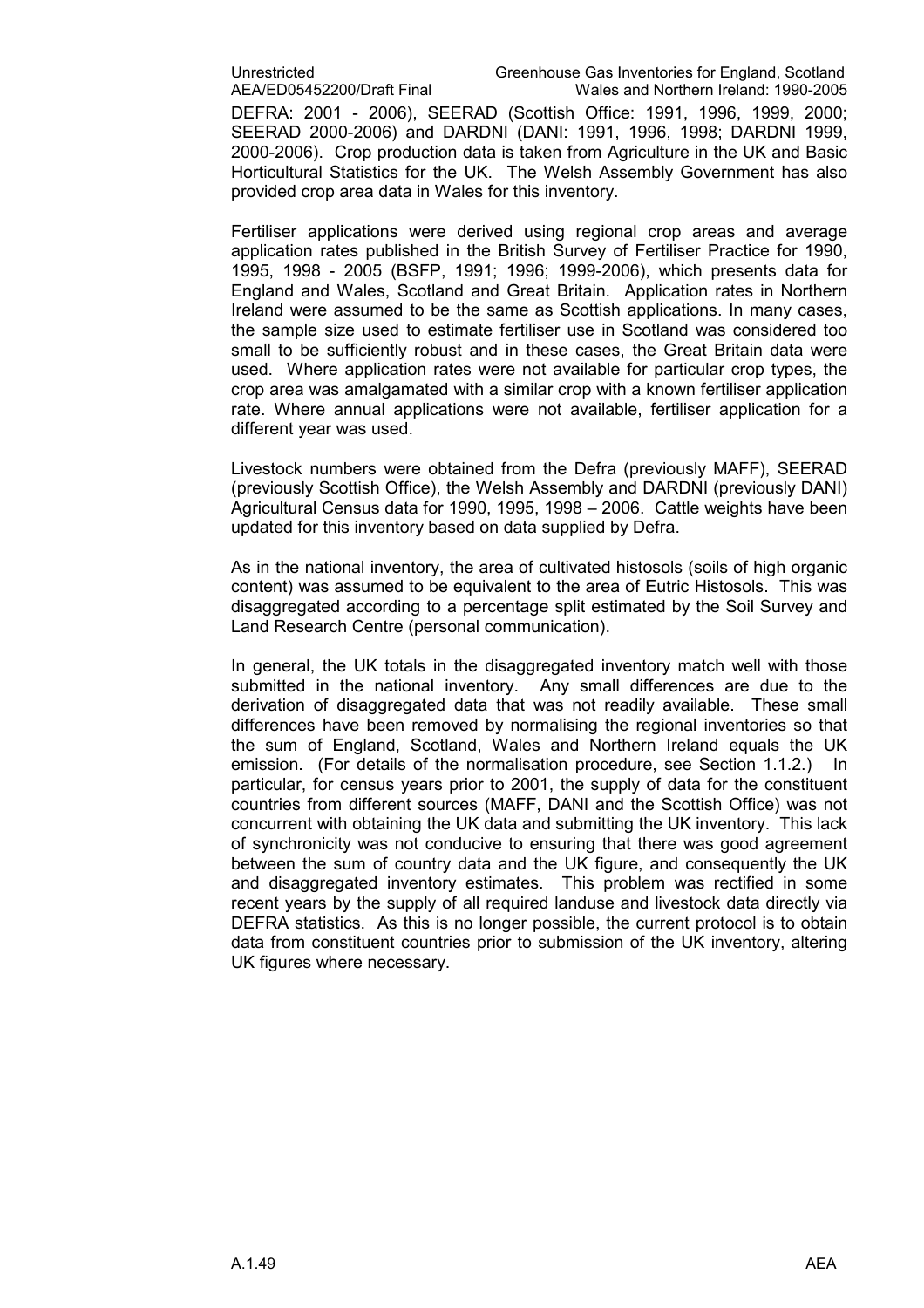## 1.10 LAND USE, LAND USE CHANGE & FORESTRY (LULUCF)

The Land Use, Land Use Change and Forestry (LULUCF) sector is different from other sectors in the Greenhouse Gas Inventory in that it contains both sources and sinks of greenhouse gases (principally carbon dioxide). The sources, or emissions to the atmosphere, are given as positive values; the sinks, or removals from the atmosphere, are given as negative values.

The estimates for the LULUCF sector within the regional emissions inventories are made by the Centre for Ecology and Hydrology. The methods for estimating removals and emissions of carbon dioxide from this sector are described in contract reports to Defra (e.g. Thomson and van Oijen, 2007) and Annex 3 of the UK National GHG Inventory 1990-2005 (Baggott et al. 2007).

The current LULUCF inventory methods use a combination of top-down and bottom-up approaches, based on activity data for each of the Devolved Administrations and the UK as a whole. As a result of this approach, estimates of emissions and removals from LULUCF activities are automatically produced at the DA and UK scale.

The reporting categories for the sector are defined by the IPCC Good Practice Guidance for LULUCF framework (IPCC 2003). This framework is based on six broad categories of land use: 5A Forest Land, 5B Cropland, 5C Grassland, 5D Wetlands, 5E Settlements, 5F Other Lands, and 5G Other (used for LULUCF activities that do not fall within any of the other categories). Inventory calculations of changes in carbon stocks (and hence emissions or removals of  $CO<sub>2</sub>$  from the atmosphere) are based on whether land remains in a land use category or changes to another land use category during a time period. A land use change matrix captures all these transitions in a compact manner. Activities that do not directly cause changes in carbon stocks, e.g. non- $CO<sub>2</sub>$  GHGs, are reported in separate tables, but are combined into the totals for the Sector summary table.

There has been some revision of the data used for the 2005 Inventory, but the picture of net emissions/removals has not changed significantly from the previous Inventory. The small differences are due to revision of the data on conversion of Forestland to Settlement, which affected the land use transition matrix, and other minor data revisions and corrections.

#### 1.10.1 5A Forest Land

Changes in carbon stocks in forest standing biomass, litter and soils are calculated with the C-Flow forest carbon model (Dewar and Cannell 1992, Cannell and Dewar 1995, Milne et al. 1998). The model is driven by records of annual forest planting in each DA on previously unforested land (available from 1922 onwards). Forests accumulate carbon (removing it from the atmosphere) in their biomass and soils as they grow, but timber harvesting and planting activities disturb this accumulation and result in emissions of carbon to the atmosphere. The net carbon stock change at any one time depends on the balance between these different activities. Forestry management cycles operate over long time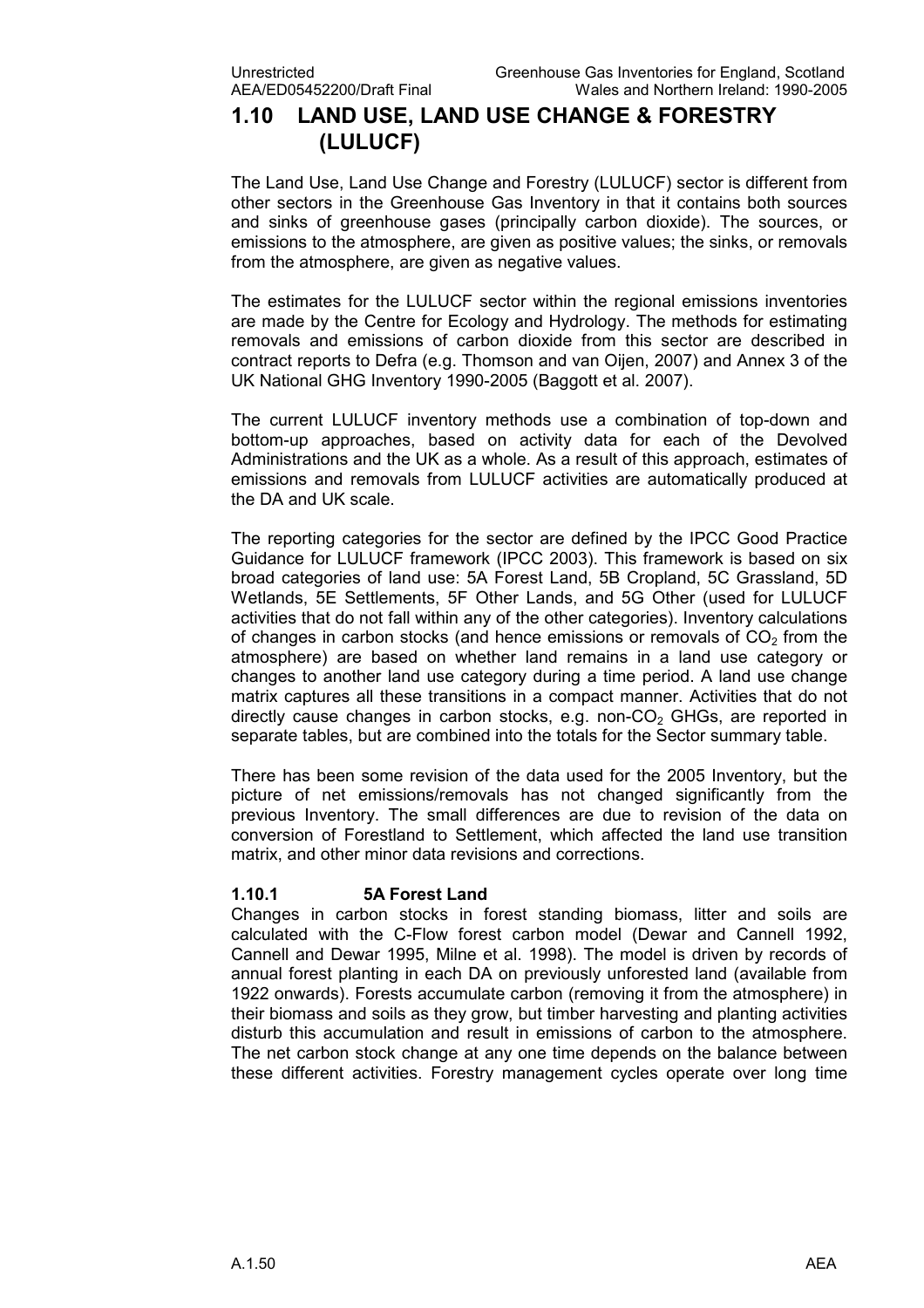scales (50 years+) so the rate of carbon removal in the present day is driven by the rate of forest planting in previous decades.

There are 822,000 ha (822 kha) of land that has been under forest land use since before 1922 (512 kha in England, 196 kha in Scotland, 112 kha in Wales and 2 kha in Northern Ireland). This forest is assumed to be in overall carbon balance because of its age, and hence has a carbon stock change of zero.

In 2005 around 67% of the area under forest land use in the UK had been planted since 1922 (402 kha in England, 1010 kha in Scotland, 161 kha in Wales and 80 kha in Northern Ireland). The activity data of annual forest planting (private and state) for the C-Flow model is provided by the Forestry Commission (for England, Scotland and Wales) and the Northern Ireland Department of Agriculture. The data is sub-divided into conifer and broadleaf planting and is time-consistent and reliable. There are differences in trends between conifer and broadleaf planting since 1990. All DAs have seen a more or less variable decline in annual conifer planting rates 1990-2005 (E: 0.9-0.2 kha, S: 12.8-1.9 kha, W: 0.4-0.01 kha, NI: 1.3-0.04 kha). However, broadleaf planting has increased in England 1990-2005 (2.6 to 4.5 kha) but there is no clear trend in the other countries: planting in Scotland has varied between 2.5 and 7.8 kha, and Northern Ireland and Wales between 0.2 and 0.5 kha per year.

The C-Flow model also requires input data on the stemwood growth rate and harvesting pattern, which come from standard management and yield tables used by the Forestry Commission (Edwards and Christie 1981). Following work by Milne et al. (1998) DA-specific growth patterns are used for conifers but the same growth pattern is used for all new broadleaf planting in the UK. Milne et al. (1998) have shown that different yield class assumptions for conifer and broadleaf planting have an effect of less than 10% on estimated carbon uptakes for the country as a whole. CEH and Forest Research are undertaking research to characterise forest planting (including species mix) and management in greater spatial and temporal detail. Comparisons of forest census data have already indicated that there is non-standard management (shorter rotations) in England and Wales during the mid-20th century. These variations in management have been incorporated into the forest model but they have only a small impact on net carbon stock change.

The C-Flow method is a Tier 3 modelling approach, so there are no explicit emission factors. Instead parameter values for either conifer or broadleaf trees are required to estimate (i) stemwood, foliage, branch and root masses from the stemwood volume, and (ii) the decomposition rates of litter soil carbon and wood products. Losses of soil carbon due to the disturbance by planting activity are also considered on a DA-specific basis. From these values and the activity data C-Flow calculates the net changes in the pools of standing trees, litter and soil carbon.

The overall uncertainty in emissions/removals from 5A Forestland is estimated to be 25% but a full analysis of uncertainties is planned for future inventories.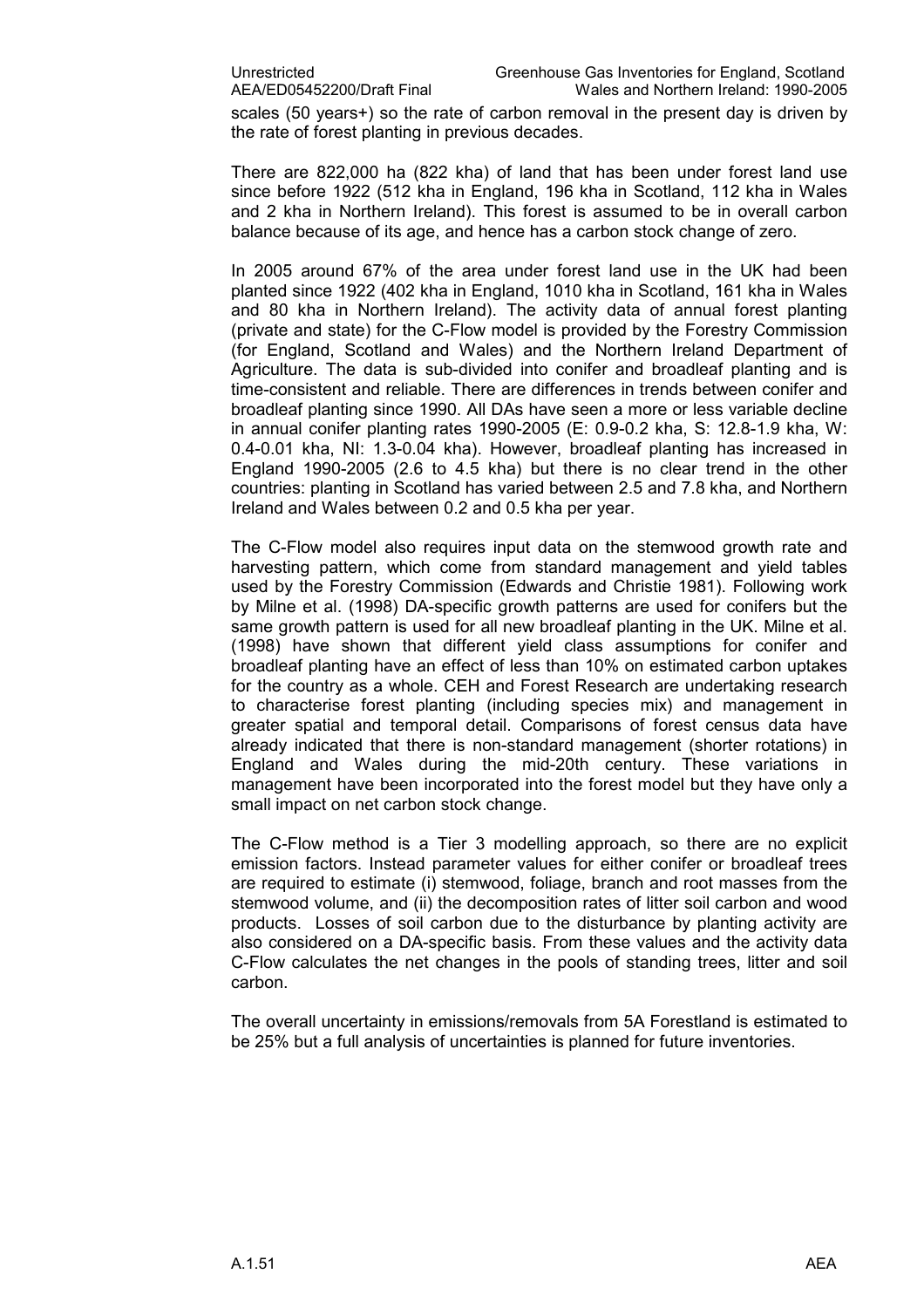#### 1.10.2 5B Cropland

This category is disaggregated into Cropland remaining Cropland and Land converted to Cropland.

#### Cropland remaining Cropland

There are three activities that contribute to this sub-category. The first is the annual increase in the biomass of cropland vegetation as a result of yield improvements (resulting in a carbon sink). The activity data on cropland area is DA-specific and the emission factor is fixed at 2% p.a. (Sylvester-Bradley et al. 2002).

The second activity is the application of 'lime' (limestone, chalk and dolomite) to Cropland (and Grassland) which produces emissions of  $CO<sub>2</sub>$ . The British Geological Survey report the amount of lime used for agricultural purposes in GB each year (BGS 2006): this amount is variable from year to year but generally reducing over time. The area that receives lime is calculated from the regional agricultural censuses and the Fertiliser Statistics Report (Agricultural Industries Confederation 2006). This data is DA-specific from 2000 onwards for England, Scotland and Wales and estimated from GB rates before that. There is no specific information on the % area limed in Northern Ireland, which is therefore assumed to be the same as that in England. Fixed emission factors (for limestone/chalk and dolomite) are used to estimate emissions. The uncertainty in the activity data and emission factors are judged to be low and consistent over time. Minor revisions in the agricultural census dataset resulted in some regional adjustments in the allocation of lime to Cropland or Grassland ( $> 0.01$  Mt CO<sub>2</sub> for Cropland,  $>0.02$  Mt CO<sub>2</sub> for Grassland).

The third activity is past drainage of lowland peatlands in England, which produces an ongoing change in soil carbon stocks and therefore carbon emissions. The baseline (1990) area of drained peatland is taken as 150,000 ha (Bradley 1997) with an assumption of no further drainage since that time. The annual loss decreases in proportion to the amount of carbon remaining (there are different implied emission factors for 'thick' and 'thin' peat).

#### Land converted to Cropland

Emissions and removals in this category result from (i) changes in soil carbon stocks, and (ii) changes in non-forest biomass carbon stocks due to land use change to Cropland. The methodology also applies to land converted to Grassland and to Settlement. Changes in carbon stocks from land use change to Forestland are calculated by the C-Flow model, as described above.

Land use change results in soil carbon stock change because soil carbon density generally differs under different land uses and the land use change initiates a transition from one density value to another. The change in vegetation cover and management affects the amount of carbon that goes into the soil from biomass decomposition and the initial disturbance of the soil releases carbon to the atmosphere. An increase in soil carbon density results in a removal of  $CO<sub>2</sub>$  from the atmosphere, and vice versa. The rate of loss or gain of carbon depends on the type of land use transition. For transitions where carbon is lost, e.g. Grassland conversion to Cropland, the rate is "fast" (50-150 years), but for transitions where carbon is gained the rate is much slower.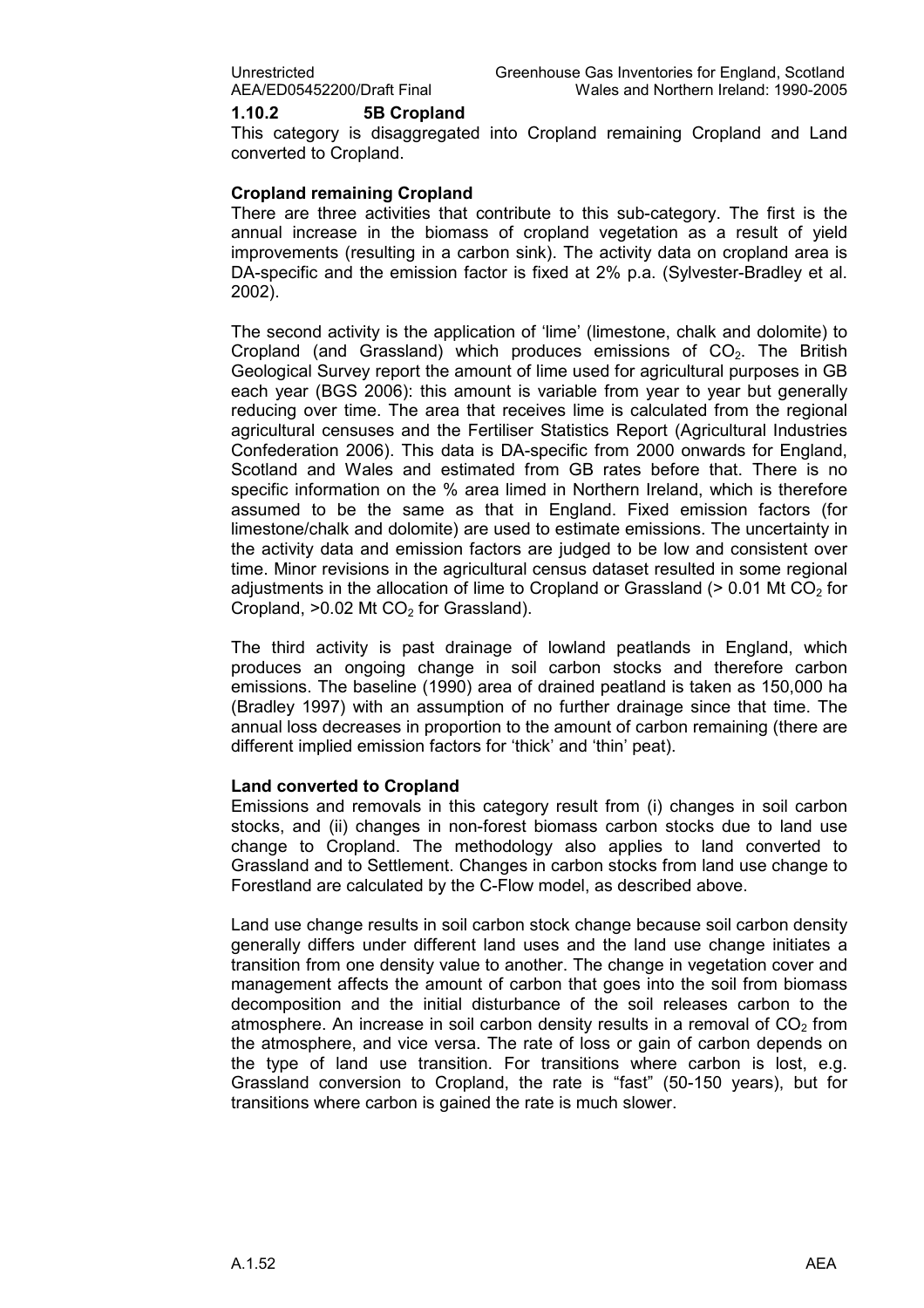The method used for this activity links a land use change matrix to a dynamic model of carbon stock change. Matrices of land use change have been constructed back to 1950 for each DA using country-specific land surveys (MLC 1986, Haines-Young et al 2000, Cooper and McCann 2002). Areas of land use were assigned to the IPCC GPG categories – Forestland, Cropland, Grassland, Settlements and Other Land. The data available for the UK does not distinguish Wetlands from other land use types so this category is not used. Area change data exists up to 1998 and extrapolated from there to the latest inventory year (2005). Since 1990 an estimated  $63.5$  kha yr<sup>-1</sup> have been converted to Cropland in England, 21.7 kha yr<sup>-1</sup> in Scotland, 8.0 kha yr<sup>-1</sup> in Wales and 3.7 kha yr<sup>-1</sup> in Northern Ireland. Updates to the Countryside Surveys for Great Britain and Northern Ireland are taking place this year (2007) and the new data from these will be used to update the matrices in due course.

A database of soil carbon density, based on information on soil type, land cover and carbon content, is available at 1km scale for the UK (Bradley et al. 2005): this gives the soil carbon densities under the different land use categories for each UK country. DA-specific times, from the initial to the new soil carbon density following a land use change, are used with the core differential equation to calculate carbon fluxes per unit area (hence the implied emission factors will change over time).

Changes in carbon stocks in non-forest biomass due to land use change are based on the same area matrices used for estimating changes in carbon stocks in soils. The biomass carbon densities for five basic land use types are then weighted by their occurrence in each DA to calculate mean biomass densities for Cropland, Grassland and Settlements. The mean biomass carbon densities for each land type were then weighted by the relative proportions of change occurring between land types, in the same way as the calculations for changes in soil carbon densities. Changes between these equilibrium biomass carbon densities were assumed to happen in a single year.

A Monte Carlo approach is used to vary the inputs for the core equation, and also gives an estimate of uncertainty. The uncertainty in changes in soil carbon from the initial to the final equilibrium value is up to ±11% of the mean value. The uncertainty of the areas of land use change in each land use transition is assumed to be ±30% of the mean. Independent estimates of the uncertainty for each DA are not currently available. A full description of this method is available in the latest CEH inventory contract report (Thomson and van Oijen 2007).

#### 1.10.3 5C Grassland

#### Grassland remaining Grassland

Emissions resulting from the application of lime (described in the Cropland remaining Cropland section) and from peat extraction are reported in this subcategory. Peat extraction for horticultural use is reported for England, Scotland and Northern Ireland (it is negligible in Wales). Peat extraction for fuel use is now reported in the Energy sector of the inventory. The annual volume of peat extraction in Scotland and England is obtained from the UK Minerals Handbook (BGS 2006), while extraction in Northern Ireland is estimated from a 1997 survey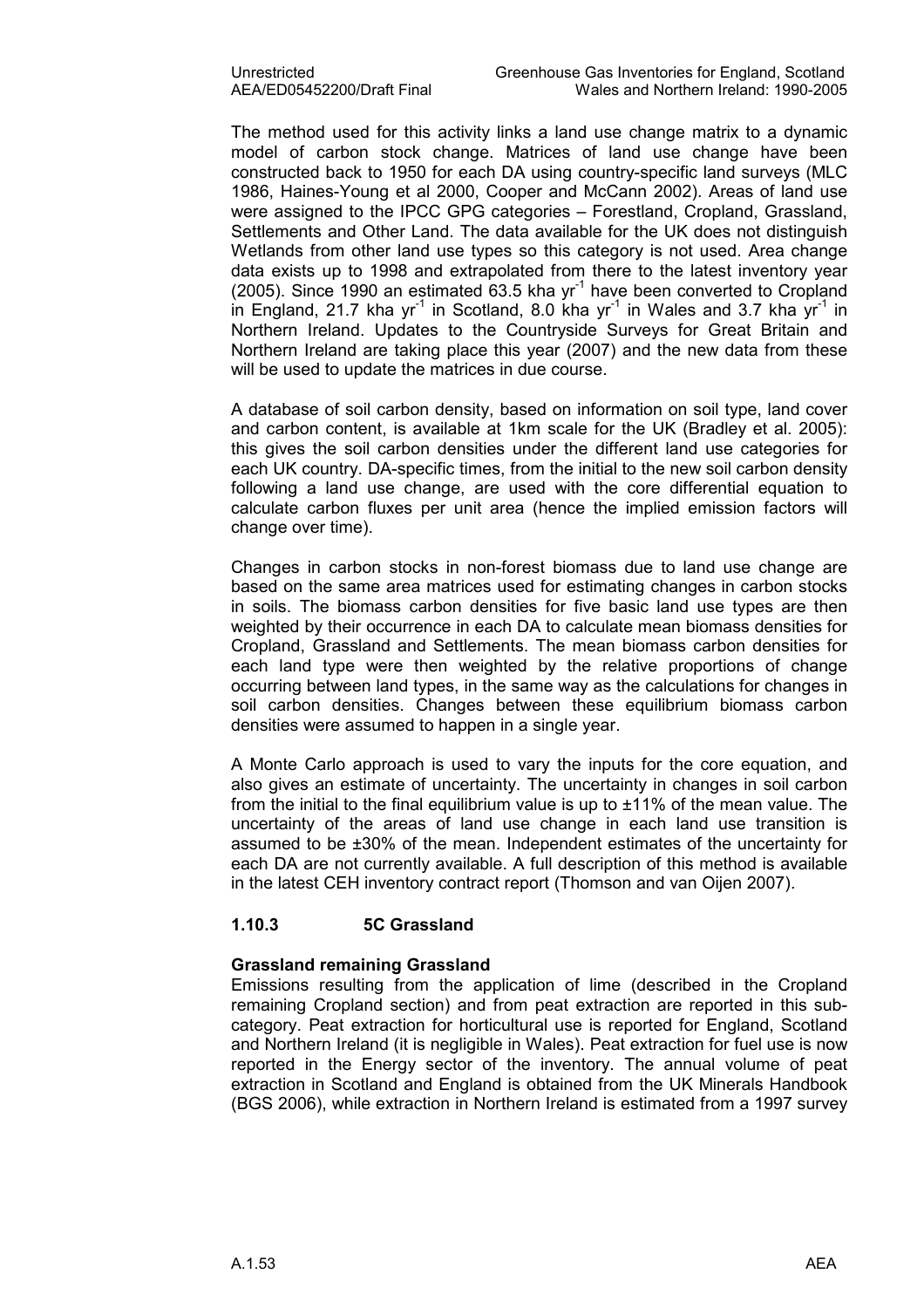(Cruikshank and Tomlinson 1997). The volume extracted is variable in England  $(800,000 - 1,600,000 \text{ m}^3 \text{ yr}^1)$  and Scotland (100,000-700,000 m<sup>3</sup> yr<sup>-1</sup>) but constant in Northern Ireland (628,000 m<sup>3</sup> yr<sup>-1</sup>). Rates of peat extraction in Northern Ireland are currently being re-assessed (see chapter 19 in Thomson and van Oijen 2007). Fixed DA-specific emission factors (Cruickshank and Tomlinson 1997) are used to estimate emissions from this activity.

#### Land converted to Grassland

Methods for estimating changes in non-forest biomass and soils due to land use change to Grassland are described in the Land converted to Cropland section. Since 1990 an estimated 59.0 kha  $yr<sup>-1</sup>$  have been converted to Grassland in England, 17.6 kha yr<sup>-1</sup> in Scotland, 6.1 kha yr<sup>-1</sup> in Wales and 5.9 kha yr<sup>-1</sup> in Northern Ireland.

When Forestland is converted to Grassland (i.e. deforestation) it is assumed that 60% of the standing biomass is removed as timber products and the remainder is burnt. This burning of forest biomass produces emissions of  $CO<sub>2</sub>$ , CH<sub>4</sub> and N<sub>2</sub>O.

Activity data on deforestation to Grassland in the UK is estimated from Forestry Commission unconditional felling licence data where there is no requirement to restock by replanting or regeneration (see Levy and Milne 2004). The most recent data from the Forestry Commission has been collated: these are estimates for England for 1990-2002 and estimates for GB in 1999-2001. Estimates for Scotland and Wales are extrapolated from the England estimates using the GB:England ratios in 1999-2001. Areas of deforestation for 2003-2005 are estimated by extrapolation from earlier years. There are no data currently available for Northern Ireland.

Annual rates of deforestation to Grassland were low and stable from 1990 to 1998 (E: 0.16 kha yr<sup>-1</sup>, S: 0.05 kha yr<sup>-1</sup>, W: 0.01 kha yr<sup>-1</sup>) when they increased rapidly to a peak in 2001 (E: 0.8 kha yr<sup>-1</sup>, S: 0.25 kha yr<sup>-1</sup>, W: 0.06 kha yr<sup>-1</sup>). There is anecdotal evidence from the Forestry Commission that this was due in part to felling of exotic conifers for heathland restoration. Since 2001 rates of deforestation have declined slightly.

Emissions from biomass burning are estimated using the rates described in the IPCC 1996 guidelines (IPCC 1997a, b, c), based on a mature broadleaf forest stand. Only immediate losses are considered because sites are normally cleared completely for development, leaving no debris to decay. Changes in soil carbon stocks after deforestation are estimated with the other land use transitions.

This method is also used to estimate biomass burning emissions from Forestland converted to Settlements. Deforestation to Cropland in the UK since 1990 is negligible.

#### 1.10.4 5D Wetlands

No data are included for this category as Wetlands will either fall within the Grassland category or open water, which is included in the Other Land category, due to the classifications in the land surveys used to construct the land use change matrix.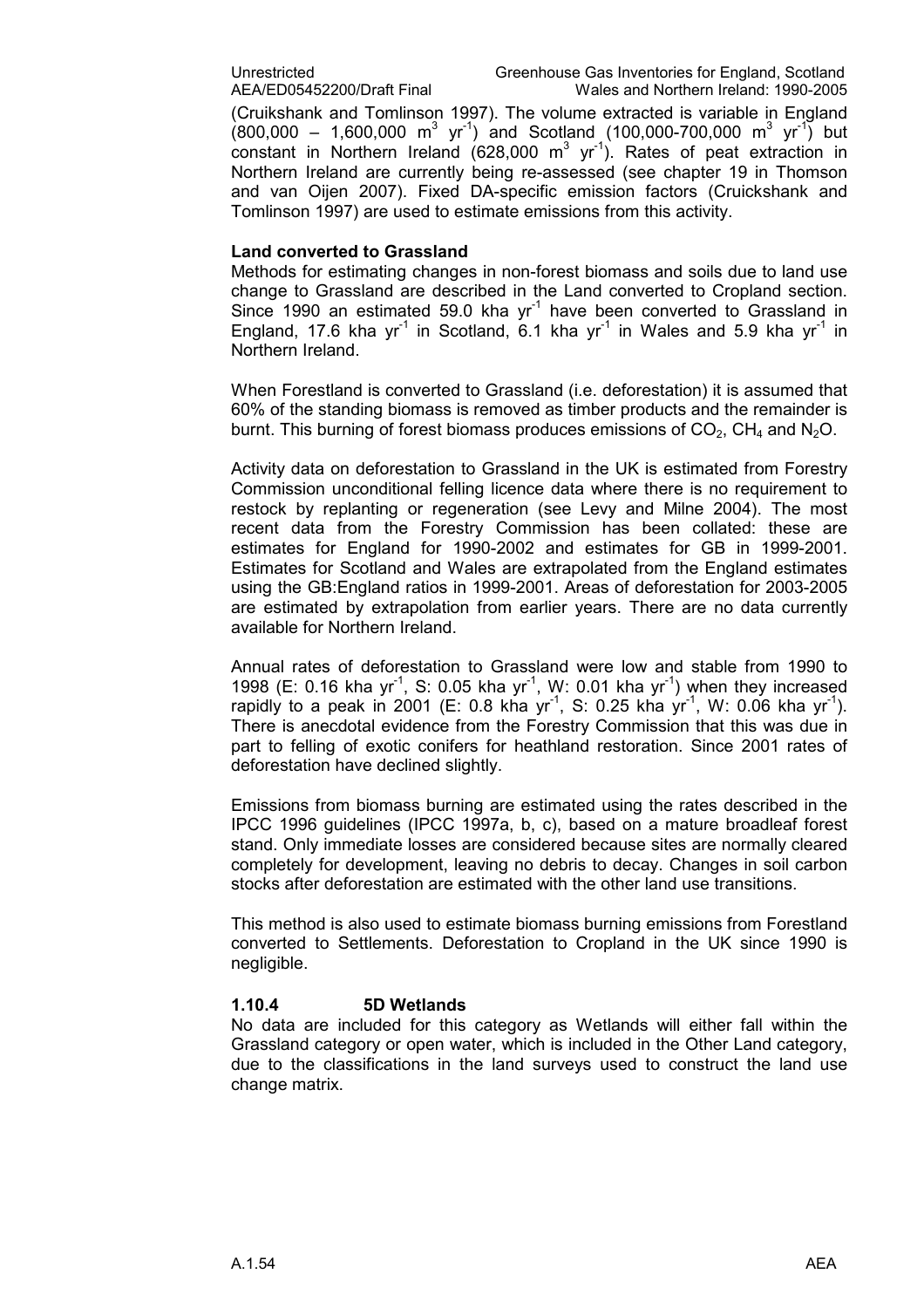#### 1.10.5 5E Settlements

No changes in carbon stocks are reported for land In Settlements remaining Settlements. Methods for estimating changes in non-forest biomass and soils due to land use change to Settlements are described in the Land converted to Cropland section. Since 1990 an estimated 11.0 kha  $yr<sup>-1</sup>$  have been converted to Settlements in England, 2.5 kha yr<sup>-1</sup> in Scotland, 2.0 kha yr<sup>-1</sup> in Wales and 1.0 kha  $vr^{-1}$  in Northern Ireland.

The method used for estimating emissions from biomass burning from Forestland converted to Settlements (deforestation) is the same as that used for Forestland converted to Grassland. The activity data comes from the Ordnance Survey's annual assessment of land use change for map updates (collected on behalf of the Department of Communities and Local Government) (DCLG 2006). Deforestation to Settlements is estimated to be the area that has moved from the forest land-use class to the non-rural land use class (see Levy and Milne 2004 for more details). At present, this data is only available for England for 1990-2003 (smoothed using a five-year moving average); estimates for Scotland and Wales are made by extrapolation from the English rates. Annual rates of deforestation to Settlements are variable but stable, with an average of 0.38 kha  $vr<sup>-1</sup>$  for England, 0.12 kha  $yr^{-1}$  for Scotland and 0.03 kha  $yr^{-1}$  for Wales.

The activity data for deforestation to Settlements were completely revised this year (by the Ordnance Survey). This revision had a knock-on effect on other parts of the land use change matrix but the overall impact on emissions/removals was relatively small.

#### 1.10.6 5F Other Land

No emissions or removals are reported in this category. It is assumed that there are very few areas of land of other types that become bare rock or water bodies, which make up the majority of this type.

#### 1.10.7 5G Other Activities

Changes in stocks of carbon in harvested wood products (HWP) are reported here. The C-Flow model (described in the Forestland section) estimates changes in stocks of HWP produced from the management and harvesting of conifer and broadleaf forests planted since 1922.

### 1.11 WASTE

#### 1.11.1 Solid Waste Disposal on Land

In the UK Inventory, emissions are estimated based on a model of methane production in landfill sites. The generation of methane is assumed to follow a first order model with different decay rates for different types of waste. The model requires data on waste disposals and waste composition from 1945 onwards.

The AEA Technology model of methane generation from landfill sites initially used for 1996-2000 data (Brown et al., 1999) has been updated and revised for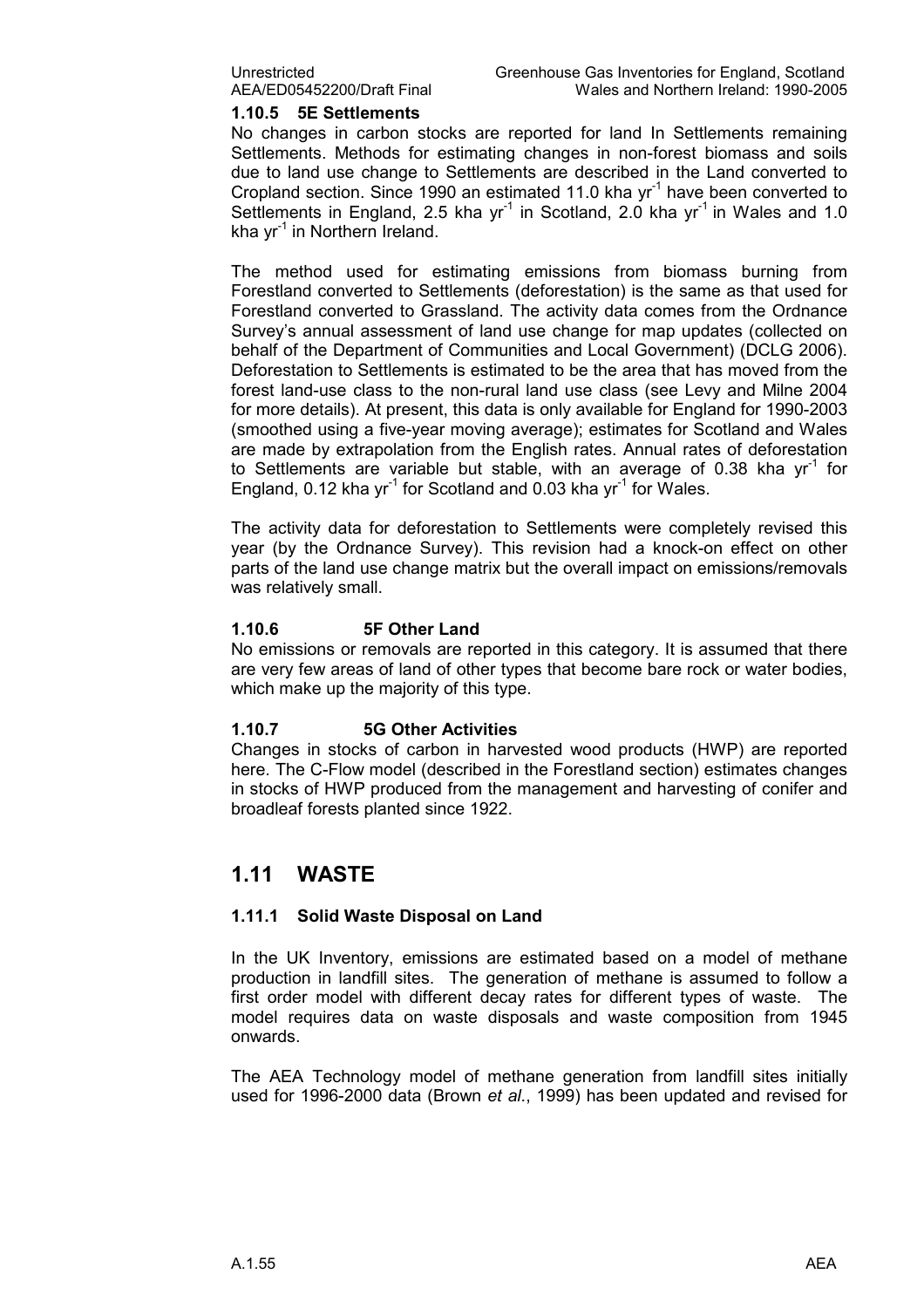DEFRA by the consultants Land Quality Management (LQM, 2003) in the provision of data for the 2001 –2003 inventories. The model was been modified again by Golder Associates (Golder, 2005) and emission estimates from that revision have been incorporated into the 2005 inventory.

The regional estimates have been calculated based on updated waste arisings data for the regions. Up until 1995, waste arisings data is assumed to be the same as in Brown et al.. (1999). After 1995, data are taken from the England and Wales National Waste Production Survey (Environment Agency, 1999b), the Scottish Waste Data Digest (SEPA: 2001) and the Waste Management Strategy Northern Ireland (DoE NI: 2001). The Golder (2005) model has revised MSW arisings from 2001 based on the Local Authority Waste Recycling and Disposal (LAWRRD) model (AEA Technology, 2005). The LAWRRD model provides arisings for England and so the data has been scaled upwards, assuming England represents 83% of the UK's total. A comparison between the LAWRRD data and actual waste arisings for 2002 and 2003 showed a discrepancy of 2% and 4%, respectively. These differences are considered insignificant and the LAWRRD model data were taken to be representative of the current situation.

The Brown et al. (1999) study adjusted the proportion of waste landfilled for each region to reflect regional data on waste disposals. For Scotland and Northern Ireland, this meant higher percentage disposals to landfill than for England and Wales. However the LQM and Golder approach is based only on the national waste arisings data. There is no adjustment for different proportions of waste disposal to landfill in each region. It is also assumed that the composition of waste in each region is the same, and that the degree of methane recovery is the same in each region.

The LQM study provides regional estimates for Scotland and Northern Ireland but only a total aggregated figure for England and Wales. The aggregated emissions estimate provided by LQM has therefore been split between England and Wales assuming that the same ratio applies as for the 2000 estimates based on the Brown et al. (1999) model (94% England, 6% Wales). The Golder study did not provide a regional split and so it has been assumed that the same regional split for the devolved administrations used by LQM still applies.

#### 1.11.2 Waste Water Handling

Emissions from waste-water handling are based on population statistics for the UK. These are taken from the Office of National Statistics (ONS) and assume the split of sludge treatment options are uniform across the UK.

#### 1.11.3 Waste Incineration

The UK Inventory reports emissions from the incineration of sewage sludge, municipal solid waste and some chemical waste. Regional estimates are based on DEFRA (2006a) which reports data for the amount sewage incinerated for Scotland, Northern Ireland and England & Wales.

Emission drivers from MSW Incinerators for 1990-1995 are based on capacity data for individual incinerators taken from RCEP (1993). It is assumed there were no significant changes between 1990 and 1995. Estimates for recent years are based on plant capacity data (Patel, 2000). All of the larger MSW incinerator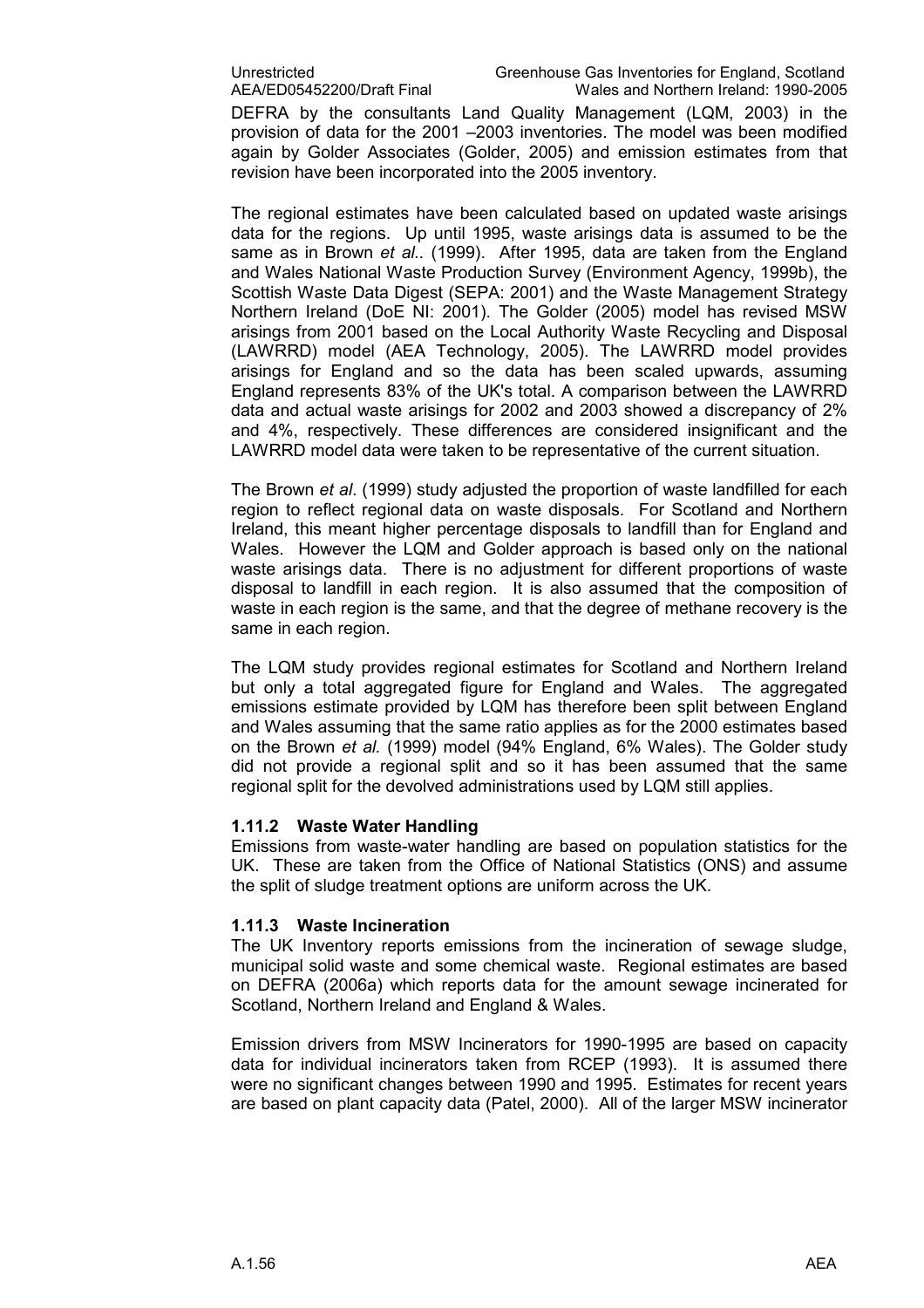plant have been re-fitted during the late 1990s to generate electricity and are therefore reported as power stations in the regional inventories. A handful of smaller waste incinerators (municipal, industrial and clinical) are used for district heating and are reported as commercial or miscellaneous. The disaggregation of these smaller heat-generating plant is based on the same driver as for larger MSW incinerators, as there is no specific source of information that provides a more satisfactory estimation of the regional split. The total consumption of these incinerators is reported within the Digest of UK Energy Statistics (DTI: 2006a).

Emissions from clinical waste incineration are allocated to the regions based on a set of plant capacity data for 1998. Emissions data from chemical waste incineration are available for England and Wales only, based on data taken from the Pollution Inventory (Environment Agency: 2006), and these data are used for the regional estimates also. Some chemical waste incineration takes place in Scotland but no emissions data are available, and hence the emissions contributed from this source are currently omitted from the Scottish regional figures. No chemical incinerators have been identified in Northern Ireland.

### 1.12 UNCERTAINTIES

#### 1.12.1 Introduction

The uncertainties in the UK Inventory are estimated using a Monte Carlo simulation. Eggleston et al (1998) and Salway et al (2001) describe this in detail. In general this involves estimating the uncertainties in the activity data and the emission factors for all the emission source categories and then using a Monte Carlo simulation package to calculate the uncertainty in the emission totals. In order to apply a similar approach to the DA GHG inventories, it is necessary to estimate uncertainties for the regional activity data (i.e. fuel consumption, production data). The same emission factors are used in the DA inventories as in the UK Inventory, so their uncertainties are known. In the UK Inventory uncertainties in the activity data are estimated on the basis of the statistical differences between fuel supply and demand data reported in the energy statistics. However, such data is not available for the regional data used. Moreover, for some sources, no direct activity data is available at all, and it has been necessary to distribute the UK data using surrogate data (e.g. employment statistics). In such cases, it is impossible to say whether the surrogate statistics are an accurate indicator of fuel consumption.

Given the difficulties inherent in estimating the uncertainties in the DA estimates, it is evident that such estimates are likely to be tentative and should be treated as indicative rather than a precise estimate of uncertainties.

#### 1.12.2 DA GHGI Uncertainty Estimation

The uncertainties in the DA GHG inventories are also estimated using a Monte Carlo simulation. In order to simplify the calculations, the source categories are far broader than those used in the UK GHG Inventory simulation. In the DA inventory simulation, the combustion categories are effectively the total consumption of a particular fuel. This contrasts with the UK simulation where there is a further disaggregation into sectoral categories (e.g. power stations, refineries). The rationale for this is that it is more practicable to estimate the uncertainty in the total consumption of a fuel in a region than to attempt to